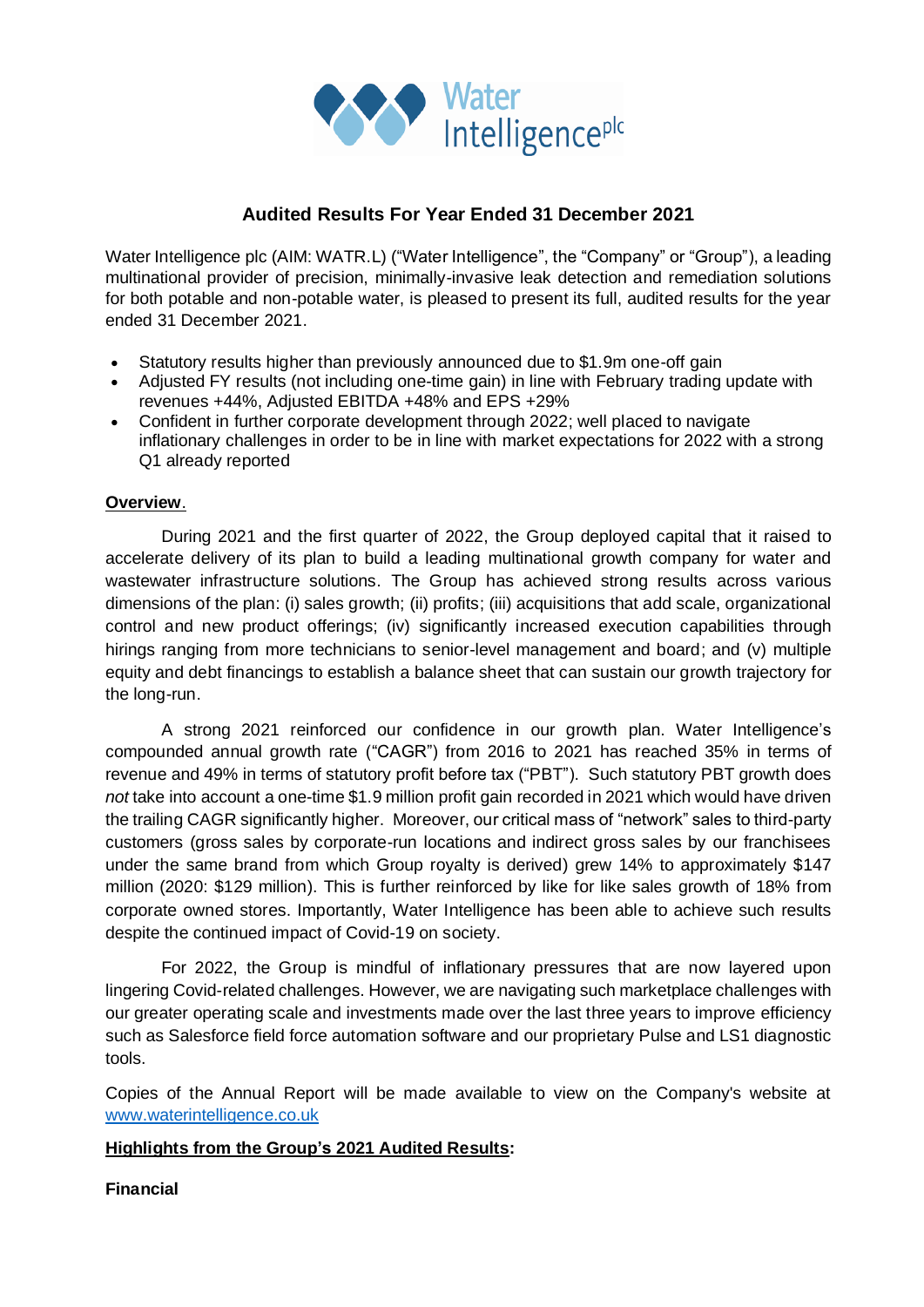- Revenue growth strong at 44% reaching \$54.5 million (2020: \$37.9 million)
- Adjusted EBITDA<sup>1</sup> grew 48% to \$10.3 million (2020: \$7.0 million)
- Statutory EBITDA<sup>2</sup> grew 72% to \$11.4 million (2020: \$6.7 million)
- Adjusted PBT<sup>3</sup> grew 36% reaching \$6.9 million (2020: \$5.1 million)
- Statutory PBT<sup>2</sup> grew 80% reaching \$7.6 million (2020: \$4.2 million)
- Adjusted EPS<sup>4</sup> grew 29% reaching 30.2 cents (2020: 23.5 cents)
- Statutory EPS grew 85% reaching 36.1 cents (2020: 19.5 cents)
- Balance Sheet strong with sufficient resources to execute the Company's growth plan:
	- o Cash: \$23.8 million (2020: \$6.8 million)
	- o Net of Bank Debt: \$15.5 million cash (repayment of Bank Debt spread through 2026) (2020: break-even)
	- o Net of Bank Debt plus Deferred Payments to Franchisees: \$1.8 million cash (repayment of deferred payments spread through 2026)

<sup>1</sup> Does not include one-time gain of \$1.9 million but as historically done for comparison purposes adds back "Non-core costs" (one-time costs or non-recurring costs such as legal costs related to transactions)

<sup>2</sup> Includes one-time gain of \$1.9 million but does not add back Non-core costs

<sup>3</sup> Does not include one-time gain of \$1.9 million but as historically done for comparison purposes adds back non-cash expenses (amortization, share-based payments) and Non-core costs

4 Does not include one-time gain of \$1.9 million but as historically done for comparison purposes adds back non-cash expenses (amortization, share-based payments) and Non-core costs and assumes tax rate on adjustments consistent with statutory tax rate

# **Corporate Development**

- 8 Acquisitions
	- o 5 franchise
	- $\circ$  2 bolt-on (1 UK; 1 US)
	- o 1 technology (open channel liner)
		- Subsequent Event: (2 franchises acquired; 1 sale of franchise territory YTD 2022)
- 3 Financings
	- o 2 Equity (\$23.8 million added)
	- o 1 Bank Debt (\$3.2 million added)
		- Subsequent Event: (\$17 million in bank availability added in April 2022)
- 3 Technology Testings and Implementations
	- o Salesforce and related applications
		- o Pulse (sewer diagnostic)
		- o LS1 (rapid water surveys)
- Corporate Execution: Added 132 headcount (73 technicians)

Dr. Patrick DeSouza, Executive Chairman of Water Intelligence, commented:

"Despite Covid-19 disruptions, we delivered across the board in both 2020 and 2021 to deliver on our mission of building a world-class multinational growth company in an important space – water infrastructure.

The marketplace now faces new challenges with inflation and labour retention layered on top of Covid-related issues. We will step forward to meet these latest challenges as well. Our management team has only gotten stronger during 2021 as we added senior leaders and have continued to add technicians to meet strong market demand for our services and products. We deliver important value to our customers – residential, commercial and municipal – with our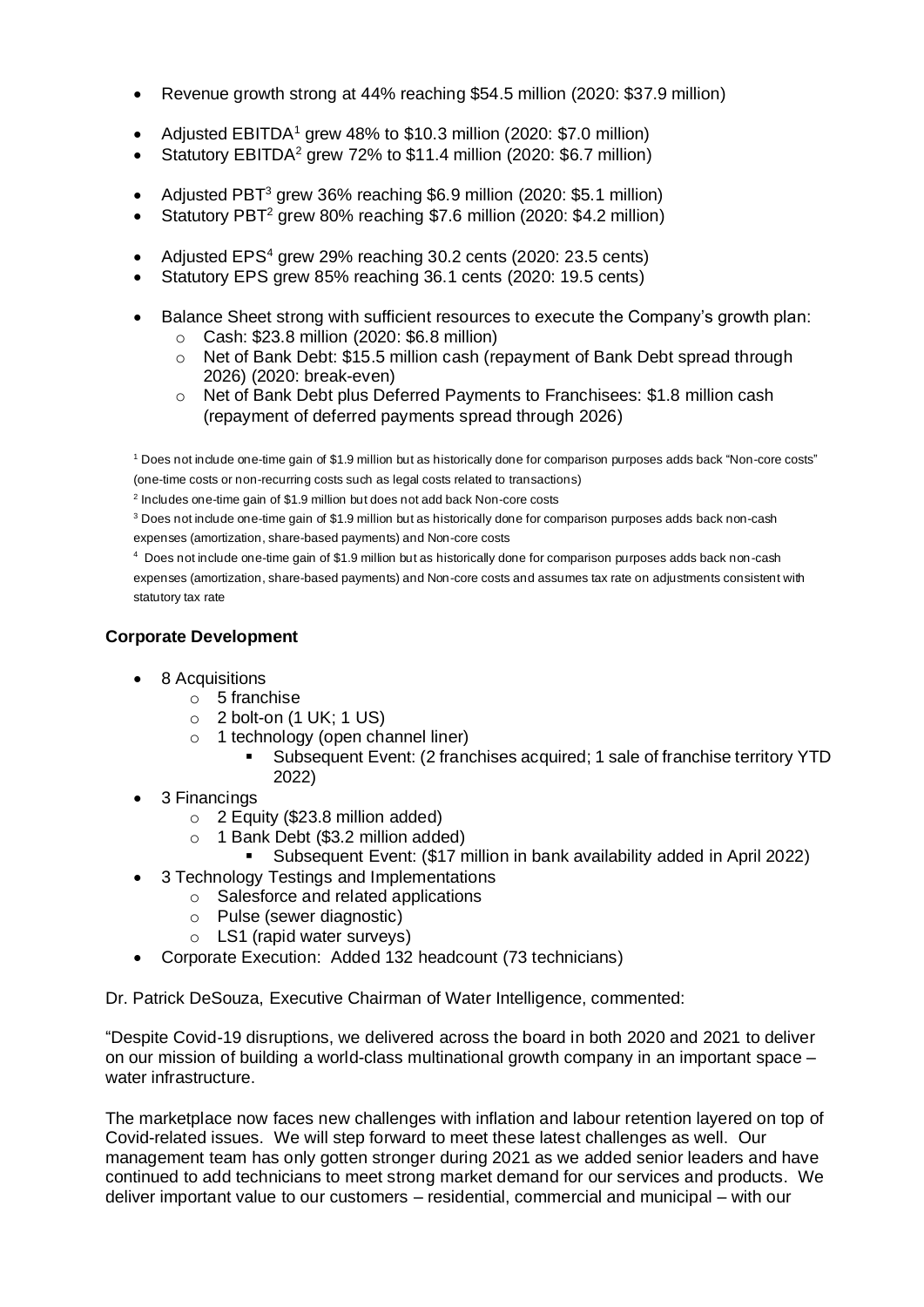minimally-invasive technology approach to remediation of failing water infrastructure. It is a worldwide problem that will be with us for a long time. With the support of our investors, we have a strong balance sheet enabling us to navigate confidently in the short, medium and long run."

*This announcement contains inside information for the purposes of Article 7 of the UK version of Regulation (EU) No 596/2014 which is part of UK law by virtue of the European Union (Withdrawal) Act 2018, as amended ("MAR"). Upon the publication of this announcement via a Regulatory Information Service, this inside information is now considered to be in the public domain.*

Enquiries:

| Water Intelligence plc                    |                          |
|-------------------------------------------|--------------------------|
| Patrick DeSouza, Executive Chairman       | Tel: +1 203 654 5426     |
| WH Ireland Limited - NOMAD & Joint Broker | Tel: +44 (0)20 7220 1666 |
| Chris Hardie                              |                          |
| Ben Good                                  |                          |
| <b>RBC Capital Markets - Joint Broker</b> | Tel: +44 (0)20 7653 4000 |
| Jill Li                                   |                          |
| Daniel Saveski                            |                          |
| Dowgate Capital Ltd - Joint Broker        | Tel: +44 (0)20 3903 7715 |
| <b>Stephen Norcross</b>                   |                          |

# **Chairman's Statement**

# **Overview**

Despite the challenges of navigating the global marketplace over the last few years, we continue to reaffirm our primary objective, one that has been set forth in the Chairman's Statement for the last decade: to create a leading multinational growth company for water and wastewater infrastructure solutions whose growth is not only strong but sustainable. Global market demand for services and products to preserve our most precious natural resource and to address the reality of aging water infrastructure underpins our mission. We are proud that we were awarded the Green Economy Mark from the London Stock Exchange.

In our 2020 Chairman's Statement, we provided a simple message: full steam ahead for 2021 despite the disruptions caused by Covid. Demonstrated in this year's report and consistent with that message, we produced strong growth in 2021 and reinforced our enviable compounded annual growth rate ("CAGR") from 2016 when we launched our current growth plan. Revenue increased 44% to \$54.5 million (2020: \$37.9 million). Statutory profit before tax (PBT) increased 80% to \$7.6 million (2020: \$4.2 million). However, \$1.9 million of statutory PBT represented a one-time gain. Not including the one-time gain, statutory PBT grew 35% to \$5.7 million (2020: \$4.2 million). Meanwhile PBT Adjusted for non-cash costs (amortisation and share-based payments) and non-core costs increased by 36% to \$6.9 million (2020: \$5.1 million). Not counting our one-time statutory PBT gain, for the span of 2016 -2021 our CAGRs still show revenue growth of 35% and statutory PBT growth of 49%.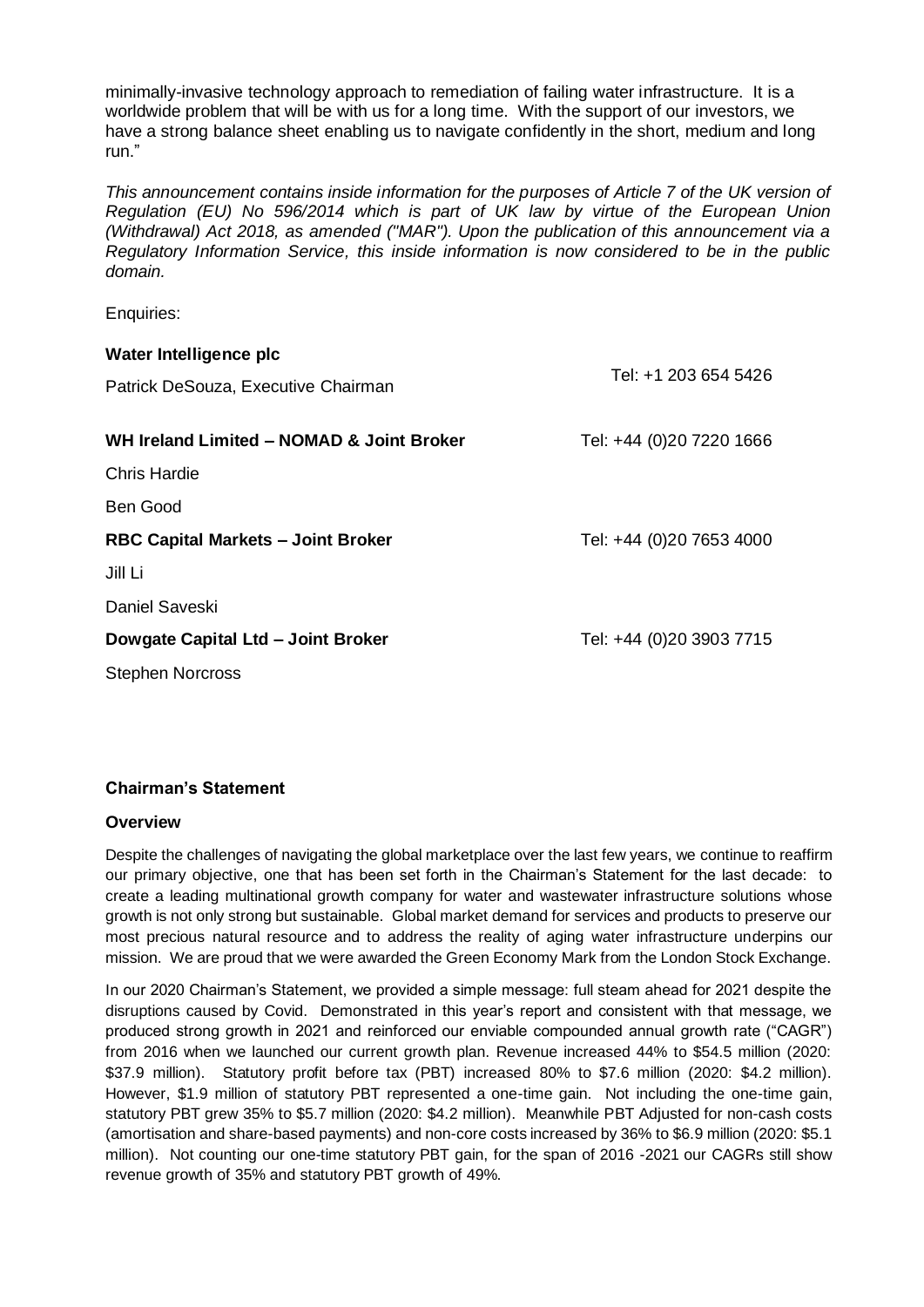For 2022, we have a new set of challenges layered upon the lingering effects of Covid. We are all aware of the inflationary challenges ranging from the conflict in Ukraine to supply chain and inflationary concerns that create market uncertainty. For our business, we face fuel and material prices that have doubled over the course of 1H 2022 as we service our customers to solve their leakage problems. Moreover, we face rising labour costs and retention issues as our technicians and managers themselves need to cope with economy-wide inflation. Tactically, as outlined below, we are responding to these new challenges. Overall, our Chairman's Statement strategic message remains similar to last year's: Full steam ahead but with prudence as we balance rising costs.

We have several operational attributes that enable us to navigate these market-wide challenges better than most. Importantly, global market demand for water infrastructure solutions remains strong as we rise to meet new execution challenges. Second, our core American Leak Detection (ALD) business operates in the United States, and we benefit from earning money in dollars as interest rates rise to cope with inflation and produce a stronger dollar. Third, we have made timely technology investments in making our business more efficient. These investments will help combat inflationary pressures on our costs. Most importantly, this year we are completing our Salesforce (and related applications) implementation to automate many of our business processes and help drive greater productivity by our workforce. Further, we are introducing during Q3 a proprietary new tool for water surveys that should lower labour costs for delivering that municipal offering. We have executed successful field trials in the UK and are now planning similar trials in Australia. In navigating 1Q 2022, our growth trajectory remained firm with revenue increasing by 44% (Q1 2022: \$16.5 million vs. Q1 2021: \$11.4 million). Our PBT Adjusted still grew by 16% to \$2.1 million (Q1 2021: \$1.7 million).

As we navigate 2022, we are helped by the fact that we have a critical mass of customers and a matrix of business lines – residential, commercial, municipal, clean water, sewer – that help offset volatility in any one segment. Our overall market presence in 2022 will surpass \$150 million in annual network-wide gross sales to customers. Network-wide gross sales is a non-statutory concept that illuminates the actual sales to customers executed under the same brand whether by franchisees or by corporate technicians. Networkwide gross sales includes both indirect sales to our customers by our franchisees from which royalty income to the Group is derived (which is recorded in statutory terms) plus direct sales from corporate operations. To reiterate, both franchisees and corporate locations operate under the same ALD brand and to the customers there is no difference in franchise or corporate execution. This critical mass of sales, across our more than 150 locations spread across the United States and in the UK, Australia and Canada, establishes a solid foundation of customers from which to launch our next stage of growth.

In building from this foundation, despite market-wide challenges, we are well-positioned for the short-run, medium-run and long-run to execute our growth plan. With our strong balance sheet and our ability to generate cash each year, we have the working capital to reinvest in the business for short to medium term projects that reinforce sustainable growth. Over the last six months, we have accelerated investment in human capital; expanding our execution team both in terms of senior management and onthe-ground trained technicians. More broadly, as noted above, over the last five years, we have also made investments in technology products (sewer diagnostic tools, open channel liners, video e-commerce, Salesforce) that will over the next several years expand our business lines and make our business more scalable. Finally, we have also positioned ourselves for the longer-run horizon with two sets of financings during 2021 and Q1 2022. We expanded our institutional equity base during July and November 2021. In parallel, during February 2021 and April 2022, we lowered our cost of capital by blending in low-cost bank debt. Such short-run, medium-run and long-run tactics enable us to meet the marketplace challenges ahead.

## **Operating KPIs**

Water Intelligence Key Performance Indicators (KPIs) are explained more fully in the Strategic Report. These KPIs serve to underscore two key dimensions of our overall strategic growth plan. First, we prioritize Network-wide growth in order to establish a strong foundation of market presence. With over 40 years of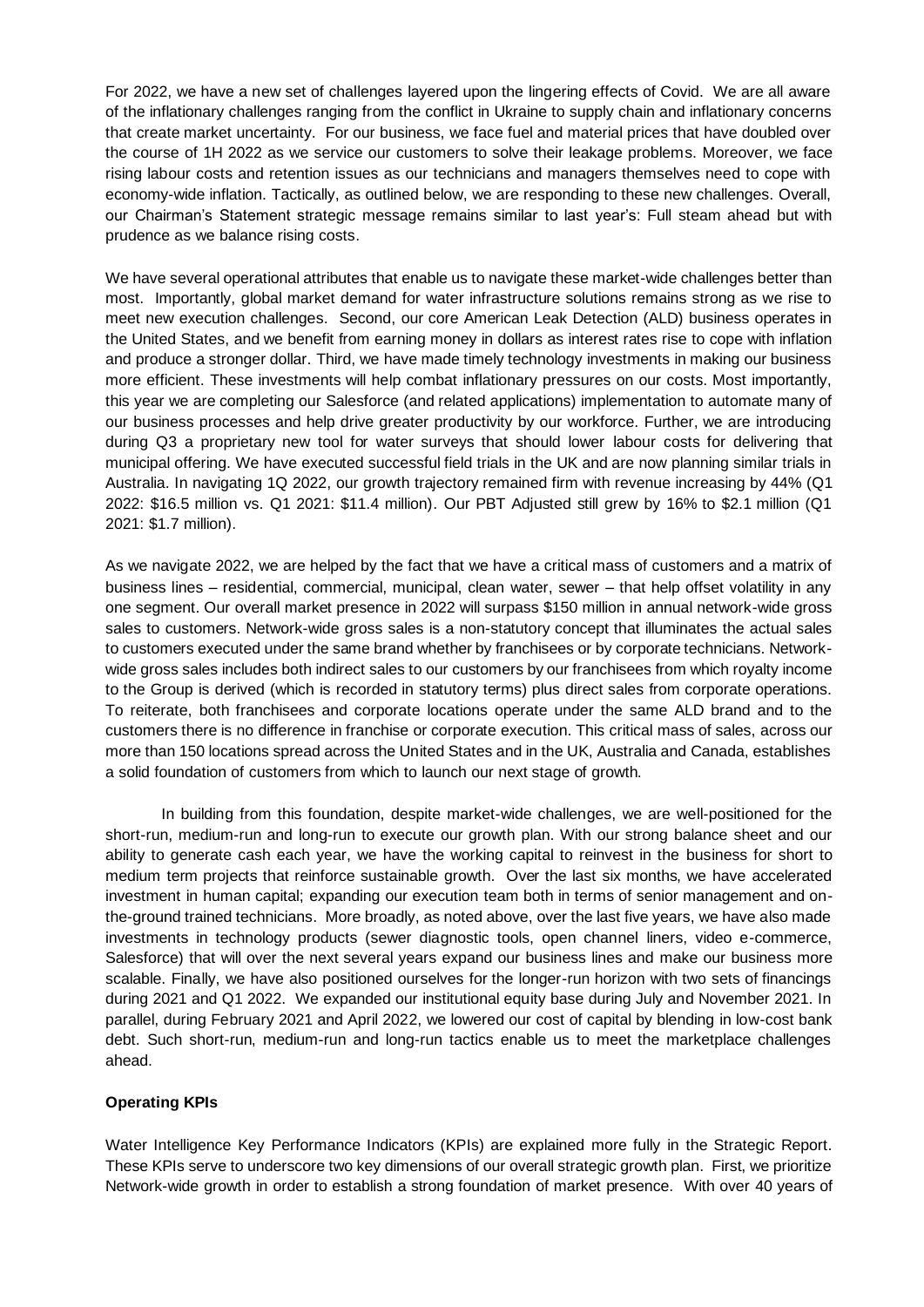operations, American Leak Detection (ALD) is a well-developed and highly regarded brand that sells to customers –residential, commercial and municipal – across the United States and in Australia and Canada. ALD represents approximately 90% of the Group's revenue. In 2021 through franchise operated and corporate operated locations, ALD customers purchased services and products amounting to approximately \$141 million of gross sales. Our Water Intelligence International (WII) brand added another \$6 million in gross sales operating primarily in the UK. In implementing Salesforce, we are creating efficiencies to further grow Network-wide sales.

For 2021, KPIs illuminate the growth of both ALD and WII brands. KPI #1 or ALD royalty income grew 2% to \$6.8 million (2020: \$6.7 million). This royalty income represents approximately \$99 million of Network gross sales (2022: \$97 million). ALD and WII corporate sales or KPIs #2, #3 and #4 (respectively franchise related activities such as the Corporate insurance channel; US Corporate direct sales; and International Corporate direct sales) grew 53% to \$47.7 million (2020: \$31.2 million). Captured by these 4 KPIs, total Network gross sales (ALD and WII) grew 14% to approximately \$147 million (2020: \$129 million). With 44% WI revenue growth during 1Q, Network sales is on pace to significantly pass \$150 million for 2022.

Second, beyond expanding Network sales, we also seek to unlock shareholder value and add profits to the Group's consolidated accounts by selectively reacquiring franchises and then delivering solutions through corporate-run locations more efficiently. Our Salesforce implementation enables us to create corporate regional hubs that will help scale dispatch and scheduling. In executing for the same customers under the ALD brand but as a corporate-run operation, we are bringing a portion of the approximately \$99 million of franchise operated sales and associated profits directly onto the Water Intelligence Group (WI) accounts.

As explained more fully in KPI #3, we have unlocked significant value by growing former franchise locations faster both in terms of sales and profits. For comparison purposes, corporate-run locations acquired from franchisees before 1 January 2020 grew 18% to \$18.3 million (2020: \$15.5 million); profits from those reacquired locations increased 8% to \$3.3 million (2020: \$3.1 million) even as we reinvested in these new corporate locations after acquisition for future growth. The profit yield of \$3.3 million under corporate execution at these locations is significantly higher than the profit yield from the same \$18.3 million of sales if executed by a franchisee. Profit to the Group from franchise royalty would be approximately \$0.3 million. The difference in yield is even more pronounced when one considers the \$31.9 million of sales at all corporate-run locations not just the ones owned prior to 1 January 2020. It should be underscored that despite such selective reacquisitions, our strategic plan is still committed to reinforcing our core franchise business. Not only is the franchise System integral to our firm culture, it also provides monthly recurring income from franchise royalties that enables the Group to optimize its capital base with a prudent amount of bank debt. As noted above, during Q1 2021 and Q1 2022 we have been able to complement institutional equity investment rounds with rounds of low-cost bank debt.

## **Strategic Direction**

Our strategic plan continues to deliver results but we are mindful that we need to be vigilant with respect to market-wide inflationary pressures. We are making the necessary investments both to capture more of market demand for our solutions and to reinforce profitability. We have invested in human capital to retain our highly trained technicians and also to provide incentives to execute more jobs. We have invested in advancing our technology leadership not only in terms of new, more efficient tools but also in automating our business. Our sales footprint in the US, UK, Canada and Australia provide us with a stable base and we will prudently look for opportunities to expand our multinational footprint because aging infrastructure is a world-wide problem. We appreciate our institutional investors and their long-term commitment towards building a world-class multinational growth company despite all of the market challenges.

**Patrick DeSouza** 

*Executive Chairman*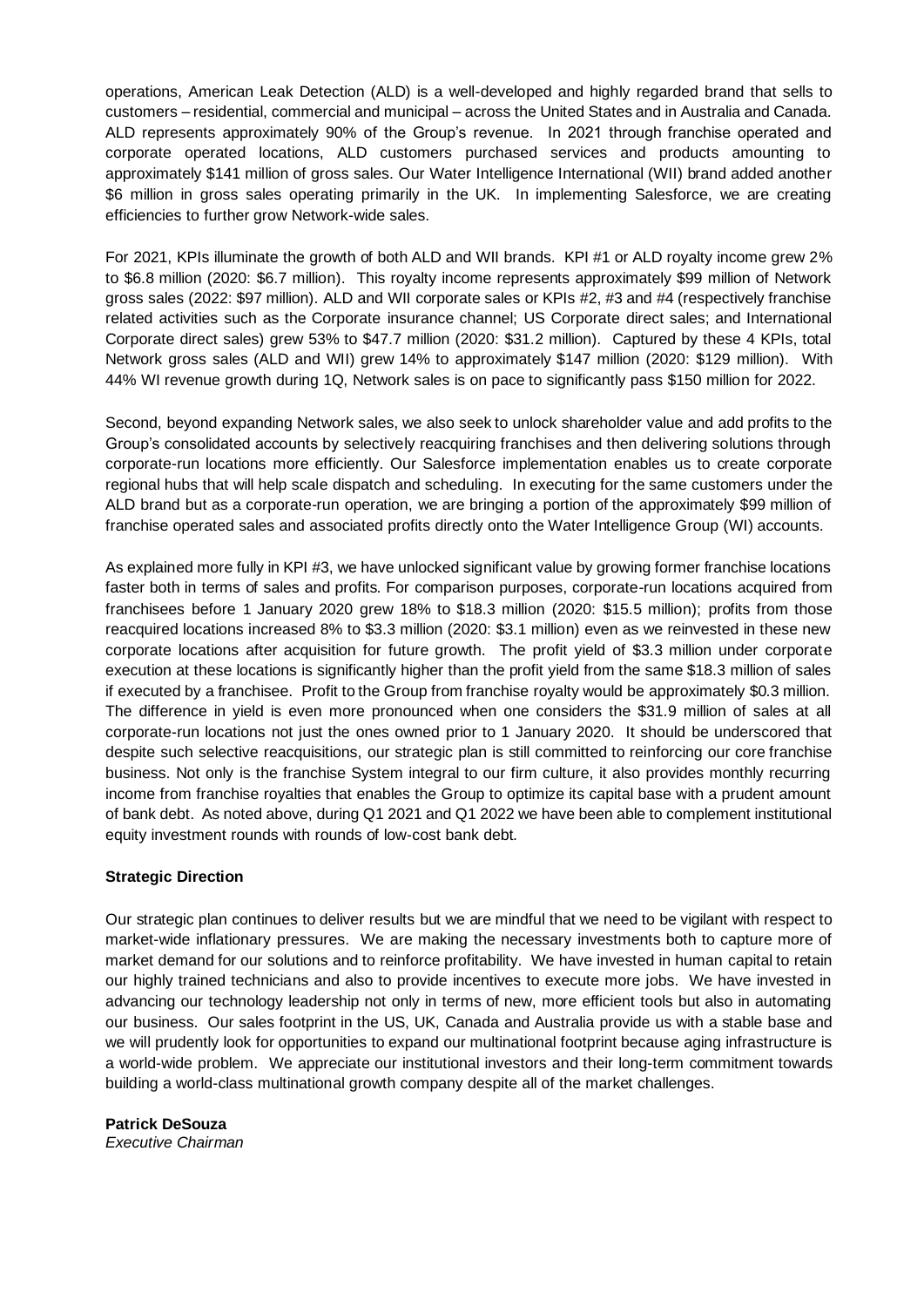# **Director's Report**

The Directors present their report on the affairs of Water Intelligence plc (the "Company") and its subsidiaries, referred to as the Group, together with the audited Financial Statements and Independent Auditors' report for the year ended 31 December 2021.

## **Principal Activities**

The Group is a leading provider of minimally-invasive leak detection and remediation services for potable and non-potable water. The Group's strategy is to be a "One-stop Shop" for solutions (including products) for residential, commercial and municipal customers.

# **Results**

The financial performance for the year, including the Group's Statement of Comprehensive Income and the Group's financial position at the end of the year, is shown in the Financial Statements.

2021 was marked by sustained and balanced multinational growth for both ALD and WII. Total revenue grew 44% to \$54.5 million and statutory profits before tax grew 80% to \$7.6 million when compared with 2020. Profit before tax included a one-time gain of \$1.9 million. Holding the onetime gain aside, statutory profit before tax grew 35% to \$5.3 million. Again, holding aside the onetime gain, our ALD subsidiary grew revenue 44% to \$48.4 million and profit before tax 38% to \$5.40 million when compared with 2020. Our WII subsidiary grew revenue 42% to \$6.1 million and grew profit before taxes by 1% to \$0.32 million. The splits between ALD and WII revenue remained consistent during 2021 when compared with 2020 with approximately 90% of total revenue attributable to ALD and 10% of total sales attributable to WII.

# **Going Concern**

The Directors have prepared a business plan and cash flow forecast for the period to December 2023. The forecast contains certain assumptions about the level of future sales and the level of margins achievable. These assumptions are the Directors' best estimate of the future development of the business. The Group generates increasing levels of cash driven by its profitable and growing US-based business, ALD. The Directors also note that the Group has diversified its operations further with growth in WII. Moreover, after oversubscribed capital raises in July and November 2021 and expansion of its credit facilities in February 2021 and April 2022, the Directors believe that funding will be available on a caseby-case basis for additional initiatives.

Cash at 31 December 2021 increased to \$23.8 million (2020: \$6.8 million). At 31 December 2021, total debt (borrowings and deferred consideration from franchise acquisitions) was \$22 million with amortisation of such amount spread through 2026. Meanwhile, operating cash flows (EBITDA) in 2021 increased by 45% to \$10.0 million (2020: \$6.9 million). For 2022, the Directors are monitoring inflationary pressures and investments, such as Salesforce.com and related software applications, geared to offset inflation through efficiencies.

The Directors conclude that the Group will have adequate cash resources both to pursue its growth plan and to accelerate execution if it so chooses. The Directors are satisfied that the Group has adequate resources to continue in operational existence for the foreseeable future and accordingly, continue to adopt the going concern basis in preparing the financial statements.

# **Research & Development; Commercialization**

The Group's focus is currently on reinvestment for commercialization of products not pure R&D. Expenditure on pure research, all of which is undertaken by third parties not related to the Group, was \$0 (2020: \$3,034). The Group remains committed to anticipate market demands and has spent money on new product development during the year which has been capitalised.

# **Dividends**

The Directors do not recommend the payment of a dividend (2020: \$nil).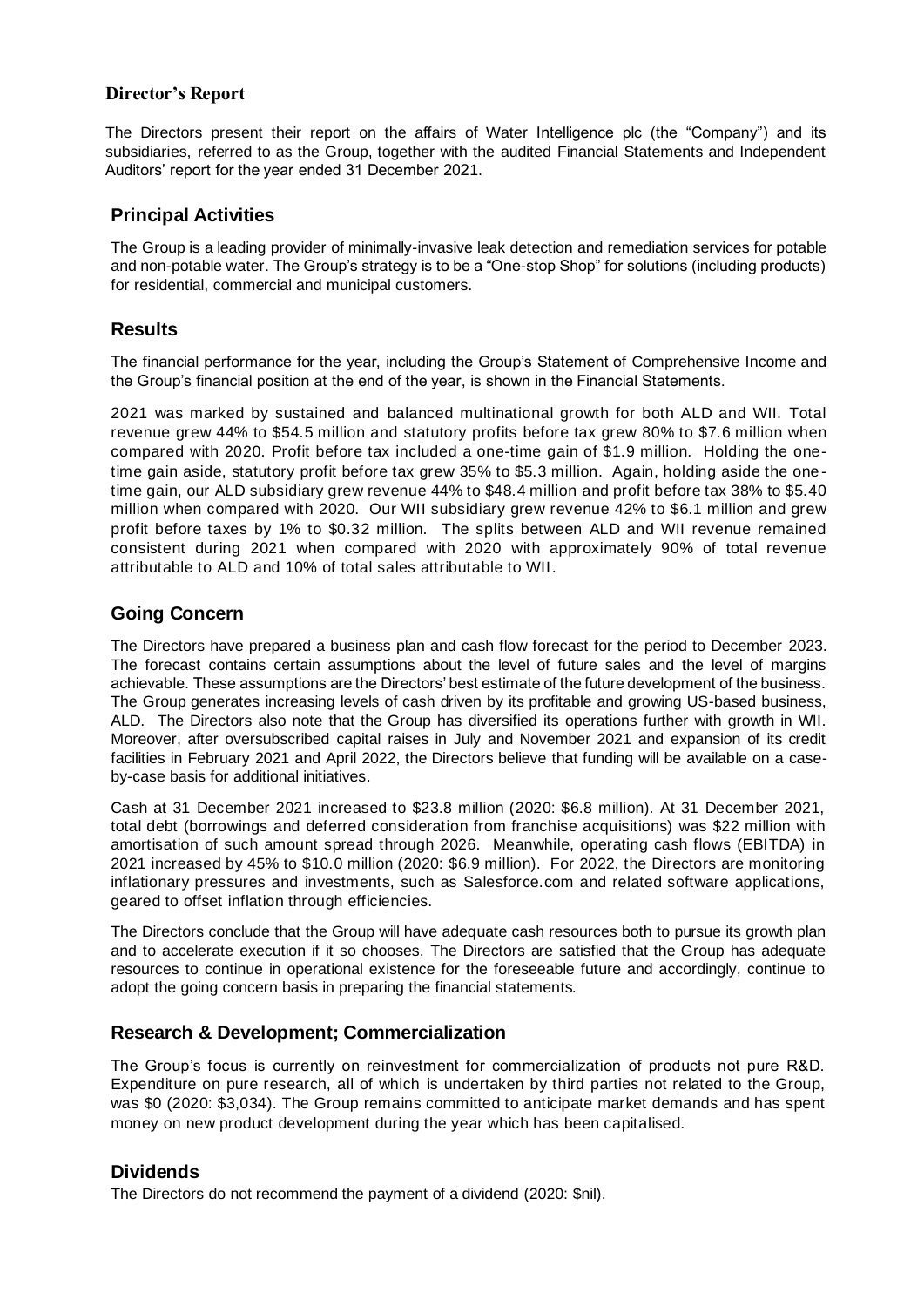# **Share Price**

On 31 December 2021, the closing market price of Water Intelligence plc ordinary shares was 1095.0 pence. The highest and lowest prices of these shares during the year to 31 December 2021 were 1340.0 pence and 490.0 pence respectively.

# **Capital Structure**

Details of the authorised and issued share capital are shown in Note 21. No person has any special rights of control over the Company's share capital and all issued shares are fully paid.

# **Future Developments**

Future developments are outlined throughout the Chairman's.

# **Financial Risk Management**

Financial risk management is outlined in the principal risks and uncertainties section of the Strategic Report.

# **Subsequent Events**

On 19 January 2022, the Group announced the reacquisition of its Fort Worth, Texas franchise territory within the Group's ALD franchise business. The Fort Worth operation is fast-growing and expected to accelerate further by adding new service locations in north and west Texas during 2022. Moreover, this reacquisition reinforces the Group's strategy of establishing regional corporate hubs in the US that have scale to fuel growth in nearby corporate and franchise locations. The purchase price of \$7.7 million in cash is to be paid over three years. The purchase price is based on 2021 pro forma of \$3.6 million in revenue and \$1.2 million in profit before tax.

On 3 February 2022, the Group announced the sale of certain territory in rural North Carolina to an existing, fast-growing franchisee of American Leak Detection (ALD). The purchase price for the territory is \$90,000, all of which is recognised as revenue at 100% profit margin. It is also expected that the franchise owner will be purchasing additional equipment from ALD to launch service vehicles to develop the territory. Finally, the commercialization of such "greenfield" territory will also add royalty income to the Group's ALD business unit during 2022.

On 7 April 2022, the Group announced the expansion of its acquisition line of credit to include an additional \$15 million for further acquisitions of its franchises. As part of the facility, the Group entered into swap arrangements that maintain a fixed interest rate of approximately 5.5% on amounts drawn under the facility and are amortised over a term of five years. The covenants and guarantee requirements for the new facility remain the same all other credit facilities with People's Bank, now operating post-acquisition as part of M&T Bank.

On 12 May 2022, the Group announced the reacquisition of its American Leak Detection Central Texas franchise. The franchise includes the cities of Abilene, Lubbock and Midland which are west of recently launched corporate-operated locations of Fort Worth (via franchise acquisition) and Wichita Falls (greenfield). The purchase price of \$0.75 million in cash is based on the franchise's 2021 Statement of Income of \$0.65 million in revenue and \$0.21 million in profit before tax.

# **Directors**

The Directors who served the Company during the year and up to the date of this document were as follows:

## **Executive Directors**

Patrick DeSouza – Executive Chairman

Laura Hills

## **Non-Executive Directors**

Bobby Knell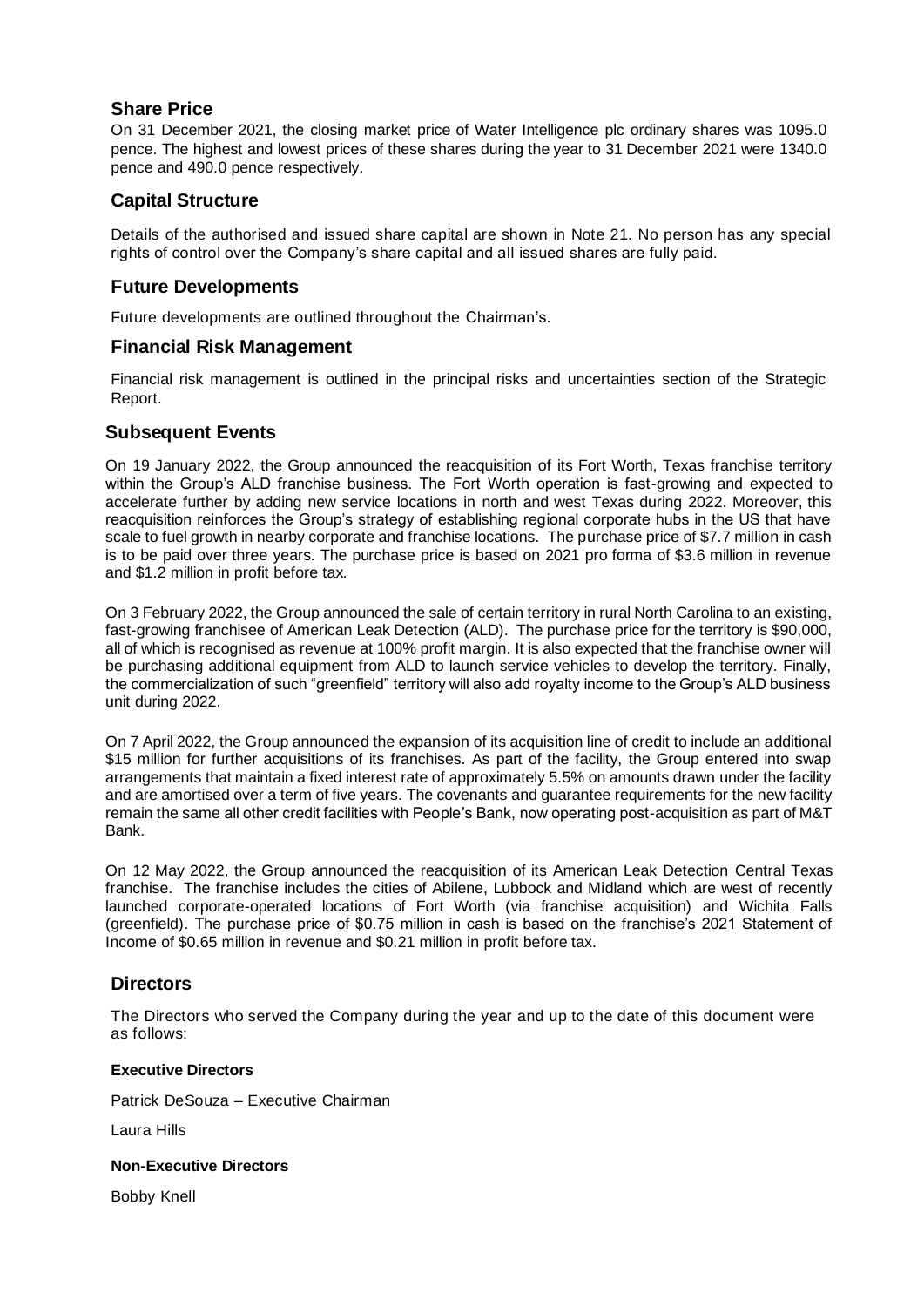Michael Reisman

C. Daniel Ewell (Appointed 8, April 2021)

On 7 June 2021, Laura Hills and Bobby Knell swapped roles as executive and non-executive directors respectively, reflecting their ongoing roles within the Group. The biographical details of the Directors of the Company are set out on the Corporate Governance section of the report and on the Company's website *[www.waterintelligence.co.uk](http://www.waterintelligence.co.uk/)*

# **Directors' emoluments**

| 2021                           | Salary, Fees &<br><b>Bonus</b> | <b>Benefits</b> | Redundancy               | <b>Total</b> |
|--------------------------------|--------------------------------|-----------------|--------------------------|--------------|
|                                | \$                             | \$              | \$                       | \$           |
| <b>Executive Directors</b>     |                                |                 |                          |              |
| P DeSouza                      | 639,381                        | 15,004          | ٠                        | 654,385      |
| L Hills                        | 125,000                        | ۰               | ۰                        | 125,000      |
| <b>Non-Executive Directors</b> |                                |                 |                          |              |
| D Ewell                        | 30,000                         | ۰               | ٠                        | 30,000       |
| <b>B</b> Knell                 | 40,000                         | ۰               | $\overline{\phantom{a}}$ | 40,000       |
| M Reisman                      | 40,000                         | ۰               | ٠                        | 40,000       |
|                                | 874,381                        | 15,004          | ۰                        | 889,385      |

| 2020                           | Salary, Fees &<br><b>Bonus</b> | <b>Benefits</b> | Redundancy | <b>Total</b> |
|--------------------------------|--------------------------------|-----------------|------------|--------------|
|                                | \$                             | \$              | \$         | \$           |
| <b>Executive Directors</b>     |                                |                 |            |              |
| P DeSouza                      | 581,203                        | 25,312          | ۰          | 606,515      |
| L Hills                        | 92,458                         | ۰               | ۰          | 92,458       |
| <b>Non-Executive Directors</b> |                                |                 |            |              |
| D Silverstone                  | 20,500                         | ۰               |            | 20,500       |
| <b>B</b> Knell                 | 60,000                         | ۰               |            | 60,000       |
| M Reisman                      | 20,304                         | ۰               | ۰          | 20,304       |
|                                | 774,465                        | 25,312          |            | 799,777      |

# **Directors' interests**

The Directors who held office at 31 December 2021 and subsequent to year end had the following direct interest in the voting rights of the Company at 31 December 2021 and at the date of this document, excluding the shares held by Plain Sight Systems, Inc.

|                               | Number of shares at<br>31 December 2021 | % held at 31<br>December 2021 | Number of shares at<br>8 June 2022 | % held at 8<br><b>June 2022</b> |
|-------------------------------|-----------------------------------------|-------------------------------|------------------------------------|---------------------------------|
| <b>Patrick</b><br>DeSouza*/** | 4,867,110                               | 25.03                         | 4,867,110                          | 25.04                           |
| Michael Reisman*              | 184.126                                 | 0.95                          | 184.126                            | 0.95                            |
| Laura Hills                   | 116,196                                 | 0.60                          | 116,196                            | 0.60                            |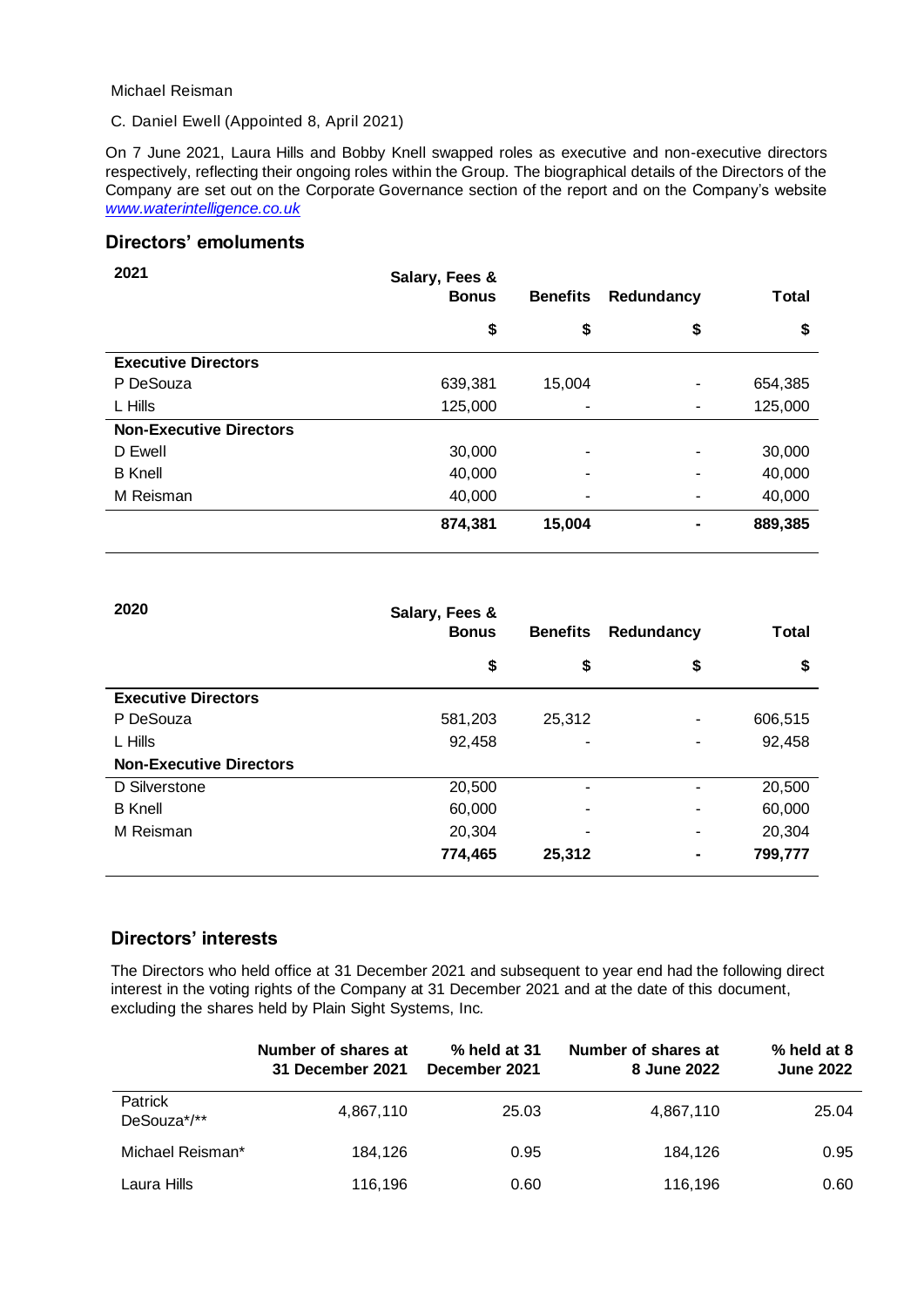| <b>Bobby Knell</b> | 27,000 | 0.14 | 27,000 | 0.14 |
|--------------------|--------|------|--------|------|
| Dan Ewell          | 30.524 | 0.16 | 30.524 | 0.16 |

\*Included in the total above, Patrick DeSouza has (i) 180,000 Partly Paid Shares (2016), (ii) 750,000 (March 2018) (iii) 850,000 (May 2019) and (iv) 300,000 Partly Paid Shares (October 2020). These will not be admitted to trading or carry any economic rights until fully paid.

\*Patrick DeSouza and Michael Reisman are directors and shareholders in Plain Sight Systems, Inc.

\*\*Patrick DeSouza's interests include 1,965,000 shares held by The Patrick J. DeSouza 2020 Irrevocable Trust U/A Dtd 11/23/2020 and 605,936 shares held in The Patrick J. DeSouza GRAT #1 U/T/A Dtd 11/23/2020

## **Share option schemes**

To provide incentive for the management and key employees of the Group, the Directors award stock options. Details of the current scheme are set out in Note 7.

# **Substantial Shareholders**

As well as the Directors' interests reported above, the following interests of 3.0% and above as at the date of this document were as follows:

| <b>Number of shares</b> | % held |
|-------------------------|--------|
| 2,430,410               | 12.50  |
| 2,300,580               | 11.84  |
| 1,291,339               | 6.64   |
| 880.920                 | 4.53   |
| 814.660                 | 4.19   |
| 642.526                 | 3.31   |
|                         |        |

## **Corporate Responsibility**

The Board recognises its employment, environmental and health and safety responsibilities. It devotes appropriate resources towards monitoring and improving compliance with existing standards. An Executive Director has responsibility for these areas at Board level, ensuring that the Group's policies are upheld and providing the necessary resources.

# **Employees**

The Board recognises that the Group's employees are its most important asset.

The Group is committed to achieving equal opportunities and to complying with relevant antidiscrimination legislation. It is established Group policy to offer employees and job applicants the opportunity to benefit from fair employment, without regard to their sex, sexual orientation, marital status, race, religion or belief, age or disability. Employees are encouraged to train and develop their careers.

The Group has continued its policy of informing all employees of matters of concern to them as employees, both in their immediate work situation and in the wider context of the Group's well-being. Communication with employees is effected through the Board, the Group's management briefings structure, formal and informal meetings and through the Group's information systems.

## **Independent Auditors**

Crowe UK LLP has expressed their willingness to continue in office. In accordance with section 489 of the Companies Act 2006, resolutions for their re-appointment and to authorise the Directors to determine the Independent Auditors' remuneration will be proposed at the forthcoming Annual General Meeting.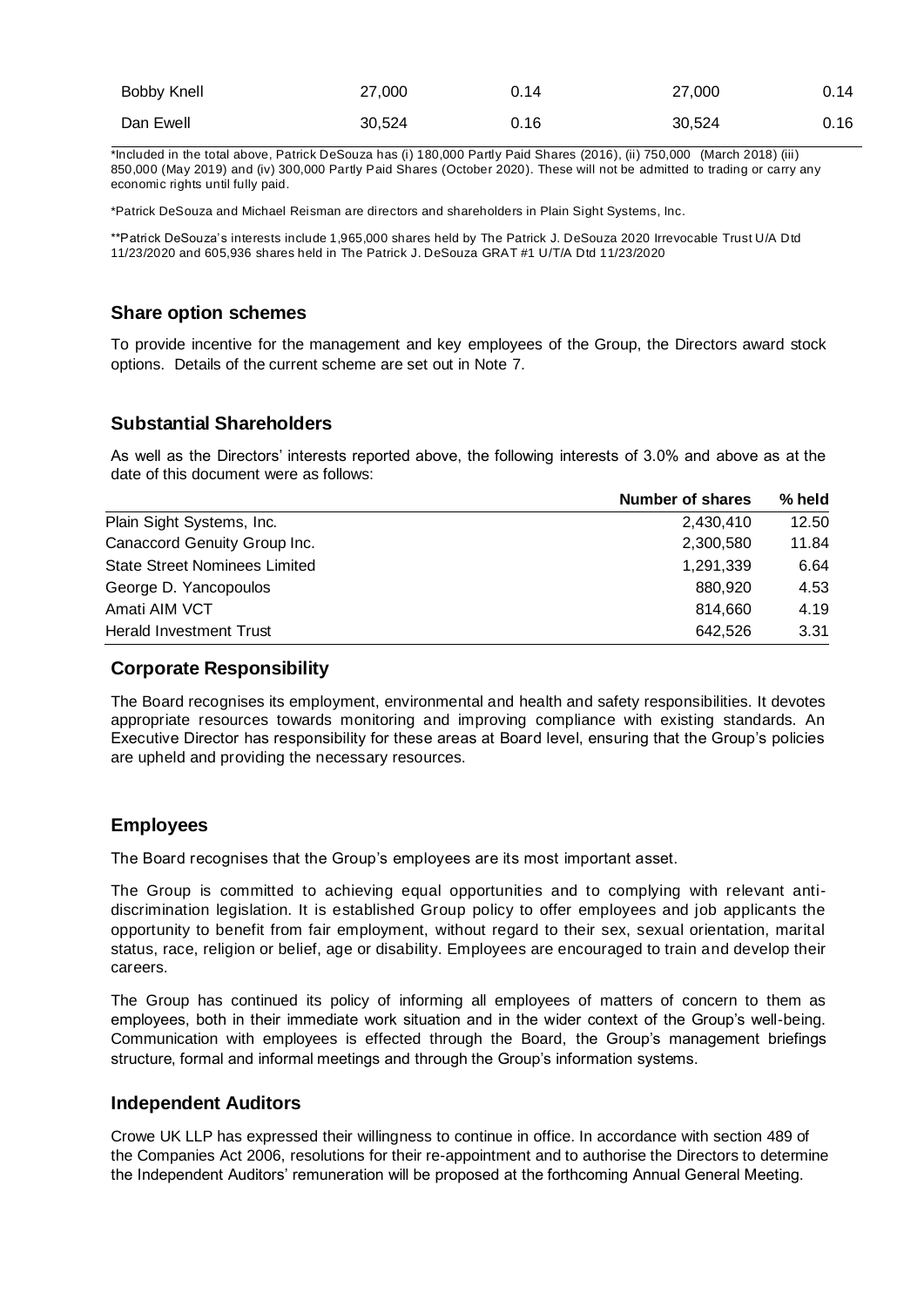# **Statement of disclosure to the Independent Auditor**

Each of the persons who are directors at the time when this Directors' report is approved has confirmed that:

- so far as that Director is aware, there is no relevant audit information of which the Company and the Group's auditor is unaware; and
- that Director has taken all the steps that ought to have been taken as a director in order to be aware of any relevant audit information and to establish that the Company and the Group's auditor is aware of that information.

By order of the Board

## **Patrick DeSouza**

*Executive Chairman*

## **Corporate Governance Statement**

As a Board, we believe that practicing good Corporate Governance is essential for building a successful and sustainable business in the long-term interests of all stakeholders. Water Intelligence's shares are listed on AIM, a market operated by the London Stock Exchange.

With effect from September 2018, Water Intelligence has adopted the QCA Corporate Governance Code. The Company has adopted a share dealing code for the Board and employees of the Company which is in conformity with the requirements of Rule 21 of the AIM Rules for Companies. The Company takes steps to ensure compliance by the Board and applicable employees with the terms of such code.

The following sections outline the structures, processes and procedures by which the Board ensures that high standards of corporate governance are maintained throughout the Group.

Further details can be found on our website at www.waterintelligence.co.uk/corporate-Board-andgovernance.

# **Takeovers and Mergers**

The Company is subject to The City Code on Takeovers and Mergers.

# **Board**

The Board, chaired by Patrick DeSouza, comprises two executive and three non-executive directors and it oversees and implements the Company's corporate governance program. As Chairman, Dr. DeSouza is responsible for the Company's approach to corporate governance and the application of the principles of the QCA Code. Michael Reisman and Dan Ewell are the Company's independent directors. The Board is supported by two committees: audit and remuneration. The Board does not consider that it is of a size at present to require a separate nominations committee, and all members of the Board are involved in the appointment of new directors.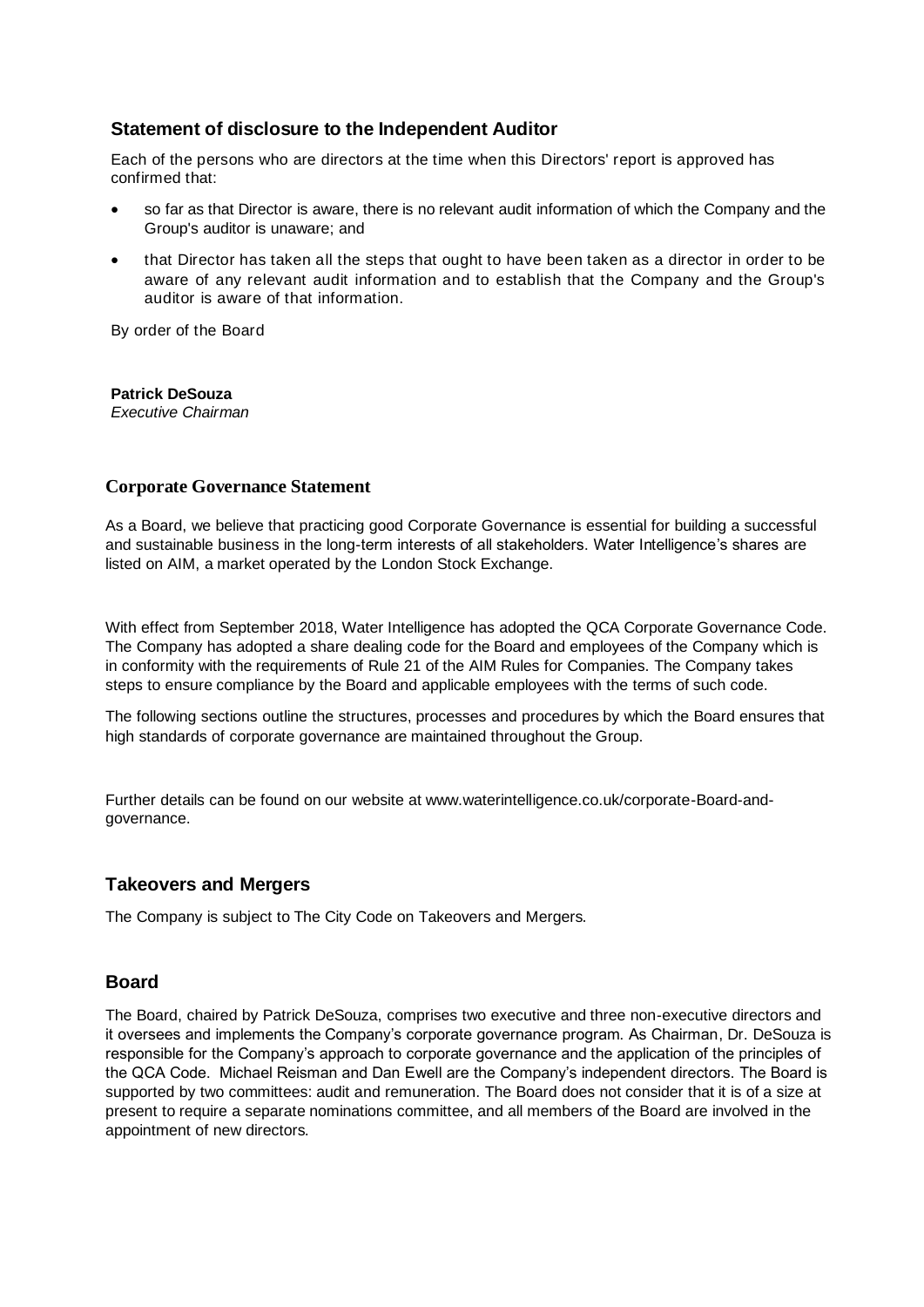Each Board member commits sufficient time to fulfil their duties and obligations to the Board and the Company. They are required to attend at least 4 Board meetings annually and join regular Board calls that take place between formal meetings and offer availability for consultation when needed.

Board papers are sent out to all directors in advance of each Board meeting including management accounts and accompanying reports from those responsible.

Meetings held during the period between 1 January 2021 and 31 December 2021 and the attendance of directors is summarized below:

|                        | <b>Board meetings</b><br><b>Possible (attended)</b> | <b>Audit committee</b><br>Possible (attended) | <b>Remuneration committee</b><br>Possible (attended) |
|------------------------|-----------------------------------------------------|-----------------------------------------------|------------------------------------------------------|
| <b>Patrick DeSouza</b> | 6/6                                                 |                                               |                                                      |
| Bobby Knell            | 6/6                                                 |                                               | 2/2                                                  |
| Michael Reisman        | 6/6                                                 | 2/2                                           | 2/2                                                  |
| Dan Ewell              | 6/6                                                 | 2/2                                           |                                                      |
| Laura Hills            | 6/6                                                 |                                               |                                                      |

# **Board Committees**

The Board has established an Audit Committee and a Remuneration Committee with delegated duties and responsibilities.

#### (a) Audit Committee

Dan Ewell, Non-Executive Director, is Chairman of the Audit Committee. The other member of the Committee is Michael Reisman. The Audit Committee is responsible for ensuring that the financial performance, position and prospects for the Company are properly monitored, controlled and reported on and for meeting the auditors and reviewing their reports relating to accounts and internal controls.

#### (b) Remuneration Committee

Michael Reisman, Non-Executive Director, is Chairman of the Remuneration Committee. The other member of the Committee is Bobby Knell. The Remuneration Committee is responsible for reviewing performance of Executive Directors and determining the remuneration and basis of service agreement with due regard for the Combined Code. The Remuneration Committee also determines the payment of any bonuses to Executive Directors and the grant of options.

The Company has adopted and operates a share dealing code for directors and senior employees on the same terms as the Model Code appended to the Listing Rules of the UKLA.

# **Board Experience**

All five members of the Board bring complementary skill sets to the Board. One director is female and four are male. The Board believes that its blend of relevant experience, skills and personal qualities and capabilities is sufficient to enable it to successfully execute its strategy. In addition, the Board receives regular updates from, amongst others, its nominated adviser, legal counsel and company secretary in relation to key rule changes and corporate governance requirements, as well as regular liaison with audit firms both in the UK and the US in respect of key disclosure and accounting requirements for the Group,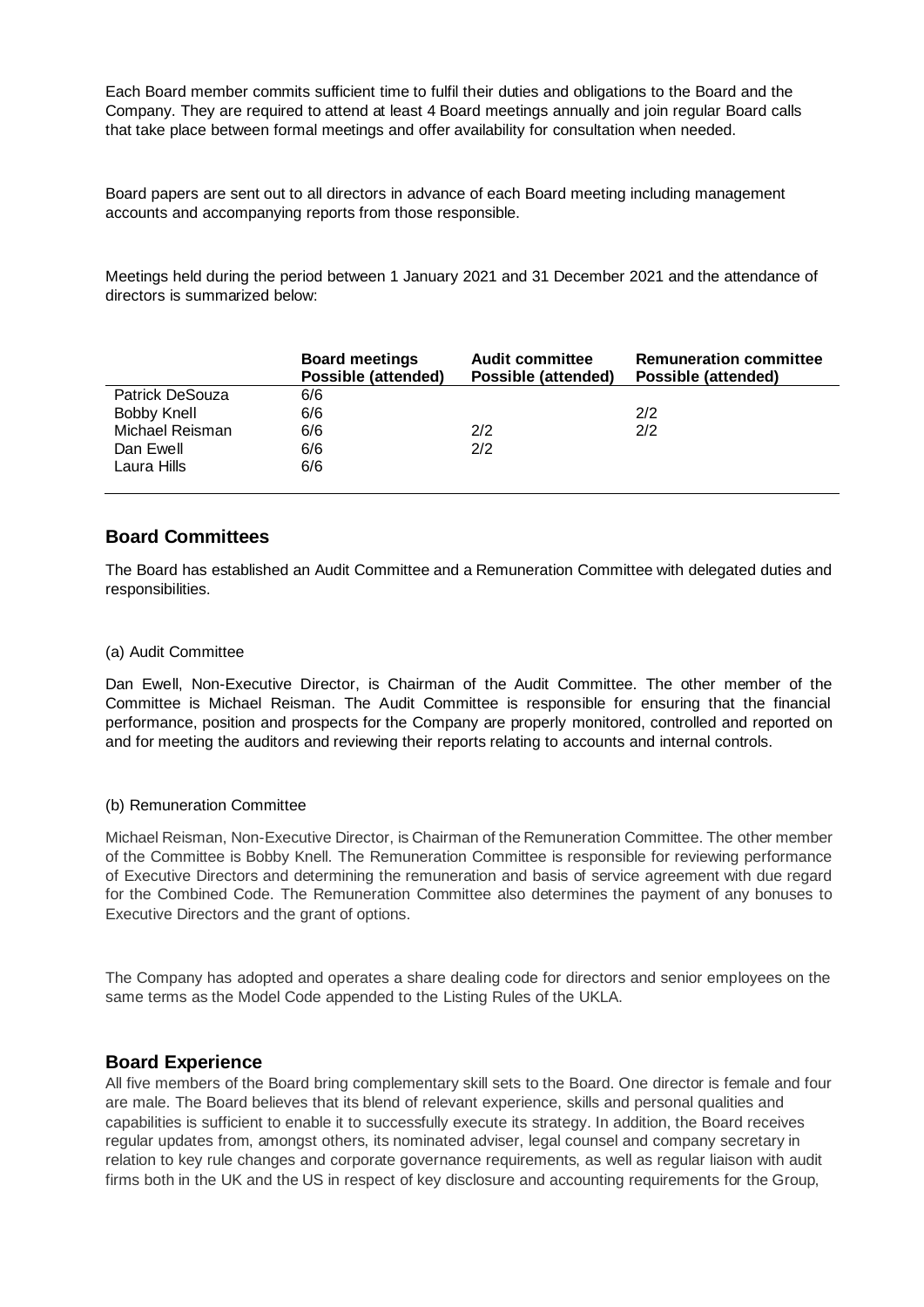especially as accounting standards evolve. In addition, each new director appointment is required to receive AIM rule training from the Company's nominated adviser at the time of their appointment.

## **Patrick J. DeSouza, Executive Chairman**

*Term of office:* Appointed as Executive Chairman in July 2010.

*Background and suitability for the role:* Dr. DeSouza has been Chairman of American Leak Detection since 2006 and Executive Chairman since its reverse merger to create Water Intelligence plc in 2010. He has 25 years of operating and advisory leadership experience with both public and private companies in the defence, software/Internet and asset management industries. Over the course of his career, Dr. DeSouza has had significant experience in corporate finance and cross-border mergers and acquisition transactions. He has practised corporate and securities law as a member of the New York and California bars. Dr. DeSouza has also worked at the White House as Director for Inter-American Affairs on the National Security Council. He is the author of Economic Strategy and National Security (2000)l. He is a graduate of Columbia College, the Yale Law School and Stanford Graduate School.

## **Laura Hills, Executive Director**

*Term of office:* Appointed 7 June 2021, having previously been a non-executive director since 6 February 2018.

*Background and suitability for the role:* Laura has more than 30 years' experience as a legal professional, having spent 10 years working for Overseas Private Investment Corporation (OPIC), where she served as Associate General for the agency's finance program, supervising a team of lawyers on all finance transactions ranging from micro-lending and small business to multi-creditor infrastructure project financing in emerging market countries. In 2002, Ms. Hills founded Hills, Stern & Morley LLP, an emerging markets legal firm based in Washington D.C. Laura sits on the Board of the Gerald Ford Presidential Foundation. Laura brings considerable expertise in negotiating on infrastructure and renewables related transactions globally. Moreover, Ms. Hills experience with non-profits assists the Board in fulfilling its responsibility to advance the mission of Water Intelligence to support underserved communities globally. Laura holds undergraduate, graduate and law degrees from Stanford University.

## **Bobby Knell, Non-Executive Director**

*Term of office:* Appointed 7 June 2021, having previously been an executive director since 17 January 2019.

*Background and suitability for the role:* The ALD franchise business is central to the operations and value proposition of Water Intelligence. Bobby has served as a managing director at Water Intelligence responsible for franchise relations for the last four years. Prior to this role, Bobby founded and grew the Dallas franchise of American Leak Detection into a multi-million dollar operation, an operation now run by his son. His appointment furthers the alignment of strategy and interests between corporate operations and the core American Leak Detection franchise business.

## **Michael Reisman, Independent Non-executive Director**

*Term of office:* Appointed as a non-executive director on 30 July 2010.

*Background and suitability for the role:* Professor Reisman currently serves as Myres S. McDougal Professor of International Law at the Yale Law School, where he has been on the faculty since 1965 and has previously been a visiting professor in Tokyo, Berlin, Basel, Paris, Geneva and Hong Kong Professor Reisman is the President of the Arbitration Tribunal of the Bank for International Settlements and a member of the Advisory Committee on International Law of the Department of State. He has served as arbitrator and counsel in many international cases. He was also President of the Inter-American Commission on Human Rights of the Organization of American States. Because of his international legal experience and the growing multinational character of the Company, Professor Reisman leads matters of governance, corporate responsibility and remuneration. He is a graduate of Yale Law School.

## **C. Daniel Ewell, Independent Non-executive Director**

*Term of office:* Appointed as a non-executive director on 8 April 2021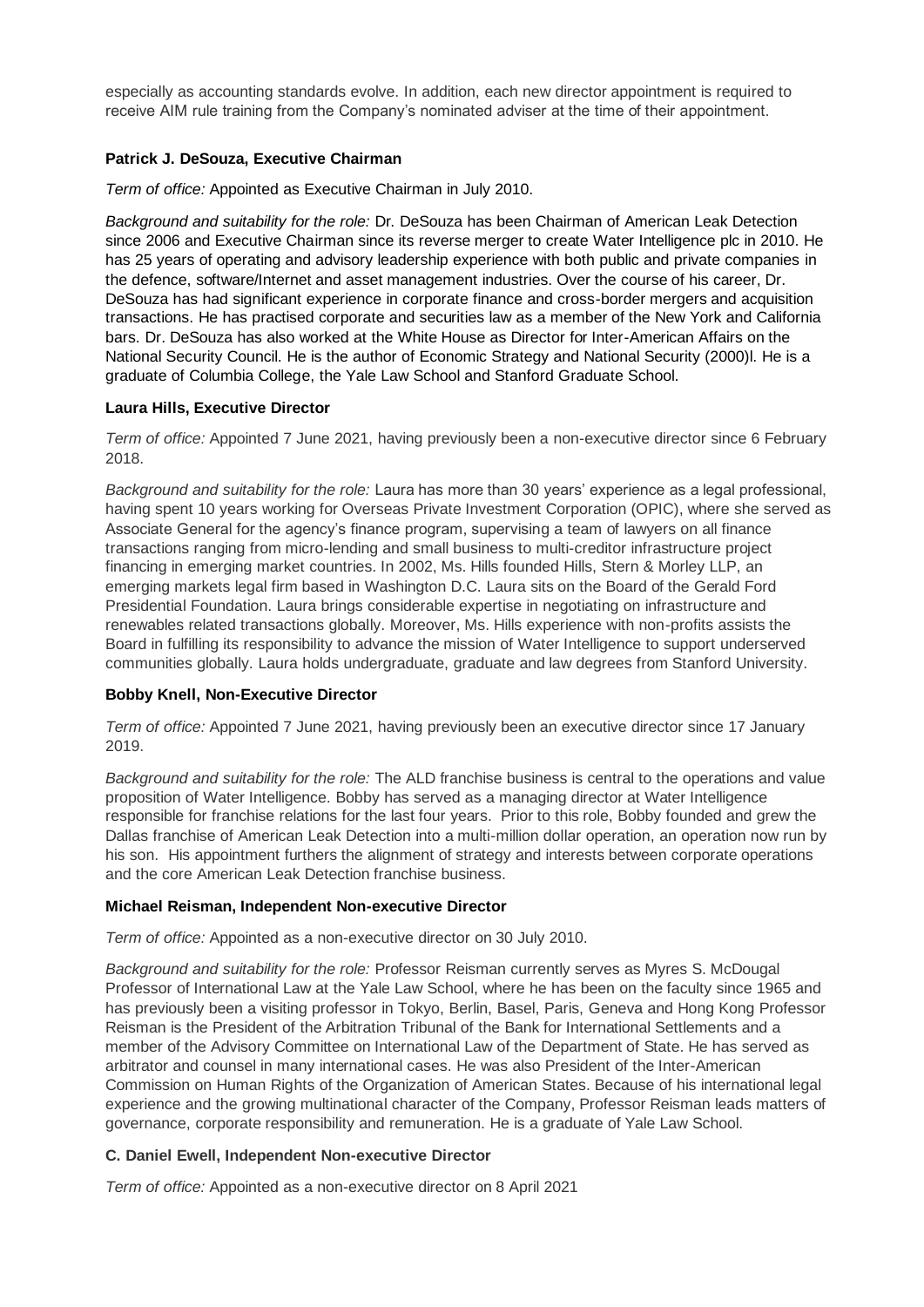*Background and suitability for the role:* Dan Ewell is currently a Senior Advisor at Morgan Stanley, where he has worked as an investment banker for over 33 years. Prior to assuming his current role, Mr. Ewell served as Vice Chairman and Head of Western Region Investment Banking for Morgan Stanley. Dan has extensive experience in advising companies and helping them grow through capital raising and strategic transactions. His experience spans a range of sectors including consumer/retails, industrial, healthcare and media/technology, and included companies with franchised business models. As the Group continues to scale its operations internationally, it has a need to broaden its institutional and strategic activity in capital markets. Mr. Ewell brings considerable expertise in this area. He is a graduate of University of California, Berkeley, Yale Law School and Yale School of Management.

The Group has a non-Board Chief Financial Officer, Pat Lamarco, who attends all Board meetings and reports regularly to the Board and assists in the preparation of Board materials and in reviewing the budget and ongoing performance. Mr. Lamarco has significant tax and audit experience. Mr. Lamarco was formerly a partner with RSM, a global accounting firm.

The Company Secretary is responsible for ensuring that Board procedures are followed and that all applicable rules and regulations are complied with. Adrian Hargrave currently performs the role of Company Secretary, providing an advisory role to the Board. The Company Secretary is supported and guided in this role by the Company's legal advisors.

The Directors have access to the Company's CFO, NOMAD, Company Secretary, lawyers and auditors as and when required and are able to obtain advice from other external bodies when necessary.

# **Board Performance and Effectiveness**

The performance and effectiveness of the Board, its committees and individual Directors is reviewed by the Chairman and the Board an ongoing basis. Training is available should a Director request it, or if the Chairman feels it is necessary. The performance of the Board is measured by the Chairman and Michael Reisman, one of the non-executive directors, with reference to the Company's achievement of its strategic goals.

# **Risk Management**

The Directors recognise their responsibility for the Group's system of internal control and have established systems to ensure that an appropriate and reasonable level of oversight and control is provided. The Group's systems of internal control are designed to help the Group meet its business objectives by appropriately managing, rather than eliminating, the risks to those objectives. The controls can only provide reasonable, not absolute, assurance against material misstatement or loss.

The Executive Chairman with the assistance of the Company Secretary and the Chief Financial Officer manages a risk register for the Group that identifies key risks in the areas of corporate strategy, financial, clients, staff, environmental and the investment community. The Governance Committee of the Board are provided with a copy of the register. The register is reviewed periodically and is updated as and when necessary.

Within the scope of the annual audit, specific financial risks are also evaluated in detail, including in relation to foreign currency, interest rates, debt covenants, taxation and liquidity.

The annual budget is reviewed and approved by the Board. Financial results, with comparisons to budget and latest forecasts are reported on a monthly basis to the Board together with a report on operational achievements, objectives and issues encountered. Significant variances from plan are discussed at Board meetings and actions set in place to address them.

Approval levels for authorisation of expenditure are at set levels throughout the management structure with any expenditure in excess of pre-defined levels requiring approval from the Executive Chairman and the Chief Financial Officer.

Measures continue to be taken to review and embed internal controls and risk management procedures into the business processes of the organisation and to deal with areas of improvement which come to the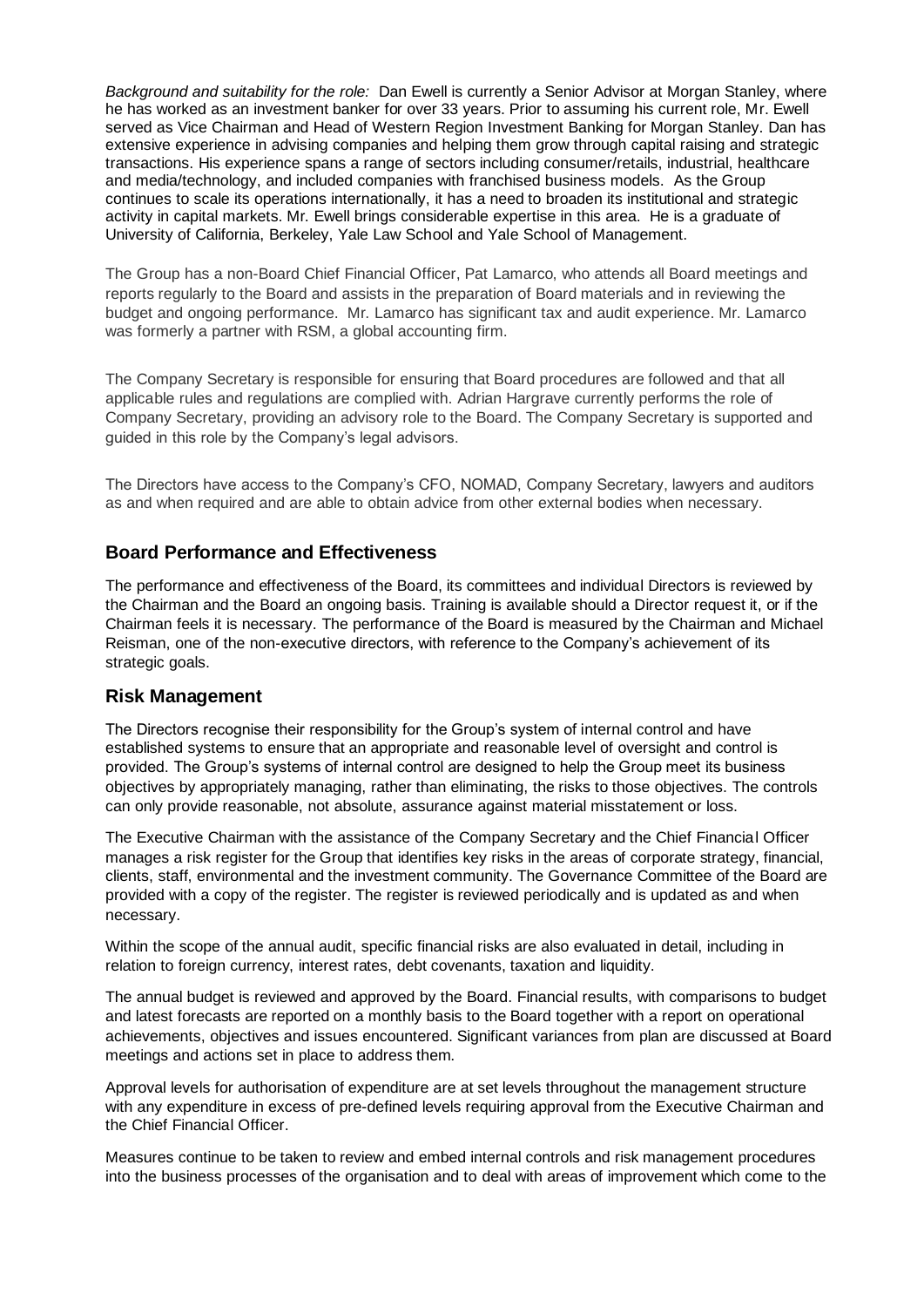management's and the Board's attention. We expect the internal controls for the business to change as the business expands both geographically and in terms of product development.

The Company's auditors are encouraged to raise comments on internal control in their management letter following their audit, and the points raised and actions arising are monitored through to completion by the Audit Committee.

# **Corporate Culture**

## Corporate Responsibility

The Board recognises its employment, environmental and health and safety responsibilities. It devotes appropriate resources towards monitoring and improving compliance with existing standards. There is a professional Human Resources Director. Laura Hills is responsible at the Board level. The Human Resources Director reports directly to Ms. Hills. Laura Hills ensures that the Group's policies are upheld and providing the necessary resources. All members of the Board have significant experience in matters of public policy.

## **Employees**

The Board recognises that the Group's employees are its most important asset.

The Group is committed to achieving equal opportunities and to complying with relevant antidiscrimination legislation. It is established Group policy to offer employees and job applicants the opportunity to benefit from fair employment, without regard to their sex, sexual orientation, marital status, race, religion or belief, age or disability. Employees are encouraged to train and develop their careers. The Group has an employee handbook that is provided to all employees upon starting their employment within the Group.

The Group has continued its policy of informing all employees of matters of concern to them as employees, both in their immediate work situation and in the wider context of the Group's well-being.

In addition, all directors and senior employees are required to abide by the Group's share dealing code, which was updated in 2016 to reflect changes made to legislation following the introduction of the Market Abuse Regulation.

# **Audit Committee Annual Review**

The role of the Audit Committee is to monitor the quality of internal controls and check that the financial performance of the Group is properly assessed and reported on. It receives and reviews reports from the Chief Financial Officer, other members of management and external auditors relating to the interim and annual accounts and the accounting and internal control systems in use throughout the Group. The members of the Audit Committee are Dan Ewell (Chairman) and Michael Reisman.

The Executive Chairman and Chief Financial Officer are invited to attend parts of meetings, with other senior financial managers required to attend when necessary. The external auditors attend meetings to discuss the planning and conclusions of their work and meet with the members of the Committee. The Committee is able to call for information from management and consults with the external auditors directly as required.

The objectivity and independence of the external auditors is safeguarded by reviewing the auditors' formal declarations, monitoring relationships between key audit staff and the Company and tracking the level of non-audit fees payable to the auditors.

The Committee met twice during the year, to review the 2020 annual accounts and the interim accounts to 30 June 2021. The Committee reviewed with the independent auditor its judgements as to the acceptability of the Company's accounting principles.

In particular, the Committee discussed the application of the new accounting standard, IFRS16. The Committee reviewed and discussed the auditor's comments on improvements which could be made to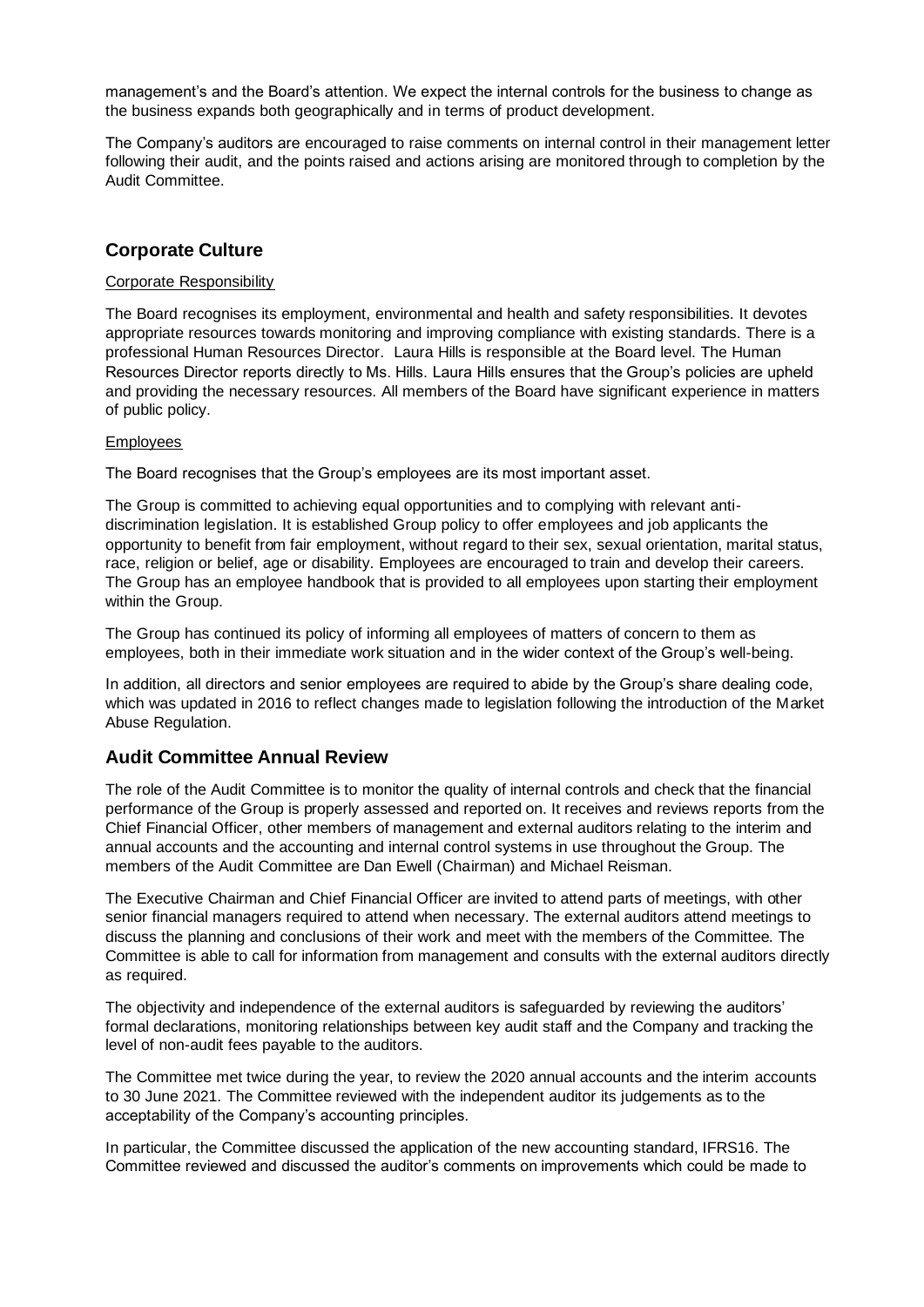the internal controls. In addition, the Committee monitors the auditor firm's independence from Company management and the Company.

# **Remuneration Committee Annual Review**

The Remuneration Committee convenes not less than once a year and during the year it met on two occasions. The Committee comprises Michael Reisman and Bobby Knell, with Michael Reisman as Chairman. The Remuneration Committee is responsible for reviewing the performance of Executive Directors and determining the remuneration and basis of service agreement. The Remuneration Committee also determines the payment of any bonuses to Executive Directors and the grant of options. Where appropriate the Committee consults the Executive Chairman regarding its proposals. No Director plays a part in any discussion regarding his or her own remuneration.

# **Relations with Shareholders**

The Company is available to hold meetings with its shareholders to discuss objectives and to keep them updated on the Company's strategy, Board membership and management.

The Board also welcome shareholders' enquiries, which may be sent via the Company's website *[www.waterintelligence.co.uk.](http://www.waterintelligence.co.uk/)*

# **Statement of Directors' Responsibilities**

# **Directors' Responsibilities**

The Directors are responsible for preparing the Annual Report and the Financial Statements in accordance with the Companies Act 2006 and for being satisfied that the Financial Statements give a true and fair view. The Directors are also responsible for preparing the Financial Statements in accordance with UK adopted International Accounting Standards.

Company law requires the Directors to prepare Financial Statements for each financial period which give a true and fair view of the state of affairs of the Company and the Group and of the profit or loss of the Company and the Group for that period. In preparing those Financial Statements, the Directors are required to:

- select suitable accounting policies and then apply them consistently;
- make judgments and estimates that are reasonable and prudent;
- state whether applicable accounting standards have been followed, subject to any material departures disclosed and explained in the Financial Statements; and
- prepare the Financial Statements on the going concern basis unless it is inappropriate to presume that the Company and the Group will continue in business.

The Directors confirm that they have complied with the above requirements in preparing the Financial Statements. The Directors are responsible for keeping adequate accounting records that are sufficient to show and explain the Company's transactions, disclose with reasonable accuracy at any time the financial position of the Company and the Group, and to enable them to ensure that the Financial Statements comply with the Companies Act 2006.

They are also responsible for safeguarding the assets of the Company and hence for taking reasonable steps for the prevention and detection of fraud and other irregularities.

# **Website publication**

The Directors are responsible for ensuring the Annual Report and Financial Statements are made available on a website. Financial Statements are published on the Group's website [\(www.waterintelligence.co.uk\)](http://www.waterintelligence.co.uk/) in accordance with legislation in the United Kingdom governing the preparation and dissemination of Financial Statements, which may vary from legislation in other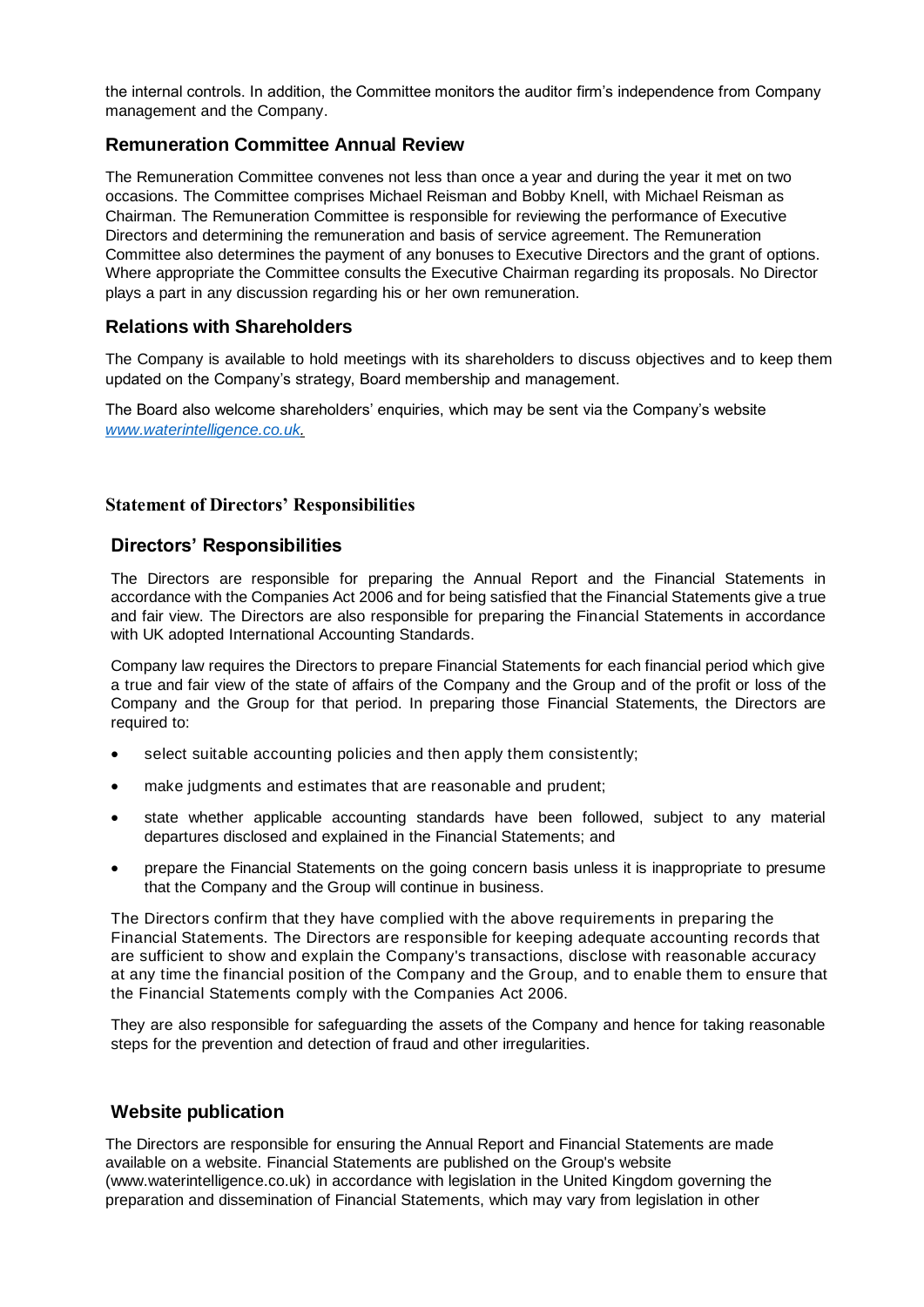jurisdictions. The maintenance and integrity of the Group's website is the responsibility of the Directors. The Directors' responsibility also extends to the ongoing integrity of the Financial Statements contained there.

# **Independent Auditors' report to the members of Water Intelligence plc**

# **Opinion**

We have audited the financial statements of Water Intelligence plc (the "Parent Company") and its subsidiaries (the "Group") for the year ended 31 December 2021, which comprise:

- the Group statement of comprehensive income for the year ended 31 December 2021;
- the Group and parent company statements of financial position as at 31 December 2021;
- the Group and parent company statements of changes in equity for the year then ended;
- the Group and parent company statements of cash flows for the year then ended; and
- the notes to the financial statements, including a summary of significant accounting policies.

The financial reporting framework that has been applied in the preparation of the financial statements is applicable law and International Financial Reporting Standards (IFRSs) as adopted by the European Union and, as regards the parent company financial statements, as applied in accordance with the provisions of the Companies Act 2006.

In our opinion:

- the financial statements give a true and fair view of the state of the Group's and of the Parent Company's affairs as at 31 December 2021 and of the Group's profit for the year then ended;
- the group financial statements have been properly prepared in accordance with IFRSs as adopted by the European Union ;
- the parent company financial statements have been properly prepared in accordance with IFRSs as adopted by the European Union and as applied in accordance with the provisions of the Companies Act 2006; and
- the financial statements have been prepared in accordance with the requirements of the Companies Act 2006.

# **Basis for opinion**

We conducted our audit in accordance with International Standards on Auditing (UK) (ISAs (UK)) and applicable law. Our responsibilities under those standards are further described in the Auditor's responsibilities for the audit of the financial statements section of our report. We are independent of the Group in accordance with the ethical requirements that are relevant to our audit of the financial statements in the UK, including the FRC's Ethical Standard, and we have fulfilled our other ethical responsibilities in accordance with these requirements. We believe that the audit evidence we have obtained is sufficient and appropriate to provide a basis for our opinion.

# **Conclusions relating to going concern**

In auditing the financial statements, we have concluded that the director's use of the going concern basis of accounting in the preparation of the financial statements is appropriate. Our evaluation of the directors assessment of the group and the company's ability to continue to adopt the going concern basis of accounting included the following:

- reviewed and challenged management's going concern assessment and assumptions used covering a minimum of 12 months from the date of approval of these financial statements;
- tested mathematical accuracy of the models used by management in their assessment;
- discussed with management and evaluated their assessment of the group and the company's liquidity requirement; and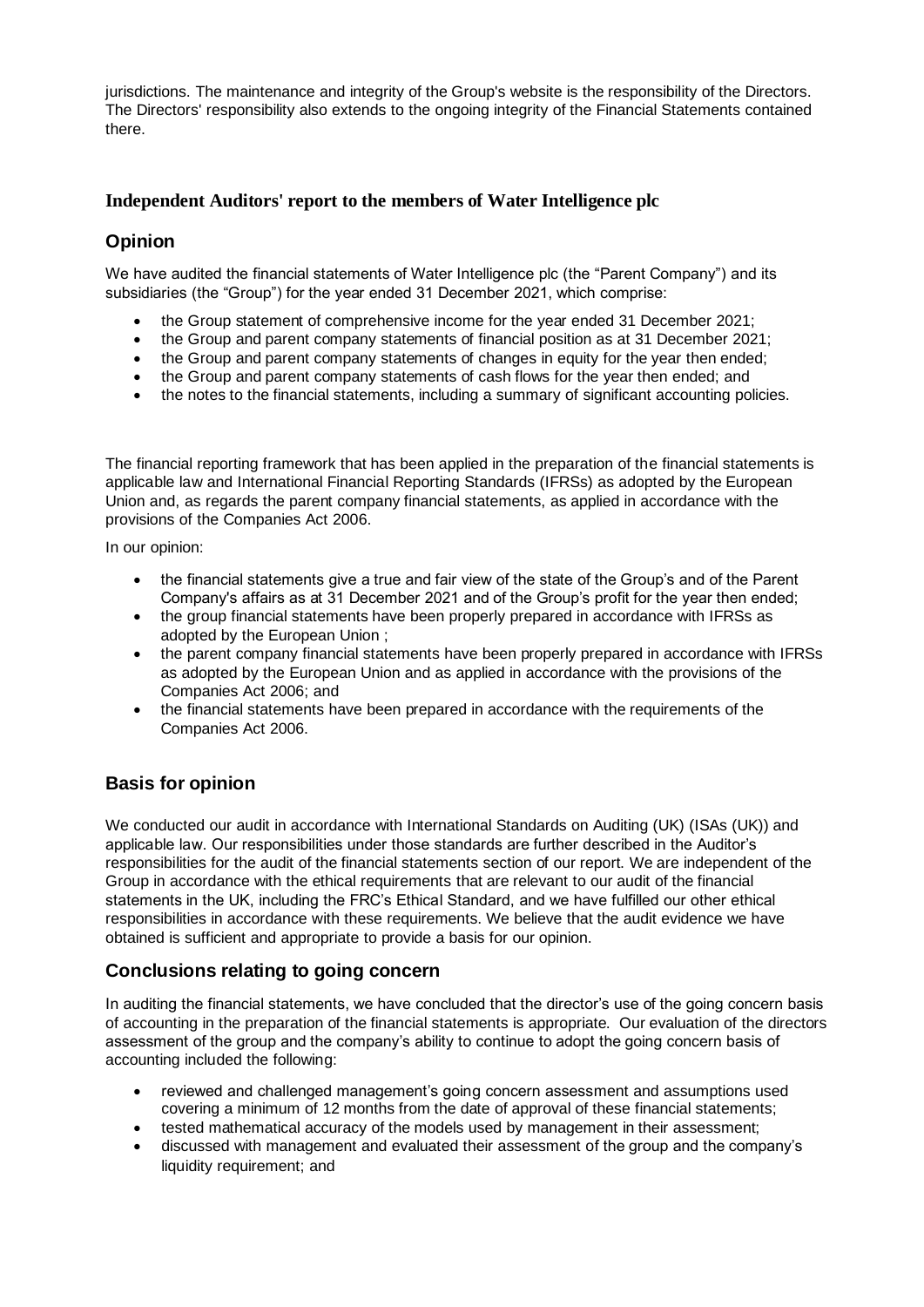• assessed the reasonableness of management's budget/forecasts, including comparison to actual results achieved in the year and the evaluation of downside sensitivities.

Based on the work we have performed, we have not identified any material uncertainties relating to events or conditions that, individually or collectively, may cast significant doubt on the group and the parent company's ability to continue as a going concern for a period of at least twelve months from when the financial statements are authorised for issue.

Our responsibilities and the responsibilities of the directors with respect to going concern are described on the relevant sections of this report.

## **Overview of our audit approach**

#### *Materiality*

In planning and performing our audit we applied the concept of materiality. An item is considered material if it could reasonably be expected to change the economic decisions of a user of the financial statements. We used the concept of materiality to both focus our testing and to evaluate the impact of misstatements identified.

Based on our professional judgement, we determined overall materiality for the Group financial statements as a whole to be \$398,000 (2020: \$321, 000) based on a measure of 8% of profit before taxation using the financial information obtained during our planning procedures. We use a different level of materiality ('performance materiality') to determine the extent of our testing for the audit of the financial statements. Performance materiality was initially set at \$200,000 based on the overall audit materiality and is adjusted for the judgements made as to the entity risk and our evaluation of the specific risk of each audit area having regard to the internal control environment.

Where considered appropriate performance materiality may be reduced to a lower level, such as, for related party transactions and directors' remuneration.

We agreed with management to report all identified errors in excess of \$5,000. Errors below that threshold would also be reported to it if, in our opinion as auditor, disclosure was required on qualitative grounds.

## *Overview of the scope of our audit*

The Group and its UK subsidiaries are accounted for from a location in the UK, whilst its material US subsidiaries and Australian subsidiary are accounted for from the US. Our audit was conducted from the main operating location in the UK and component auditors were used to perform the audit work in the US. We have planned, controlled and directed the group audit under our direction. Due to restrictions earlier in the year around travel, we have remotely reviewed the US work to carry out our review of component auditor working papers and have met with group and local management virtually.

## *Key Audit Matters*

Key audit matters are those matters that, in our professional judgement, were of most significance in our audit of the financial statements of the current period and include the most significant assessed risks of material misstatement (whether or not due to fraud) that we identified. These matters included those which had the greatest effect on: the overall audit strategy, the allocation of resources in the audit; and directing the efforts of the engagement team. These matters were addressed in the context of our audit of the financial statements as a whole, and in forming our opinion thereon, and we do not provide a separate opinion on these matters.

| Key audit matter                                                             | How the scope of our audit addressed the key<br>audit matter                                                          |
|------------------------------------------------------------------------------|-----------------------------------------------------------------------------------------------------------------------|
| Revenue recognition                                                          | Our audit procedures consisted of:                                                                                    |
| Revenue is recognised in accordance                                          |                                                                                                                       |
| with the accounting policy set out in<br>the financial statements. The group | Validating that revenue is recognised in accordance with<br>the accounting policies for appropriateness in accordance |

This is not a complete list of all risks identified by our audit.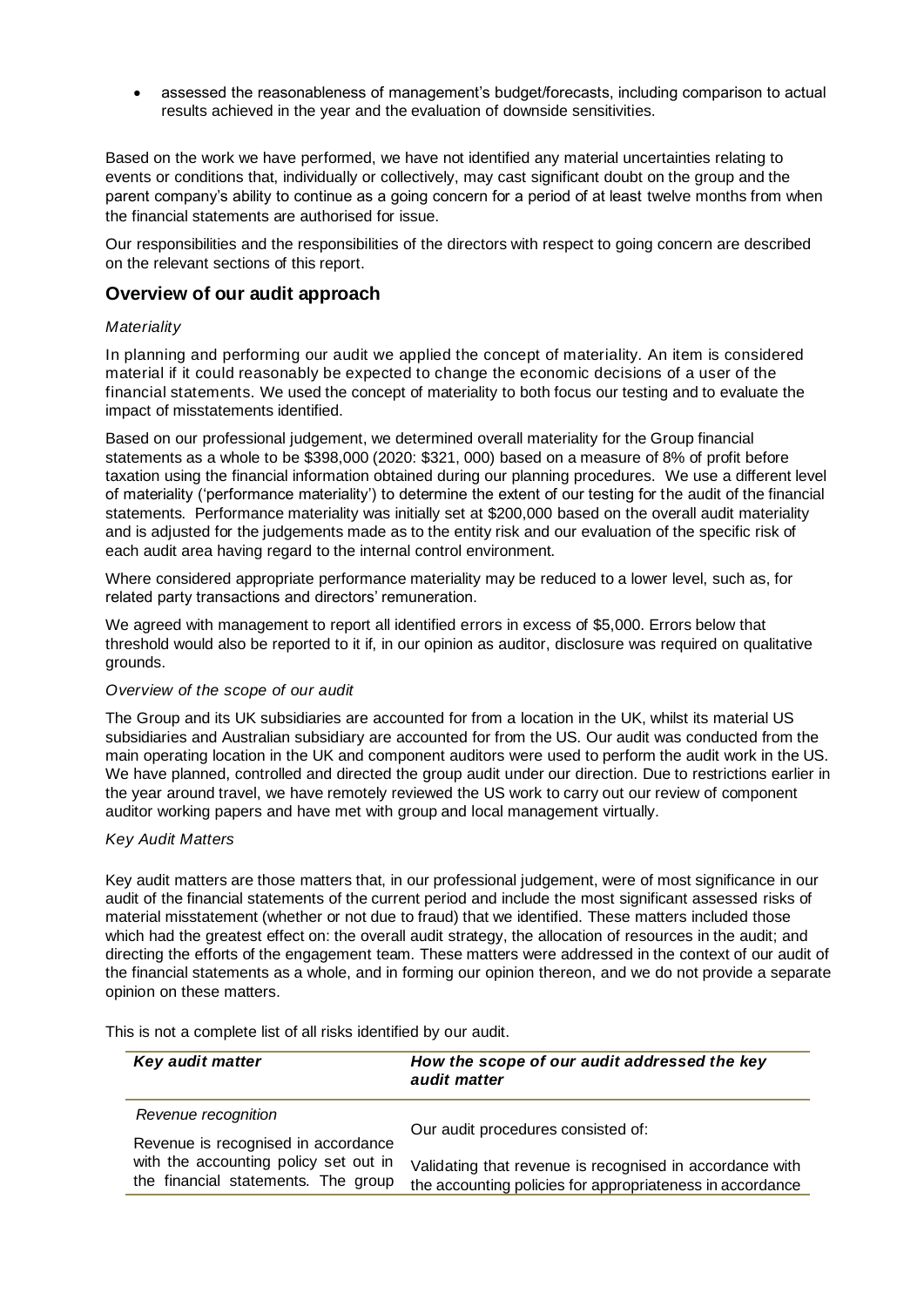| has a number of different revenue<br>streams, some of which contain<br>judgements, particularly<br><i>in</i><br>recognising when a purchase order                                                                                                                                                                                                                            | with International Financial Reporting Standard 15<br>'Revenue from Contract with Customers' and performed<br>audit procedures to provide evidence that revenue was<br>accounted for in accordance with the policy.                                                                                                                                                                                                                |
|------------------------------------------------------------------------------------------------------------------------------------------------------------------------------------------------------------------------------------------------------------------------------------------------------------------------------------------------------------------------------|------------------------------------------------------------------------------------------------------------------------------------------------------------------------------------------------------------------------------------------------------------------------------------------------------------------------------------------------------------------------------------------------------------------------------------|
| has been satisfied and have passed to<br>the buyer. This is determined with<br>reference to the underlying contract<br>with the purchaser and the nature of<br>the service provided.                                                                                                                                                                                         | Testing a sample of revenue transaction across the<br>operating companies of the Group to ensure through<br>testing an appropriate sample of income from each<br>revenue stream by agreeing amounts to contracted<br>amounts, cash receipt and/or when a purchase order<br>has been satisfied.                                                                                                                                     |
|                                                                                                                                                                                                                                                                                                                                                                              | Assessing the appropriateness of the related<br>disclosures in the financial statements.                                                                                                                                                                                                                                                                                                                                           |
| Impairment of intangible assets<br>The carrying value of intangible assets                                                                                                                                                                                                                                                                                                   | We reviewed management's assessment of the carrying<br>value of the group's intangible assets. In considering this<br>assessment, we evaluated:                                                                                                                                                                                                                                                                                    |
| relates to trademarks, franchisor<br>activities, goodwill on acquisitions and<br>owned stores goodwill and indefinite<br>life intangible assets. There is a risk<br>that the carrying value could be<br>impaired as a result of reduced<br>activity. Any significant future<br>downturn in performance or activity<br>could also result in an impairment of<br>these assets. | . The discounted cash-flow forecasts for the group and<br>the relevant cash generating units. This assessment<br>included consideration of the key assumptions, which<br>principally included discount rate and growth rates.<br>. We have checked the arithmetic accuracy of the<br>forecast.<br>• Board minutes, budgets and other operational plans<br>• Discussion with management over plans and intentions<br>for the group. |

Our audit procedures in relation to these matters were designed in the context of our audit opinion as a whole. They were not designed to enable us to express an opinion on these matters individually and we express no such opinion.

# **Other information**

The directors are responsible for the other information. The other information comprises the information included in the annual report, other than the financial statements and our auditor's report thereon. Our opinion on the financial statements does not cover the other information and, except to the extent otherwise explicitly stated in our report, we do not express any form of assurance conclusion thereon.

In connection with our audit of the financial statements, our responsibility is to read the other information and, in doing so, consider whether the other information is materially inconsistent with the financial statements or our knowledge obtained in the audit or otherwise appears to be materially misstated. If we identify such material inconsistencies or apparent material misstatements, we are required to determine whether there is a material misstatement in the financial statements or a material misstatement of the other information. If, based on the work we have performed, we conclude that there is a material misstatement of this other information, we are required to report that fact. We have nothing to report in this regard.

We have nothing to report in this regard.

# **Opinion on other matter prescribed by the Companies Act 2006**

In our opinion based on the work undertaken in the course of our audit

- the information given in the strategic report and the directors' report for the financial year for which the financial statements are prepared is consistent with the financial statements; and
- the strategic report and the directors' report have been prepared in accordance with applicable legal requirements.

## **Matters on which we are required to report by exception**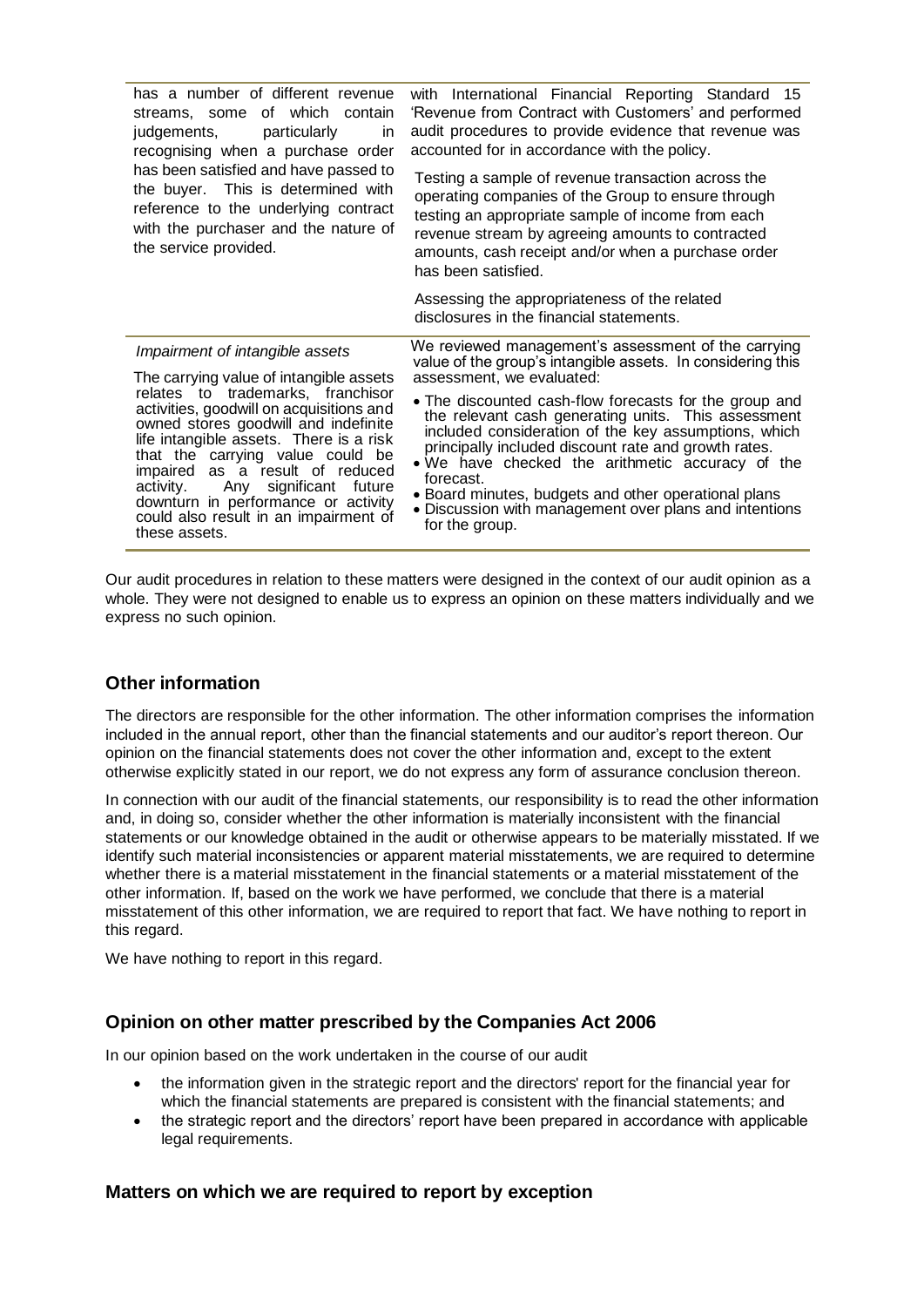In light of the knowledge and understanding of the group and the parent company and their environment obtained in the course of the audit, we have not identified material misstatements in the strategic report or the directors' report.

We have nothing to report in respect of the following matters where the Companies Act 2006 requires us to report to you if, in our opinion:

- adequate accounting records have not been kept by the parent company, or returns adequate for our audit have not been received from branches not visited by us; or
- the parent company financial statements are not in agreement with the accounting records and returns; or
- certain disclosures of directors' remuneration specified by law are not made; or
- we have not received all the information and explanations we require for our audit.

# **Responsibilities of the directors for the financial statements**

As explained more fully in the directors' responsibilities statement, the directors are responsible for the preparation of the financial statements and for being satisfied that they give a true and fair view, and for such internal control as the directors determine is necessary to enable the preparation of financial statements that are free from material misstatement, whether due to fraud or error.

In preparing the financial statements, the directors are responsible for assessing the group's and parent company's ability to continue as a going concern, disclosing, as applicable, matters related to going concern and using the going concern basis of accounting unless the directors either intend to liquidate the group or the parent company or to cease operations, or have no realistic alternative but to do so.

# **Auditor's responsibilities for the audit of the financial statements**

Our objectives are to obtain reasonable assurance about whether the financial statements as a whole are free from material misstatement, whether due to fraud or error, and to issue an auditor's report that includes our opinion. Reasonable assurance is a high level of assurance but is not a guarantee that an audit conducted in accordance with ISAs (UK) will always detect a material misstatement when it exists. Misstatements can arise from fraud or error and are considered material if, individually or in the aggregate, they could reasonably be expected to influence the economic decisions of users taken on the basis of these financial statements.

A further description of our responsibilities for the audit of the financial statements is located on the Financial Reporting Council's website at: www.frc.org.uk/auditorsresponsibilities. This description forms part of our auditor's report.

# **Extent to which the audit is capable of detecting irregularities, including fraud**

Irregularities, including fraud, are instances of non-compliance with laws and regulations. We design procedures in line with our responsibilities, outlined above, to detect material misstatements in respect of irregularities, including fraud. The extent to which our procedures are capable of detecting irregularities, including fraud is detailed below: We design our procedures so as to obtain sufficient appropriate audit evidence that the financial statements are not materially misstated due to non-compliance with laws and regulations or due to fraud or error.

We obtained an understanding of the legal and regulatory frameworks within which the company operates, including the US tax legislations focusing on those laws and regulations that have a direct effect on the determination of material amounts and disclosures in the financial statements. The laws and regulations we considered in this context were the Companies Act 2006 and Taxation legislation.

We are not responsible for preventing non-compliance and cannot be expected to detect non-compliance with all laws and regulations – this responsibility lies with management with the oversight of the Directors.

Based on our understanding of the Group and the Company and industry, discussions with management and directors we identified financial reporting standards and Companies Act 2006 as having a direct effect on the amounts and disclosures in the financial statements.

As part of the engagement team discussion about how and where the Company's financial statements may be materially misstated due to fraud, we did not identify any areas with an increased risk of fraud.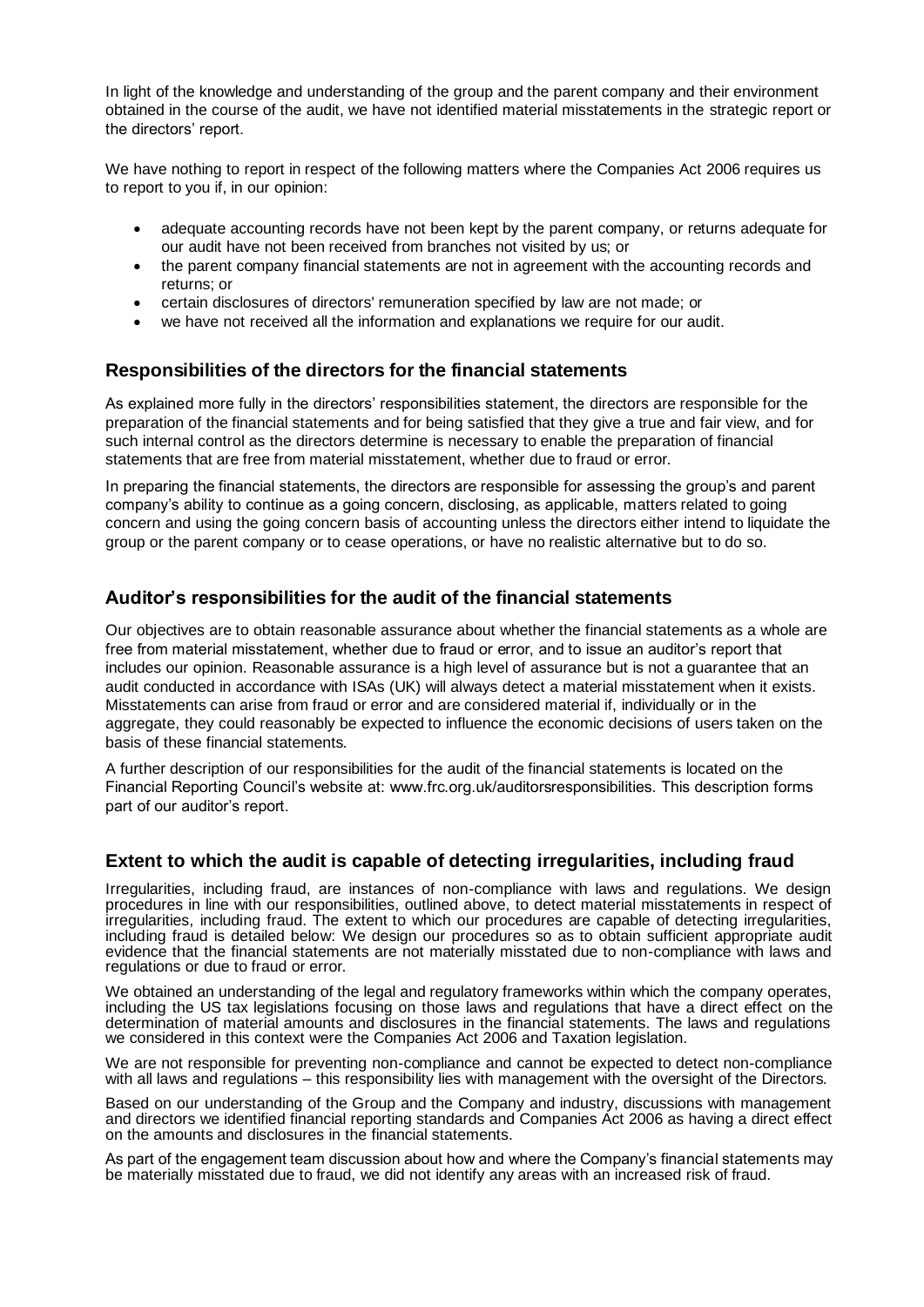We identified the greatest risk of material impact on the financial statements from irregularities, including fraud, to be the override of controls by management and revenue recognition.

Our audit procedures included:

- completing a risk-assessment process during our planning for this audit that specifically considered the risk of fraud;
- enquiry of management about the Company's policies, procedures and related controls regarding compliance with laws and regulations and if there are any known instances of non-compliance;
- examining supporting documents for all material balances, transactions and disclosures;
- review, where applicable, of the Board of Directors' minutes;
- enquiry of management, about litigations and claims and inspection of relevant correspondence
- analytical procedures to identify any unusual or unexpected relationships;
- specific audit testing on and review of areas that could be subject to management override of controls and potential bias, most notably around the key judgments and estimates, including the carrying value of accruals, provisions, recoverability of trade debtors and revenue recognition;
- considering management override of controls outside of the normal operating cycles including testing the appropriateness of journal entries recorded in the general ledger and other adjustments made in the preparation of the financial statements including evaluating the business rationale of significant transactions, outside the normal course of business;

Owing to the inherent limitations of an audit, there is an unavoidable risk that we may not have detected some material misstatements in the financial statements, even though we have properly planned and performed our audit in accordance with auditing standards. We are not responsible for preventing noncompliance and cannot be expected to detect non-compliance with all laws and regulations.

These inherent limitations are particularly significant in the case of misstatement resulting from fraud as this may involve sophisticated schemes designed to avoid detection, including deliberate failure to record transactions, collusion or the provision of intentional misrepresentations.

## **Use of our report**

This report is made solely to the company's members, as a body, in accordance with Chapter 3 of Part 16 of the Companies Act 2006. Our audit work has been undertaken so that we might state to the company's members those matters we are required to state to them in an auditor's report and for no other purpose. To the fullest extent permitted by law, we do not accept or assume responsibility to anyone other than the company and the company's members as a body, for our audit work, for this report, or for the opinions we have formed.

John Glasby (Senior Statutory Auditor) for and on behalf of Crowe U.K. LLP Statutory Auditor 55 Ludgate Hill London EC4M 7JW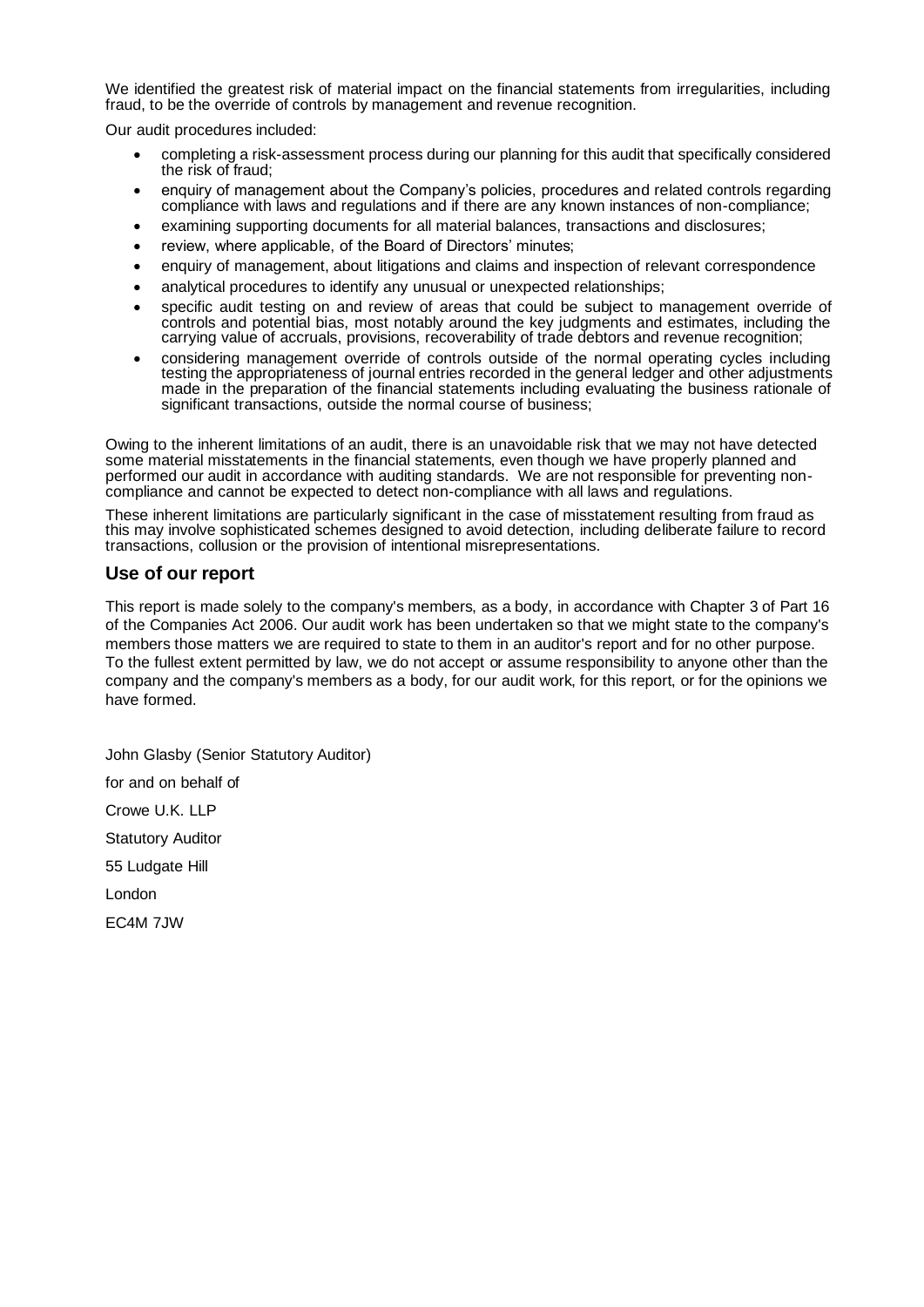# **Consolidated Statement of Comprehensive Income for the year ended 31 December 2021**

|                                                                            |              | Year ended<br>31 December<br>2021 | Year ended<br>31 December<br>2020 |
|----------------------------------------------------------------------------|--------------|-----------------------------------|-----------------------------------|
|                                                                            | <b>Notes</b> | \$                                | \$                                |
| Revenue                                                                    | 4            | 54,543,408                        | 37,933,896                        |
| <b>Cost of sales</b>                                                       |              | (8,964,486)                       | (8,830,250)                       |
| <b>Gross profit</b>                                                        |              | 45,578,922                        | 29,103,646                        |
| Administrative expenses                                                    |              |                                   |                                   |
| - Other Income                                                             |              | 69,484                            | 93,066                            |
| - Share-based payments                                                     | 7            | (442, 708)                        | (233, 584)                        |
| - Amortisation of intangibles                                              | 13           | (470, 226)                        | (524, 017)                        |
| - Other administrative costs                                               |              | (38, 131, 195)                    | (23, 879, 139)                    |
| Total administrative expenses                                              |              | (38, 974, 645)                    | (24, 543, 674)                    |
| <b>Operating profit</b>                                                    |              | 6,604,277                         | 4,559,972                         |
| PPP loan forgiveness                                                       | 23           | 1,869,800                         |                                   |
| Finance income                                                             | 8            | 51,092                            | 88,753                            |
| Finance expense                                                            | 9            | (969, 130)                        | (445, 351)                        |
| Profit before tax                                                          |              | 7,556,039                         | 4,203,374                         |
| <b>Taxation expense</b>                                                    | 10           | (1,641,350)                       | (1, 273, 319)                     |
| Profit for the year                                                        |              | 5,914,689                         | 2,930,055                         |
| Attributable to:                                                           |              |                                   |                                   |
| Equity holders of the parent                                               |              | 5,764,952                         | 2,892,974                         |
| Non-controlling interests                                                  |              | 149,737                           | 37,081                            |
|                                                                            |              | 5,914,689                         | 2,930,055                         |
| <b>Other Comprehensive Income</b>                                          |              |                                   |                                   |
| Exchange differences arising on translation of foreign<br>operations       |              | (221, 281)                        | 32,375                            |
| Fair value adjustment on listed equity investment (net of<br>deferred tax) |              | (300, 049)                        | (236,900)                         |
| Total comprehensive profit for the year                                    |              | 5,393,359                         | 2,725,530                         |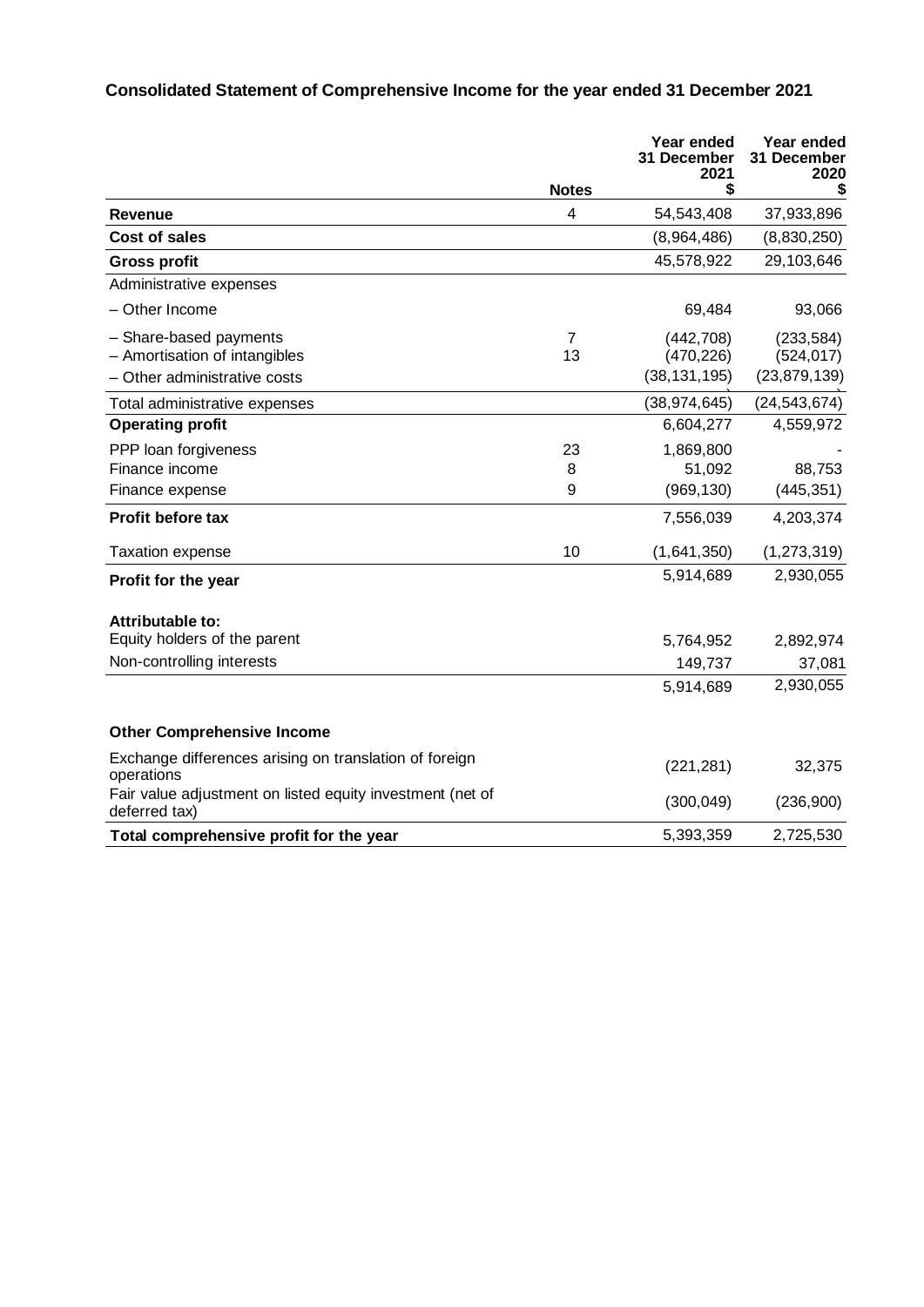# **Consolidated Statement of Financial Position as at 31 December 2021**

|                                                | <b>Notes</b> | 2021           | 2020           |
|------------------------------------------------|--------------|----------------|----------------|
|                                                |              | \$             | \$             |
| <b>ASSETS</b>                                  |              |                |                |
| <b>Non-current assets</b>                      |              |                |                |
| Goodwill and indefinite life intangible assets | 13           | 37,268,469     | 22,159,836     |
| Listed equity investment                       | 24           | 1,185,039      | 1,564,254      |
| Other intangible assets                        | 13           | 3,818,037      | 1,651,296      |
| Property, plant and equipment                  | 14           | 7,807,227      | 5,172,221      |
| Trade and other receivables                    | 17           | 429,219        | 581,191        |
|                                                |              | 50,507,991     | 31,128,798     |
| <b>Current assets</b>                          |              |                |                |
| Inventories                                    | 16           | 677,218        | 444,791        |
| Trade and other receivables                    | 17           | 8,379,894      | 6,049,067      |
| Cash and cash equivalents                      | 18           | 23,802,352     | 6,818,715      |
|                                                |              | 32,859,464     | 13,312,573     |
| <b>TOTAL ASSETS</b>                            |              | 83,367,455     | 44,441,371     |
|                                                |              |                |                |
| <b>EQUITY AND LIABILITIES</b>                  |              |                |                |
| Equity attributable to holders of the parent   |              |                |                |
| Share capital                                  | 21           | 142,260        | 116,212        |
| Share premium                                  | 21           | 35,252,633     | 12,091,069     |
| Shares held in treasury                        | 21           | (468, 427)     | (340, 327)     |
| Merger reserve                                 |              | 1,001,150      | 1,001,150      |
| Share based payment reserve                    |              | 1,092,993      | 650,286        |
| <b>Accumulated OCI</b>                         |              | (1.095.492)    | (874, 212)     |
| Reverse acquisition reserve                    | 21           | (27, 758, 088) | (27, 758, 090) |
| Equity investment reserve                      |              | 46,672         | 346,721        |
| Retained earnings                              |              | 43,552,575     | 37,787,624     |
|                                                |              | 51,766,276     | 23,020,433     |
|                                                |              |                |                |
| <b>Equity attributable to Non-Controlling</b>  |              |                |                |
| interest                                       |              |                |                |
| Non-controlling Interest                       |              | 612,528        | 346,124        |
|                                                |              |                |                |
| <b>Non-current liabilities</b>                 | 23           |                |                |
| <b>Borrowings</b>                              |              | 8,176,893      | 6,839,981      |
| Deferred consideration                         | 12           | 8,220,613      | 3,421,936      |
| Deferred tax liability                         | 20           | 1,576,872      | 957,170        |
|                                                |              | 17,974,378     | 11,219,087     |
| <b>Current liabilities</b>                     |              |                |                |
| Trade and other payables                       | 19           | 4,194,031      | 3,900,465      |
| <b>Borrowings</b>                              | 23           | 3,325,579      |                |
| Deferred consideration                         | 12           |                | 3,713,323      |
|                                                |              | 5,494,663      | 2,241,939      |
|                                                |              | 13,014,273     | 9,855,727      |
| <b>TOTAL EQUITY AND LIABILITIES</b>            |              | 83,367,455     | 44,441,371     |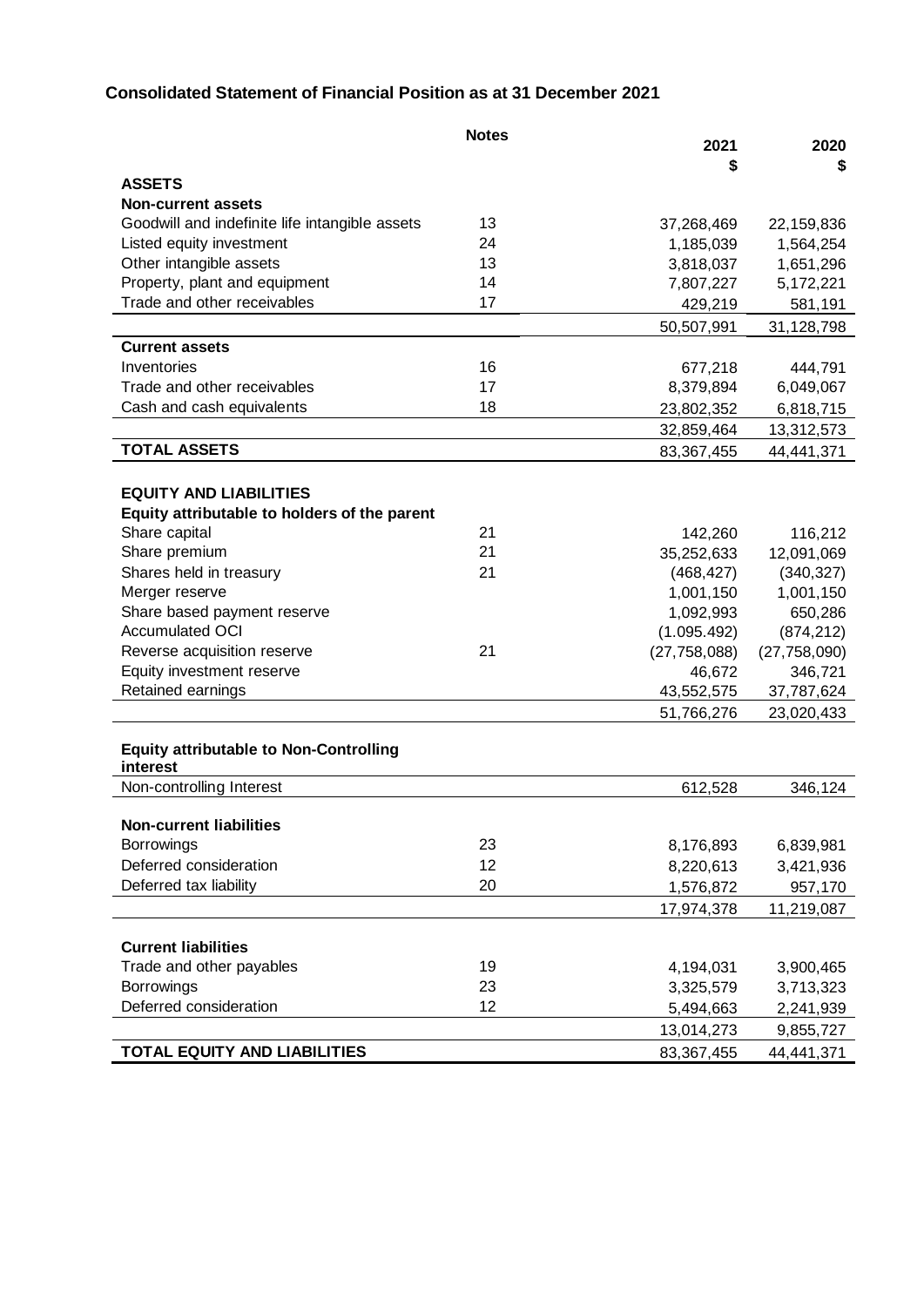# **Company Statement of Financial Position as at 31 December 2021**

|                                                                                                |              | 2021         | 2020        |
|------------------------------------------------------------------------------------------------|--------------|--------------|-------------|
|                                                                                                | <b>Notes</b> |              |             |
| <b>ASSETS</b>                                                                                  |              |              |             |
| <b>Non-current assets</b>                                                                      | 15           | 7,411,852    | 7,459,645   |
| Trade and other receivables                                                                    | 17           | 23,270,653   | 4,019,000   |
| Listed equity investment                                                                       | 24           | 1,185,039    | 1,564,254   |
|                                                                                                |              | 31,867,544   | 13,042,900  |
| <b>Current assets</b>                                                                          |              |              |             |
| Trade and other receivables                                                                    | 17           | 4,781,282    | 3,053,543   |
| Cash and cash equivalents                                                                      | 18           | 1,865,798    | 366,737     |
|                                                                                                |              | 6,647,080    | 3,420,280   |
| <b>TOTAL ASSETS</b>                                                                            |              | 38,514,624   | 16,463,180  |
| <b>EQUITY AND LIABILITIES</b><br>Equity attributable to holders of the parent<br>Share capital | 21           | 142,260      | 116,212     |
| Share premium                                                                                  | 21           | 35,252,633   | 12,091,069  |
| Shares held in treasury                                                                        | 21           | (468, 427)   | (340, 327)  |
| Merger reserve                                                                                 |              | 1,001,150    | 1,001,150   |
| Share based payment reserve                                                                    |              | 1,092,993    | 650,286     |
| <b>Accumulated OCI</b>                                                                         |              | (1,834,431)  | (1,586,208) |
| Equity investment reserve                                                                      |              | 46,672       | 346,721     |
| Retained earnings                                                                              |              | 3,154,925    | 3,963,789   |
|                                                                                                |              | 38, 387, 775 | 16,242,692  |
| <b>Non-current liabilities</b>                                                                 |              |              |             |
| Deferred tax liability                                                                         | 20           | (5, 777)     | 77,943      |
|                                                                                                |              | (5, 777)     | 77,943      |
| <b>Current liabilities</b>                                                                     |              |              |             |
| Trade and other payables                                                                       | 19           | 132,626      | 142,545     |
|                                                                                                |              | 132,626      | 142,545     |
| <b>TOTAL EQUITY AND LIABILITIES</b>                                                            |              | 38,514,624   | 16,463,180  |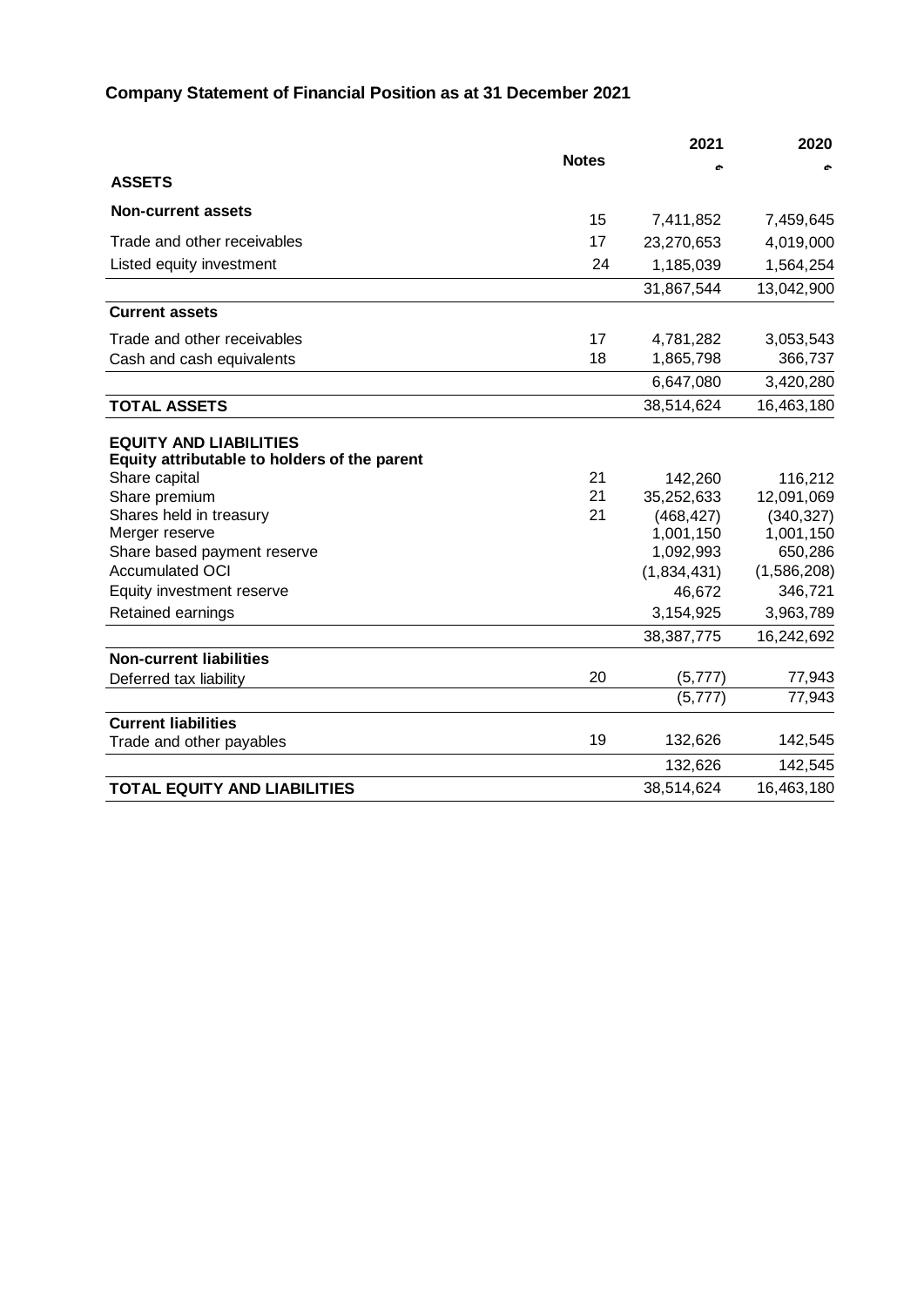# **Consolidated Statement of Cash Flows for the Year Ended 31 December 2021**

|                                                          | Year ended<br>31 December<br>2021<br>\$ | Year ended<br>31 December<br>2020<br>\$ |
|----------------------------------------------------------|-----------------------------------------|-----------------------------------------|
| Cash flows from operating activities                     |                                         |                                         |
| Profit before tax                                        | 7,556,039                               | 4,203,374                               |
| Adjustments for non-cash/non-operating items:            |                                         |                                         |
| Depreciation of plant and equipment                      | 2,475,069                               | 1,568,034                               |
| Amortisation of intangible assets                        | 470,225                                 | 524,017                                 |
| Share based payments                                     | 442,708                                 | 233,584                                 |
| PPP loan forgiveness                                     | (1,869,800)                             |                                         |
| Finance costs                                            | 969,130                                 | 445,351                                 |
| Finance income                                           | (51,092)                                | (88, 753)                               |
| Operating cash flows before movements in working capital | 9,992,279                               | 6,885,607                               |
| Increase in inventories                                  | (232, 427)                              | (110, 780)                              |
| Increase in trade and other receivables                  | (1,924,070)                             | (988, 875)                              |
| (Decrease) / Increase in trade and other payables        | (684, 618)                              | 1,683,009                               |
| Cash generated by operations                             | 7,151,164                               | 7,468,962                               |
| Income taxes paid                                        | (1,021,648)                             | (982, 776)                              |
| Net cash generated from operating activities             | 6,129,516                               | 6,486,186                               |
| Cash flows from investing activities                     |                                         |                                         |
| Purchase of plant and equipment                          | (517, 707)                              | (717, 519)                              |
| Purchase of intangible assets                            | (2,078,559)                             |                                         |
| Acquisition of subsidiaries                              | (979, 782)                              | (300,000)                               |
| Reacquisition of franchises                              | (5,239,558)                             | (9,229,647)                             |
| Finance income                                           | 51,092                                  | 88,753                                  |
| Net cash used in investing activities                    | (8,764,514)                             | (10, 158, 413)                          |
| <b>Cash flows from financing activities</b>              |                                         |                                         |
| Issue of ordinary share capital                          | 21,291                                  | 8,128                                   |
| Premium on issue of ordinary share capital               | 22,185,641                              | 2,031,084                               |
| Share buyback                                            | (466, 551)                              | (715, 911)                              |
| Sale of treasury shares                                  | 559,469                                 | 1,225,292                               |
| Options exercised                                        | 714,950                                 | 25,083                                  |
| Finance costs                                            | (969, 130)                              | (445, 351)                              |
| Proceeds from borrowings                                 | 3,200,000                               | 6,153,836                               |
| Repayment of borrowings                                  | (1,827,765)                             | (848, 421)                              |
| Repayment of notes                                       | (2,350,676)                             | (1,409,939)                             |
| Repayment of lease liabilities                           | (1,448,594)                             | (813, 667)                              |
| Net cash generated from financing activities             | 19,618,635                              | 5,210,134                               |
| Net increase in cash and cash equivalents                | 16,983,637                              | 1,537,907                               |
| Cash and cash equivalents at the beginning of year       | 6,818,715                               | 5,280,808                               |
| Cash and cash equivalents at end of year                 | 23,802,352                              | 6,818,715                               |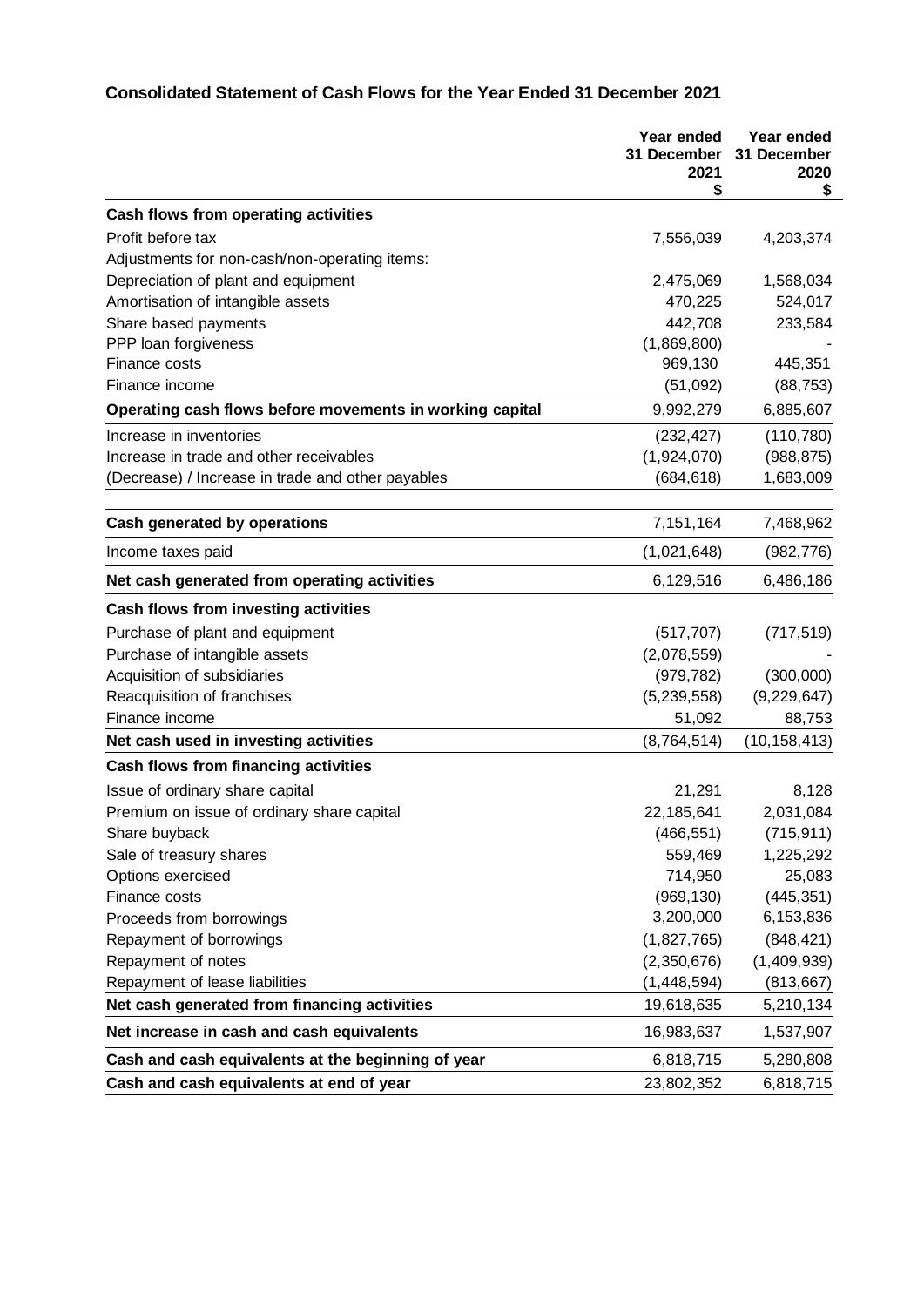# **Company Statement of Cash Flows for the Year Ended 31 December 2021**

|                                                          | Year ended<br>31 December<br>2021 | Year ended<br>31 December<br>2020 |
|----------------------------------------------------------|-----------------------------------|-----------------------------------|
|                                                          | \$                                | \$                                |
| Cash flows from operating activities                     |                                   |                                   |
| Loss before tax                                          | (808, 865)                        | (636,089)                         |
| Adjustments for non-cash/non-operating items:            |                                   |                                   |
| Share based payment expense                              | 442,708                           | 233,585                           |
| Operating cash flows before movements in working capital | (366, 157)                        | (402, 504)                        |
| Increase in trade and other receivables                  | (20, 934, 141)                    | (2,066,470)                       |
| (Decrease)/Increase in trade and other payables          | (215, 442)                        | 66,286                            |
| Cash used by operations                                  | (21, 515, 740)                    | (2,402,688)                       |
| Income taxes paid                                        |                                   |                                   |
| Net cash used by operating activities                    | (21, 515, 740)                    | (2,402,688)                       |
|                                                          |                                   |                                   |
| <b>Cash flows from investing activities</b>              |                                   |                                   |
| Net cash used in investing activities                    |                                   |                                   |
|                                                          |                                   |                                   |
| Cash flows from financing activities                     |                                   |                                   |
| Issue of ordinary share capital                          | 21,291                            | 8,128                             |
| Premium on issue of ordinary share capital               | 22,185,641                        | 2,031,084                         |
| Share buyback                                            | (466, 551)                        | (715, 911)                        |
| Sale of treasury shares                                  | 559,469                           | 1,225,292                         |
| Options exercised                                        | 714,950                           | 25,083                            |
| Net cash generated from financing activities             | 23,014,800                        | 2,573,676                         |
|                                                          |                                   |                                   |
| Increase in cash and cash equivalents                    | 1,499,061                         | 170,988                           |
| Cash and cash equivalents at the beginning of period     | 366,737                           | 195,749                           |
| Cash and cash equivalents at end of period               | 1,865,798                         | 366,737                           |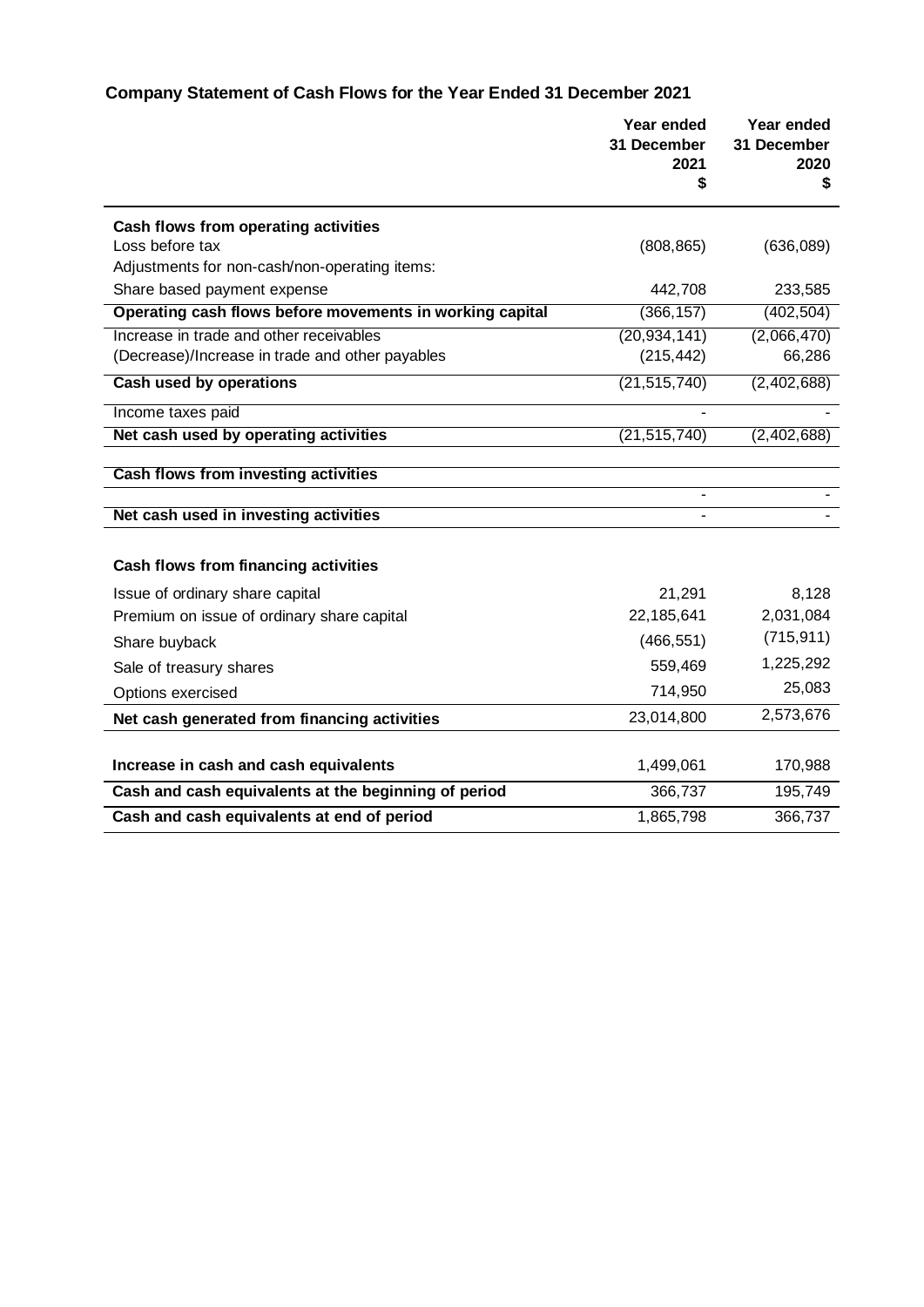# **Notes to the Financial Statements**

# **1 General information**

The Group is a leading provider of minimally invasive, leak detection and remediation services for potable and non-potable water. The Group's strategy is to be a "One-stop Shop" of water leak and repair solutions (services and products) for residential, commercial and municipal customers.

The Company is a public limited company limited by shares. Domiciled in the United Kingdom and incorporated under registered number 03923150 in England and Wales. The Company's registered office is 27-28 Eastcastle Street, London W1W 8DH.

The Company is listed on AIM of the London Stock Exchange. These Financial Statements were authorised for issue by the Board of Directors on 8 June 2022.

## **2 Adoption of a new International Financial Reporting Standards**

The following new standards were mandatory for adoption for periods ending 31 December 2021; however, these standards do not affect the Group:

- Interest Rate Benchmark Reform Phase 2: Amendments to IFRS 9, IAS 39, IFRS 4 and IFRS 16
- Covid-19 Related Rent Concessions (Amendment to IFRS 16)

The Group has not early adopted any other standard, interpretation or amendment that has been issued but is not yet effective and they are not expected to have a material impact on the Group financial statements.

# **3 Significant accounting policies**

## **Basis of preparation**

These Financial Statements of the Group and Company are prepared on a going concern basis, under the historical cost convention and in accordance with UK adopted International Accounting Standards (IFRS). The Parent Company's Financial Statements have also been prepared in accordance with UK adopted International Accounting Standards as applied by the Companies Act 2006.

The preparation of Financial Statements in conformity with IFRS requires management to make judgements, estimates and assumptions that affect the application of policies and reported amounts of assets and liabilities, income and expenses.

The estimates and associated assumptions are based on historical experience and factors that are believed to be reasonable under the circumstances, the results of which form the basis of making judgements about carrying values of assets and liabilities that are not readily apparent from other sources. Actual results may differ from these estimates.

Trade and other payables in 2020 have been restated to include the appropriate current and noncurrent splits of lease liabilities.

The Financial Statements are presented in US Dollars (\$), rounded to the nearest dollar.

## **Going concern**

The Directors have prepared a business plan and cash flow forecast for the period to December 2023. The forecast contains certain assumptions about the level of future sales and the level of margins achievable. These assumptions are the Directors' best estimate of the future development of the business. The Group generates increasing levels of cash driven by its profitable and growing US-based business, ALD. The Directors also note that the Group has diversified its operations further with growth in WII. Moreover, after oversubscribed capital raises in July and November 2021 and expansion of its credit facilities in February 2021 and April 2022, The Directors believe that funding will be available on a case-by-case basis for additional initiatives.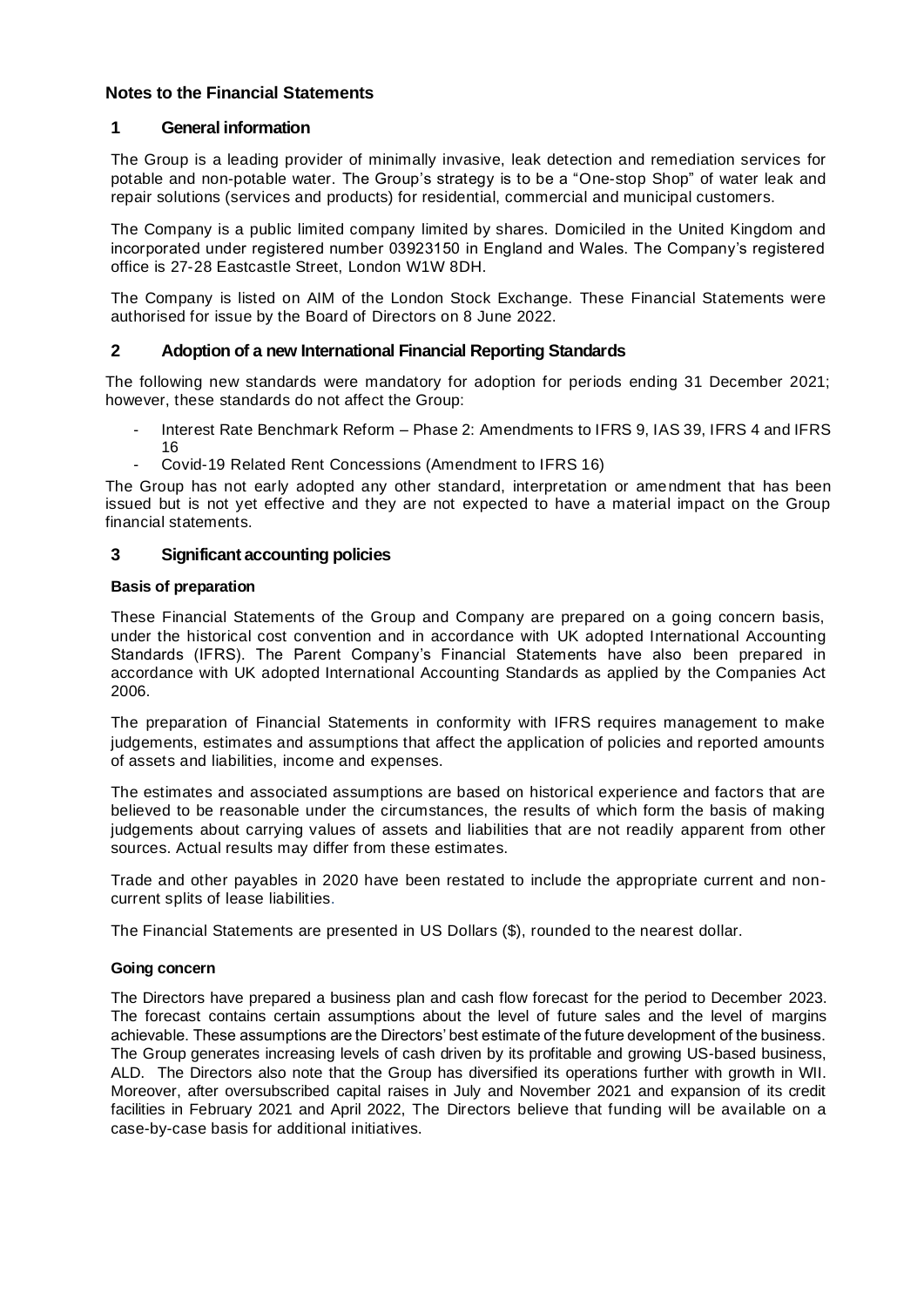Cash at 31 December 2021 increased to \$23.8 million (2020: \$6.8 million). At 31 December 2021, total debt (borrowings and deferred consideration from franchise acquisitions) was \$22 million with amortisation of such amount spread through 2026. Meanwhile, operating cash flows (EBITDA) in 2021 increased by 45% to \$10.0 million (2020: \$6.9 million). For 2022, the Directors are monitoring inflationary pressures and investments, such as Salesforce.com and related software applications, geared to offset inflation through efficiencies.

The Directors conclude that the Group will have adequate cash resources both to pursue its growth plan and to accelerate execution if it so chooses. The Directors are satisfied that the Group has adequate resources to continue in operational existence for the foreseeable future and accordingly, continue to adopt the going concern basis in preparing the financial statements

In March 2020, the World Health Organization declared the outbreak of a novel coronavirus (COVID-19) as a pandemic which continues to spread throughout the United States and the world through variants. The Company is monitoring the social effects produced by COVID-19, the related business and travel restrictions and changes to public policy intended to reduce its spread. The Company assesses on an on- going basis, the impact of COVID-19 on its operations, financial positions, cash flows, customer payments, and the industry in general and especially its impact on its employees, customers, and stakeholders. Whilst to date there has been no material impact on operations and liquidity of the Company, at the time of issuance, these circumstances may change in the foreseeable future.

The Directors are satisfied that the Group has adequate resources to continue in operational existence for the foreseeable future and accordingly, continue to adopt the going concern basis in preparing the financial statements.

#### **Basis of consolidation**

The Group financial statements consolidate the accounts of Water Intelligence plc and all of its subsidiary undertakings made up to 31 December 2021. The Consolidated Statement of Comprehensive Income includes the results of all subsidiary undertakings for the period from the date on which control passes. Control is achieved where the Group (or one of its subsidiary undertakings) obtains the power to govern the financial and operating policies of an investee entity so as to derive benefits from its activities.

The purchase method of accounting is used to account for the acquisition of subsidiaries by the Group. The cost of an acquisition is measured as the fair value of the assets given, equity instruments issued and liabilities incurred or assumed at the date of exchange. Identifiable assets acquired and liabilities and contingent liabilities assumed in a business combination are measured initially at their fair values at the acquisition date, irrespective of the extent of any minority interest. The excess of the cost of acquisition over the fair value of the Group's share of the identifiable net assets acquired is recorded as goodwill. If the cost of acquisition is less than the fair value of the net assets of the subsidiary acquired, the difference is recognised directly in the income statement.

The acquisition of ALDHC in 2010 was accounted for as a reverse acquisition. The assets and liabilities revalued at their fair value on acquisition therefore related to the Company. Both a merger reserve and a reverse acquisition reserve were created to enable the presentation of a consolidated statement of financial position which combines the equity structure of the legal parent with the reserves of the legal subsidiary.

Inter-company transactions and balances and unrealised gains or losses on transactions between Group companies are eliminated in full.

#### **Parent Company income statement – UK head office only**

The Company has taken advantage of Section 408 of the Companies Act 2006 in not presenting its own Statement of Comprehensive Income. The Company's loss after tax for the year ended 31 December 2021 is \$808,865 (2020: \$636,089).

#### **Inventories**

The inventories, consisting primarily of equipment, parts, and supplies, are recorded at the lower of cost (FIFO) or market value.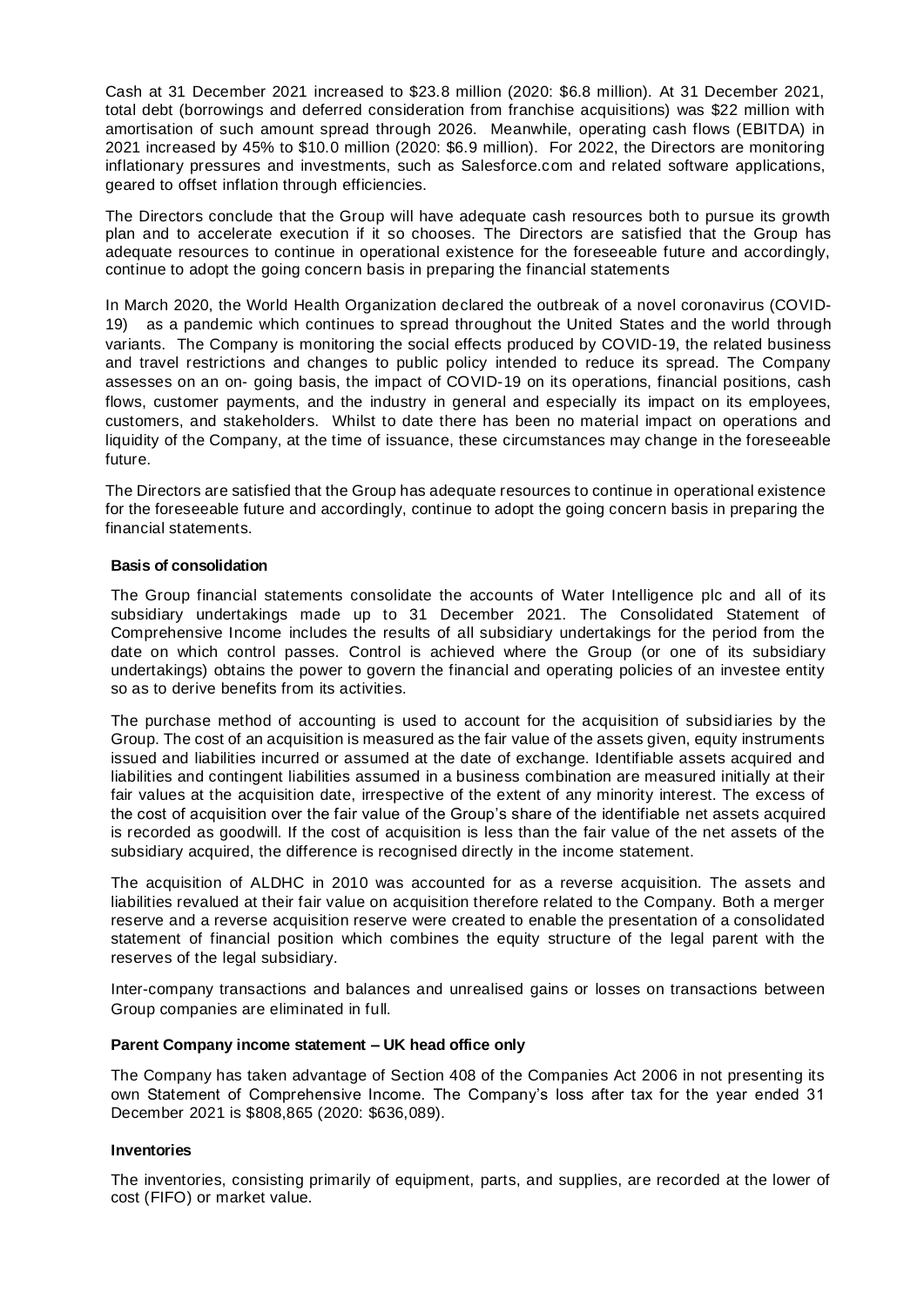#### **Defined contribution pension scheme**

Water Intelligence International provides a government run pension scheme under UK legislation. Employees have the opportunity to opt in or opt out. It is compulsory for companies to offer this to their employees. This was implemented on 1 November 2017.

## *Taxation*

Income tax expense represents the sum of the current tax and deferred tax charge for the year.

#### *Current tax*

The tax currently payable is based on taxable profit for the year. Taxable profit differs from profit as reported in the Statement of Comprehensive Income because it excludes items of income or expense that are taxable or deductible in other periods and it further excludes items that are never taxable or deductible. The Group's and Company's liability for current tax is calculated using tax rates that have been enacted or substantively enacted by the year end.

#### *Deferred tax*

Deferred income taxes are provided in full, using the liability method, for all temporary differences arising between the tax bases of assets and liabilities and their carrying amounts in the Financial Statements. Deferred income taxes are determined using tax rates that have been enacted or substantially enacted and are expected to apply when the related deferred income tax asset is realised or the related deferred income tax liability is settled.

The principal temporary differences arise from depreciation or amortisation charged on assets and tax losses carried forward. Deferred tax assets relating to the carry forward of unused tax losses and are recognised to the extent that it is probable that future taxable profit will be available against which the unused tax losses can be utilised. The carrying amount of deferred tax assets is reviewed at each balance sheet date and reduced to the extent that it is probable that sufficient taxable profits will be available to allow all or part of the asset to be recovered.

#### *Foreign currencies*

## *(i) Functional and presentational currency*

Items included in the Financial Statements are measured using the currency of the primary economic environment in which each entity operates

#### *Transactions and balances*

Foreign currency transactions are translated into the functional currency using the exchange rates prevailing at the dates of the transactions. Foreign exchange gains and losses resulting from the settlement of such transactions and from the translation at year end exchange rates of monetary assets and liabilities denominated in foreign currencies are recognised in the income statement.

#### *(ii) Group Companies*

The results and financial position of all the Group entities that have a functional currency different from the presentational currency are translated into the presentational currency as follows:

- (a) assets and liabilities for each statement of financial position presented are translated at closing rate at the date of the statement;
- (b) the income and expenses are translated at average exchange rates for period where there is no significant fluctuation in rates, otherwise a more precise rate at a transaction date is used; and
- (c) all resulting exchange differences are recognised in other comprehensive income.

**Leases** The Group recognizes a right-of-use asset and a lease liability at the lease commencement date. The right of use lease is initially measured at cost, which comprises the initial amount of the lease liability adjusted for any lease payments made at or before commencement date plus any initial direct costs incurred and an estimate of costs to dismantle and remove the underlying asset. The right-of-use asset is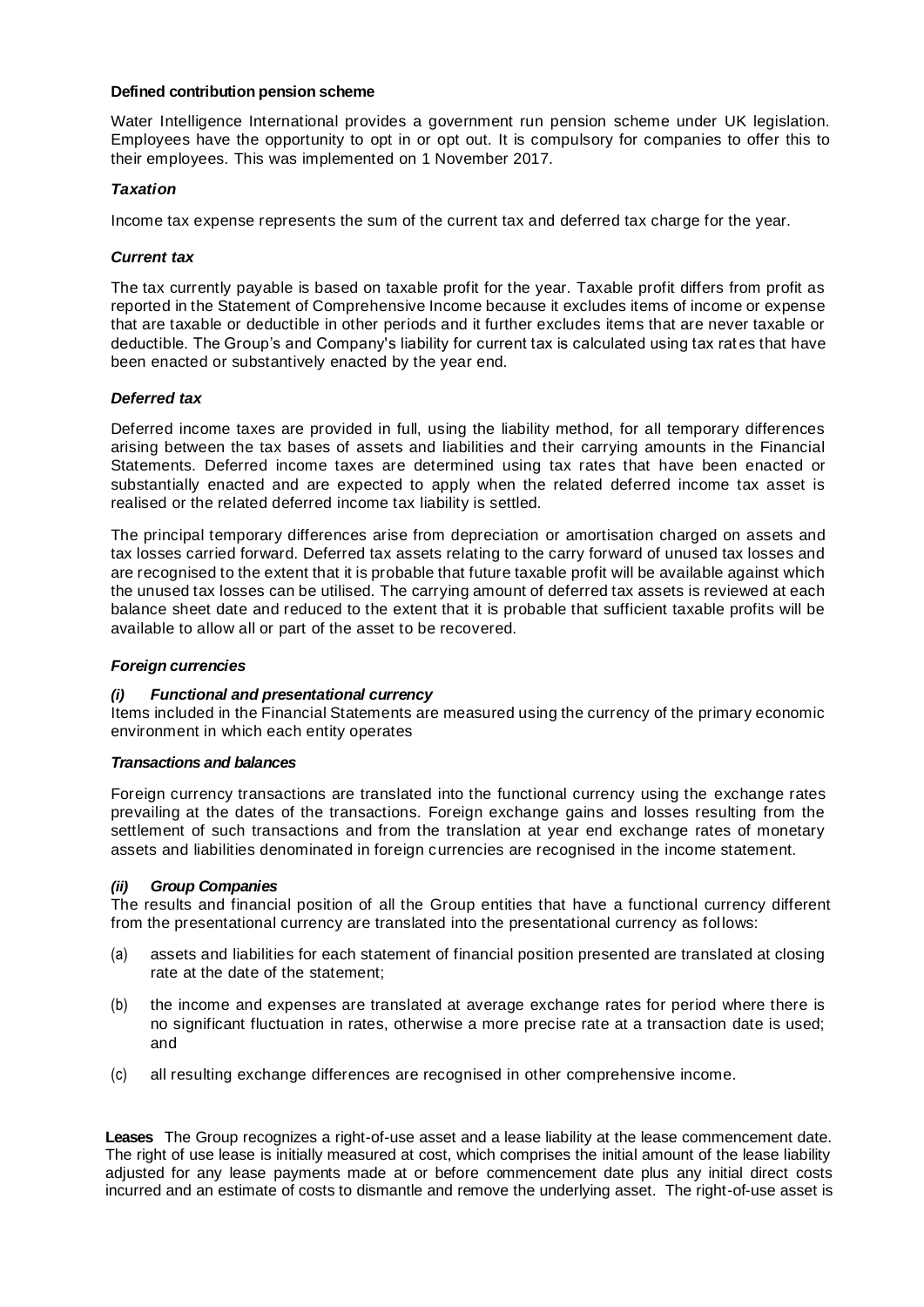subsequently depreciated using the straight-line method from the commencement date to the earlier of the end of the useful life of the right-of-use asset or the end of the useful life of the right-of-use asset or the end of the lease term. The lease liability is initially measured at the present value of the lease payments that are not paid at the commencement date discounted using the Group incremental borrowing rate.

#### **Revenue recognition**

IFRS 15 (Revenue from Contracts with Customers) came into effect on 1 January 2018 replacing IAS 18 Revenue and related interpretations. Under IFRS 15, revenue is recognized when a customer obtains control of a good or service and thus has the ability to direct the use and obtain the benefits from the good or service.

#### **Nature of the Business**

Water Intelligence plc operates through two wholly-owned subsidiaries: American Leak Detection (ALD) and Water Intelligence International (WII). Both subsidiaries provide precision water leak detection and repair services. The services that are performed for various customers are discrete activities - locating a water leak or fixing a leak. The services are not bundled. Each service has a price established in a rate book. Depending on customer preference, a service technician may stop after locating the leak. The customer would pay a fee for that service. Or following the leak detection service, the technician may also provide repair services for separate fee depending on what is contracted for by the customer. Service jobs are typically short in duration, usually 1-2 hours for a leak detection service. ALD delivers these services through corporate locations and franchise locations across the United States and in Canada and Australia. WII operates outside the United States, mainly in the UK, and delivers services only through corporate locations.

#### **Customers and Sources of Revenue**

**Residential**. Both ALD and WII provide services to residential customers. Service technicians, whether from franchise-operated locations or corporate-operated locations, provide services to homeowners. When the service is delivered, the homeowner is invoiced immediately upon completion of the service. The price of the service is a fixed call-out charge for the technician to come to the house and an hourly charge based on the time it takes to find the leak. Revenue is recognized upon completion of the service.

**Business-to-Business**. ALD has written national contracts with nationwide insurance companies. The insurance company, as ALD's customer, receives claims from homeowners or property management for water-related damage. The insurance company contracts directly with ALD headquarters. ALD headquarters, as the principal, takes liability risk for performance of the service jobs and for providing to insurance companies certain management services. A national price book is established as part of the national contract. After the leak detection service is performed, report from ALD headquarters is delivered to the insurance company and the insurance company is also invoiced for the job. Service is deemed complete upon delivery of the report and invoice. Revenue is recognized upon delivery of the report and invoice.

**Municipal**. WII headquarters or ALD headquarters will contract with a municipality to provide leak detection services. Such leak detection services largely consist of surveying kilometers of pipe. During such surveys, a designated distance is covered each day with a daily rate per technician per kilometer covered. A report is prepared for the municipality weekly. When the report is delivered, the service is deemed complete with respect to the distance covered. The municipality will be billed for the week's work when the report is conveyed. Revenue is recognized upon the delivery of the report.

**Franchise Sales, Equipment and On-going Royalty Payments**. ALD is a franchisor and leak detection services are delivered not only by corporate-operated locations but also by ALD's franchise System. Franchisees are independently owned and operated.

The franchise System has the following characteristics for revenue recognition. ALD sells franchises to third parties. A franchise is an exclusive territory in which a franchisee is authorized to deliver ALD services, mainly leak detection and repair. ALD headquarters provides training and advice to support the delivery of services by franchisees.

The franchise sale is documented by means of a ten-year license agreement that is renewable for tenyear increments based on certain conditions derived from franchisee performance. The agreement has three main components. First, the agreement provides for the payment of an upfront fee in exchange for the exclusive territory and training. The upfront fee is non-refundable. ALD revenue is recognized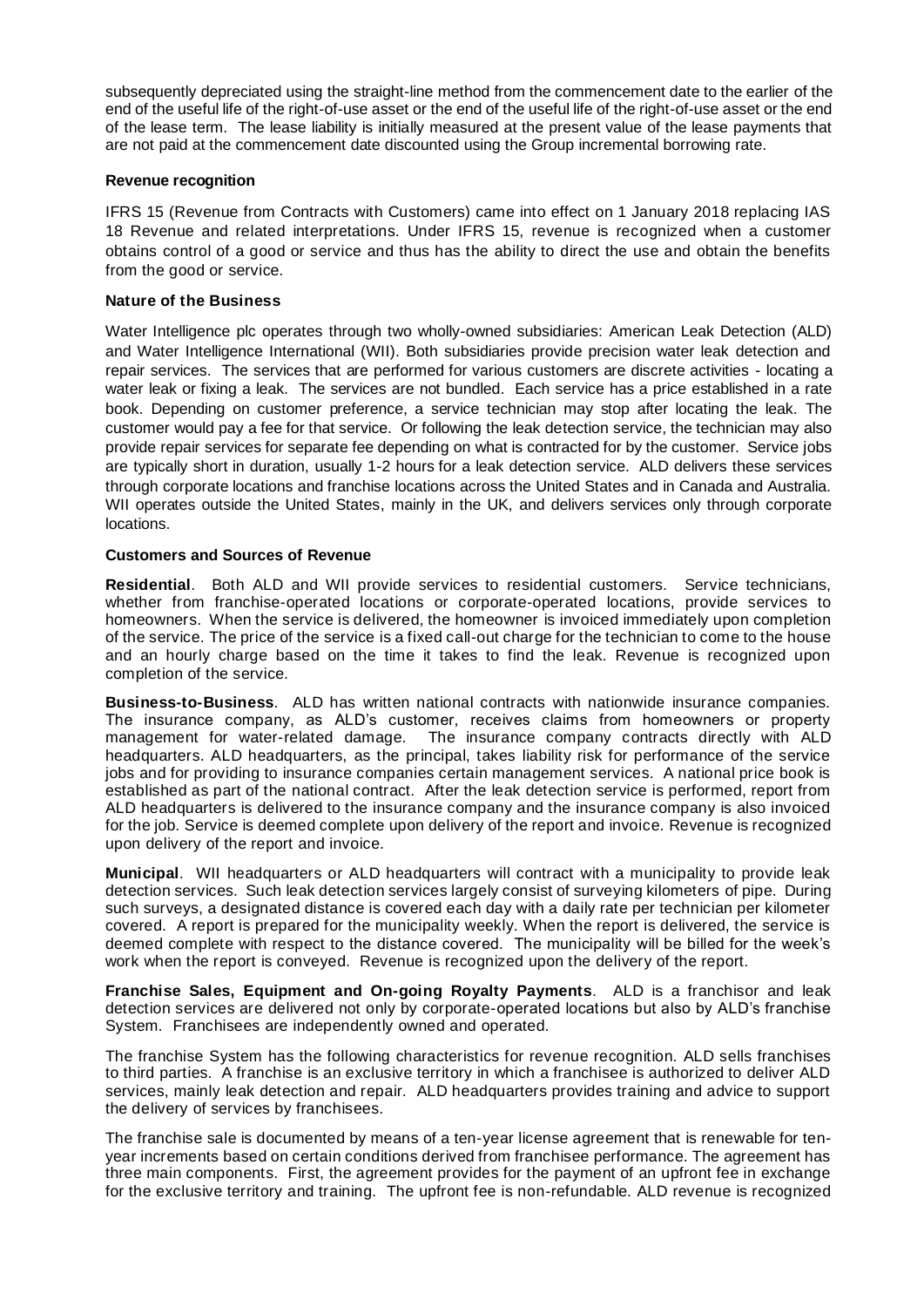with respect to most of the upfront fee at the Closing of the franchise sale. The remaining portion of the upfront fee is recognized as revenue over time using a straight-line method to reflect the delivery of franchisor services over the ten-year period. Second, the franchise agreement provides that the franchisee may purchase proprietary equipment from ALD and more general equipment from ALDapproved third parties. There is a price book. ALD revenue is recognized upon the delivery of equipment to franchisees and an invoice for the equipment. Third, in accordance with the franchise license agreement, each franchise pays a royalty fee to ALD each month based on a percentage of the franchisee's gross sales for that month. Each month, a franchise files a royalty report and pays the royalty amount. ALD revenue is recognized upon the receipt of the royalty report.

In respect of the sale of franchise territories, the Group will monitor on an ongoing basis the correct apportionment for each such sale between recognition of upfront fees and fees which are deferred over the length of the franchise agreement. This year such sales were not a material part of the Group's revenue or income.

#### **Financial instruments**

Financial assets and financial liabilities are recognised in the Group's statement of financial position when the Group becomes a party to the contractual provisions of the instrument.

#### *Loans and receivables*

Trade receivables, loans, and other receivables held with the objective to collect the contractual cash flows are classified as subsequently measured at amortised cost. These are initially measured at fair value plus transaction costs. At each period end, there is an assessment of the expected credit loss in accordance with IFRS 9, with any increase or reduction in the credit loss provision charged or released to other selling and administrative expenses in the statement of comprehensive income.

#### *Cash and cash equivalents*

Cash and cash equivalents comprise cash in hand, deposits held at call with banks, and other short term highly liquid investments with original maturities of three months or less.

#### *Impairment of financial assets*

The Group recognises an allowance for expected credit losses (ECLs) for all debt instruments not held at fair value through profit or loss. ECLs are based on the difference between the contractual cash flows due in accordance with the contract and all the cash flows that the Group expects to receive, discounted at an approximation of the original effective interest rate. The expected cash flows will include cash flows from the sale of collateral held or other credit enhancements that are integral to the contractual terms.

The Group always recognises lifetime ECLs for trade receivables and contract assets. ECLs on these financial assets are estimated using a provision matrix based on the Group's historical credit loss experience, adjusted for factors that are specific to the debtors, general economic conditions and an assessment of both the current as well as the forecast conditions at the reporting date, including time value of money where appropriate.

For all other financial instruments, the Group recognises lifetime ECL when there has been a significant increase in credit risk since initial recognition. However, if the credit risk on the financial instrument has not increased significantly since initial recognition, the Group measures the loss allowance for that financial instrument at an amount equal to 12‑month ECL.

## *Financial liabilities*

Financial liabilities, including borrowings, are initially measured at fair value, net of transaction costs and are subsequently measured at amortised cost using the effective interest method.

## *Equity instruments*

An equity instrument is any instrument with a residual interest in the assets of the Company after deducting all of its liabilities. Equity instruments (ordinary shares) are recorded at the proceeds received, net of direct issue costs.

## *Derecognition of financial liabilities*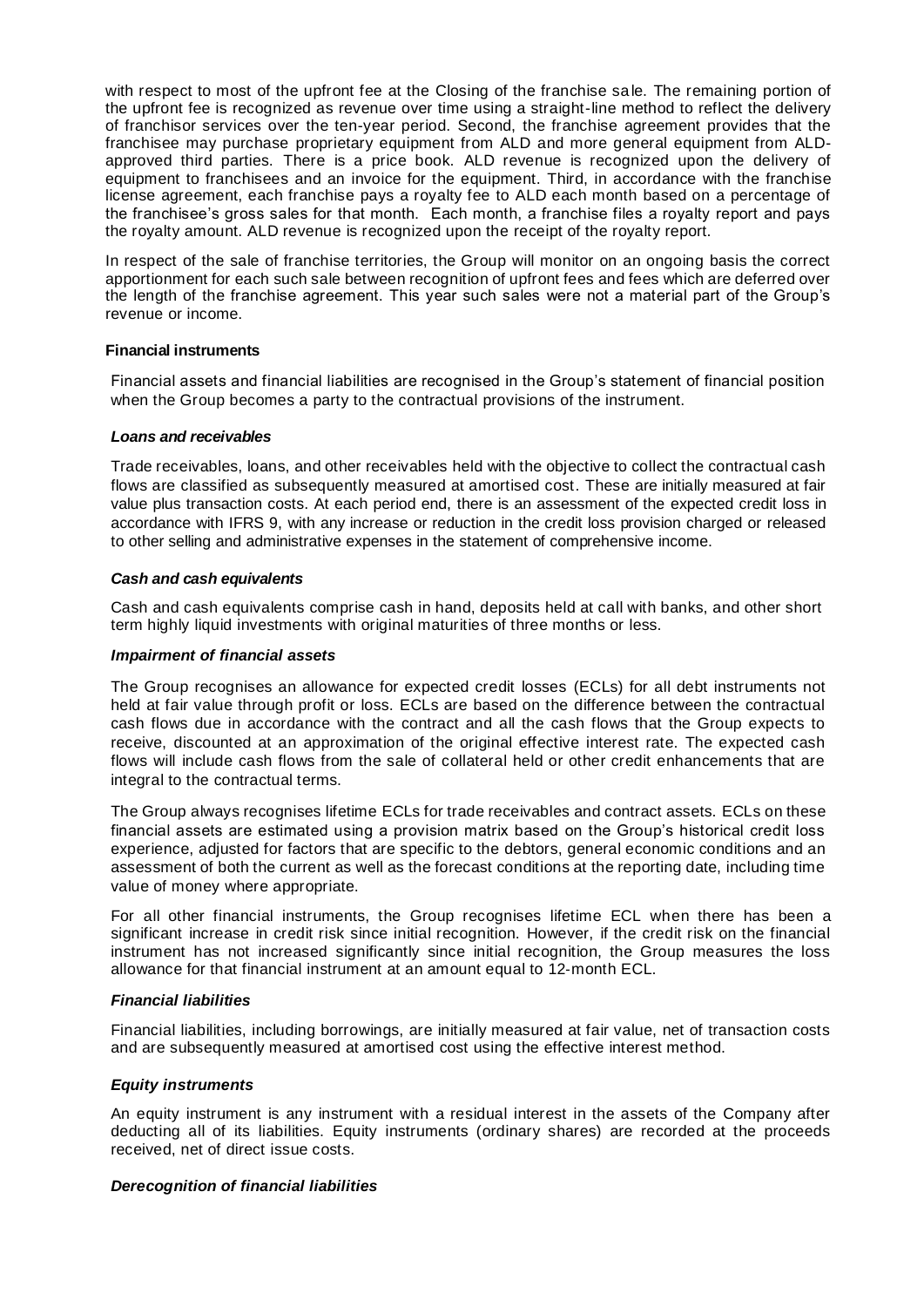The Group derecognises financial liabilities when, and only when, the Group's obligations are discharged, cancelled or they expire.

#### *Property, plant and equipment*

All property, plant and equipment is stated at cost less accumulated depreciation.

Depreciation is computed using the straight-line method over the estimated useful lives of the assets as follows:

| Equipment and displays: | 5 to 7 years                                |
|-------------------------|---------------------------------------------|
| Motor vehicles:         | 5 years                                     |
| Leasehold improvements: | 7 years or lease term, whichever is shorter |

The asset's residual values and economic lives are reviewed, and adjusted if appropriate, at each reporting date. An asset's carrying amount is written down immediately to its recoverable amount if the asset's carrying amount is greater than its estimated recoverable amount. Assets that are no longer of economic use to the business are retired.

Gains and losses on disposals are determined by comparing the proceeds with the carrying amount and are recognised within other (losses) or gains in the income statement.

#### *Goodwill*

Goodwill represents the excess of the fair value of the consideration over the fair values of the identifiable net assets acquired.

Goodwill arising on acquisitions is not subject to amortisation but is subject to annual impairment testing. Any impairment is recognised immediately in the Consolidated Statement of Comprehensive Income and not subsequently reversed.

#### *Other intangible assets*

Intangible assets are recorded as separately identifiable assets and recognised at historical cost less any accumulated amortisation. These assets are amortised over their definite useful economic lives on the straight-line method.

Amortisation is computed using the straight-line method over the estimated definite useful lives of the assets as follows:

|                          | Years   |
|--------------------------|---------|
| Covenants not to compete | $1 - 6$ |
| <b>Customer lists</b>    | 5       |
| Salesforce               | 5       |
| <b>Trademarks</b>        | 20      |
| Patents                  | 10      |
| Product development      | 4       |

Any amortisation is included within administrative expenses in the statement of comprehensive income.

Intangible assets with indefinite useful lives are not amortised, but are tested for impairment annually, either individually or at the cash-generating unit level. The assessment of indefinite life is reviewed annually to determine whether the indefinite life continues to be supportable. If not, the change in useful life from indefinite to finite is made on a prospective basis.

The asset's residual values and economic lives are reviewed, and adjusted if appropriate, at each balance sheet date. An asset's carrying amount is written down immediately to its recoverable amount if the asset's carrying amount is greater than its estimated recoverable amount.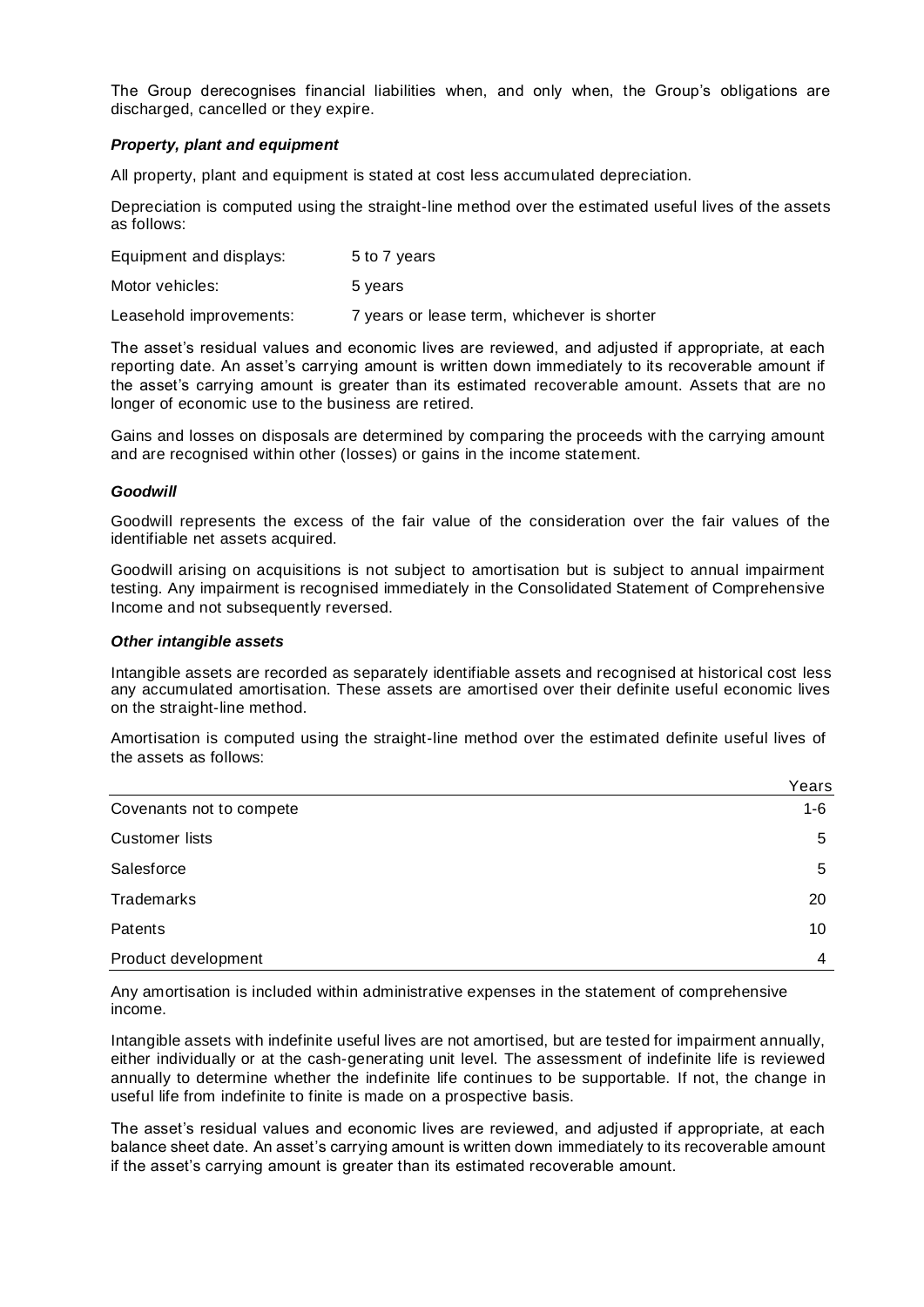Gains and losses on disposals are determined by comparing the proceeds with the carrying amount and are recognised within other (losses) or gains in the Statement of Comprehensive Income.

#### **Research and development**

Research expenditure is recognised as an expense when incurred. Costs incurred on development projects (relating to the design and testing of new or improved products) are recognised as intangible assets when the following criteria are fulfilled.

- It is technically feasible to complete the intangible asset so that it will be available for use or resale;
- Management intends to complete the intangible asset and use or sell it;
- There is an ability to use or sell the intangible;
- It can be demonstrated how the intangible asset will generate possible future economic benefits;
- Adequate technical, financial and other resource to complete the development and to use or sell the intangible asset are available; and
- The expenditure attributable to the intangible asset during its development can be reliably measured.

Other development expenditures that do not meet these criteria are recognised as an expense in the period incurred. Development costs previously recognised as an expense are not recognised as an asset in a subsequent period. Capitalised development costs are recorded as intangible assets and are amortised from the point at which they are ready for use on a straight-line basis over the asset's estimated useful life.

#### **Segment reporting**

A business segment is a group of assets and operations engaged in providing products or services that is subject to risks and returns that are different from those of other business segments.

#### **Impairment reviews**

Assets that are subject to amortisation and depreciation are reviewed for impairment when events or changes in circumstances indicate that the carrying amount may not be fully recoverable. Assets that are not subject to amortisation and depreciation are reviewed on an annual basis at each year end and, if there is any indication that an asset may be impaired, its recoverable amount is estimated. The recoverable amount is the higher of its net selling price and its value in use. Any impairment loss arising from the review is charged to the Statement of Comprehensive Income whenever the carrying amount of the asset exceeds its recoverable amount.

#### **Share based payments**

The Group has made share-based payments to certain Directors and employees and to certain advisers by way of issue of share options. The fair value of these payments is calculated either using the Black Scholes option pricing model or by reference to the fair value of any fees or remuneration settled by way of granting of options. The expense is recognised on a straight-line basis over the period from the date of award to the date of vesting, based on the best estimate of the number of shares that will eventually vest.

#### **Critical accounting estimates and judgements**

The preparation of Financial Statements in conformity with UK adopted International Accounting Standards.requires the use of judgements together with accounting estimates and assumptions that affect the reported amounts of assets and liabilities and the reported amounts of income and expenses during the reporting period. Although these judgements and estimates are based on management's best knowledge of current events and actions, the resulting accounting treatment estimates will, by definition, seldom equal the related actual results.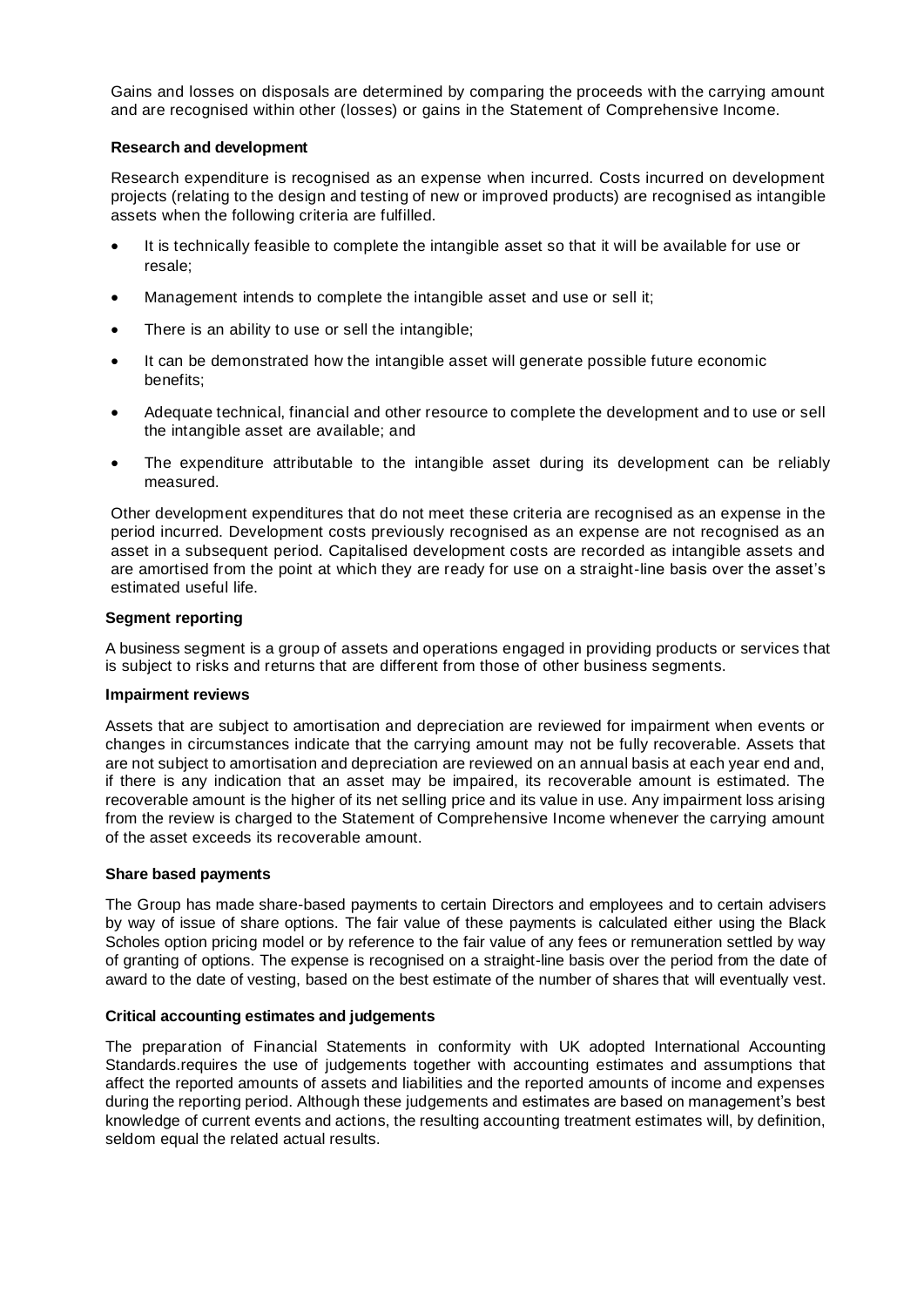The key judgements in respect of the preparation of the financial statements are in respect of the accounting for acquisitions, determination of separately identifiable assets on acquisition, the determination of cash generating units, the evaluation of segmental information, the evaluation of whether there is any indication of any impairment in investments, intangibles, goodwill or receivables and whether deferred tax assets should be recognized for tax losses.

The estimates and assumptions that have a risk of causing material adjustment to the carrying amounts of assets and liabilities within the next financial year are the fair value of assets arising on acquisition (see note 12), carrying value of the goodwill, the carrying value of the other intangibles (see note 13) and the carrying value of the investments. Please see relevant notes for these areas.

## **4 Segmental Information**

In the opinion of the Directors, the operations of the Group currently comprise five operating segments, being (i) Franchise royalty income, (ii) Franchise-related activities (including product and equipment sales, business-to-business sales and sales of franchises), (iii) US corporate operated locations, (iv) International corporate operated locations and (v) Head office costs. Information reported to the Group's Chief Operating Decision Maker (being the Executive Chairman), for the purpose of resource allocation and assessment of division performance is now separated into the four income generating segments (items (i) to (iv)), and items that do not fall into these segments have been categorized as unallocated head office costs (v).

The Group mainly operates in the US, with operations in the UK and certain other countries especially Canada and Australia. No single customer accounts for more than 10% of the Group's total external revenue.

The following is an analysis of the Group's revenues and profits from operations and assets by business segment.

| Revenue                                    | Year ended  | Year ended  |
|--------------------------------------------|-------------|-------------|
|                                            | 31 December | 31 December |
|                                            | 2021        | 2020        |
|                                            | \$          | \$          |
| Franchise royalty income                   | 6,803,489   | 6,691,433   |
| Franchise related activities               | 9,769,657   | 9,513,209   |
| US corporate operated locations            | 31,861,087  | 17,434,216  |
| International corporate operated locations | 6,109,175   | 4,295,037   |
| <b>Total</b>                               | 54,543,408  | 37,933,895  |

| Profit/(Loss) before tax                   | Year ended<br>31 December<br>2021 | Year ended<br>31 December<br>2020 |  |
|--------------------------------------------|-----------------------------------|-----------------------------------|--|
|                                            | \$                                | S                                 |  |
| Franchise royalty income                   | 1,808,730                         | 1,771,302                         |  |
| Franchise related activities               | 805,171                           | 682,958                           |  |
| US corporate operated locations            | 6,007,153                         | 3,795,753                         |  |
| International corporate operated locations | 315,740                           | 311,783                           |  |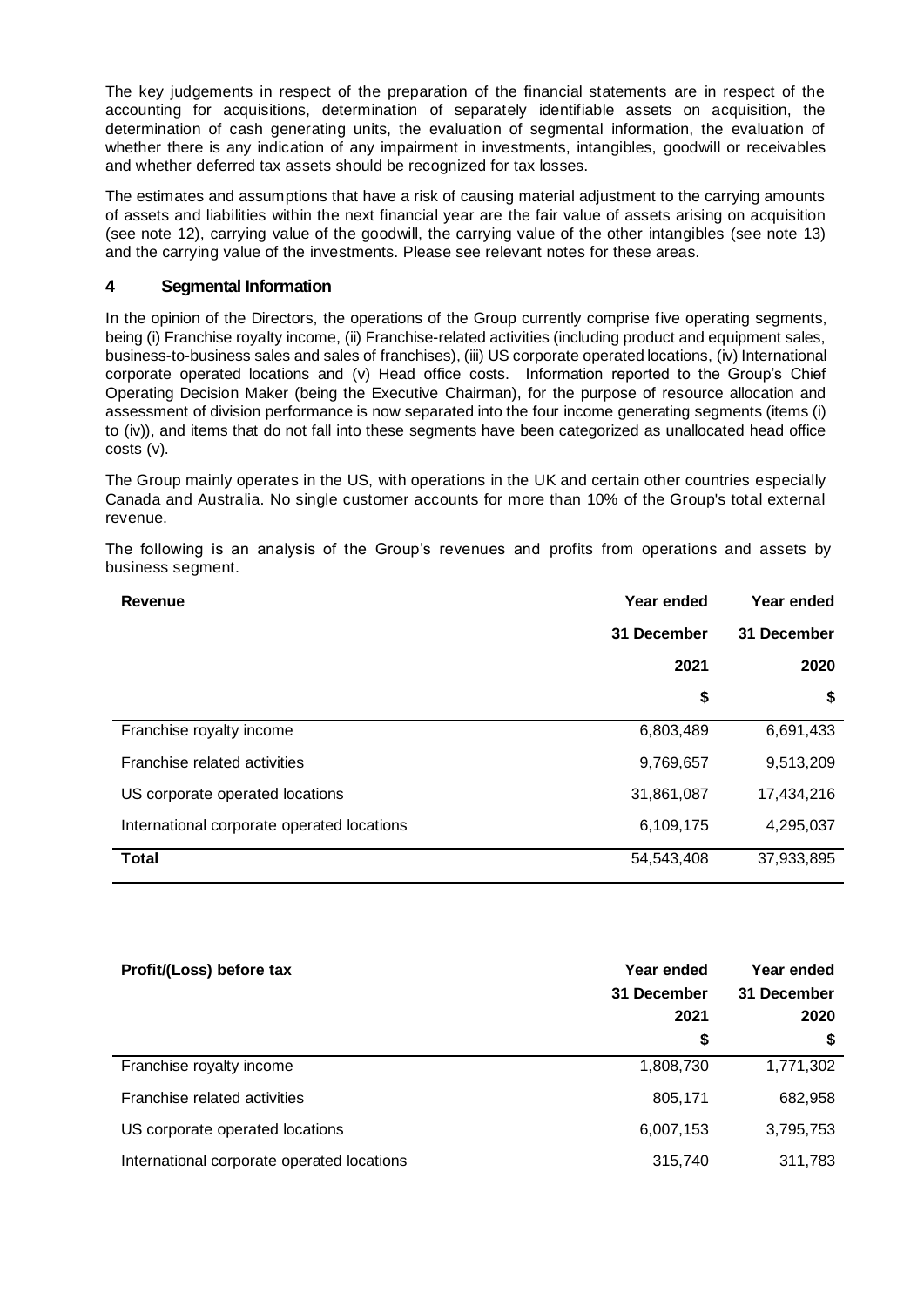| Unallocated head office costs | (2,927,132) | (2, 257, 323) |
|-------------------------------|-------------|---------------|
| PPP loan forgiveness          | 1,869,800   |               |
| Non-core costs                | (323, 423)  | (101,099)     |
| Total                         | 7,556,039   | 4,203,374     |

| <b>Assets</b>                              | Year ended<br>31 December | Year ended<br>31 December |  |
|--------------------------------------------|---------------------------|---------------------------|--|
|                                            | 2021                      | 2020                      |  |
|                                            | \$                        | \$                        |  |
| Franchise royalty income                   | 27,869,663                | 10,571,497                |  |
| Franchise related activities               | 2,452,933                 | 2,006,569                 |  |
| US corporate operated locations            | 43,050,953                | 24,932,417                |  |
| International corporate operated locations | 9,993,906                 | 6,930,887                 |  |
| <b>Total</b>                               | 83,367,455                | 44,441,371                |  |

| Amortisation                               | Year ended  |             |
|--------------------------------------------|-------------|-------------|
|                                            | 31 December | 31 December |
|                                            | 2021        | 2020        |
|                                            | \$          | \$          |
| US corporate operated locations            | 466,216     | 496,315     |
| International corporate operated locations | 4,009       | 27,702      |
| <b>Total</b>                               | 470,225     | 524,017     |

| Depreciation                               | Year ended  | Year ended  |  |
|--------------------------------------------|-------------|-------------|--|
|                                            | 31 December | 31 December |  |
|                                            | 2021        | 2020        |  |
|                                            | \$          | \$          |  |
| Franchise royalty income                   | ۰           |             |  |
| Franchise related activities               | ۰           |             |  |
| US corporate operated locations            | 2,009,350   | 1,288,989   |  |
| International corporate operated locations | 465,719     | 279,045     |  |
| <b>Total</b>                               | 2,475,069   | 1,568,034   |  |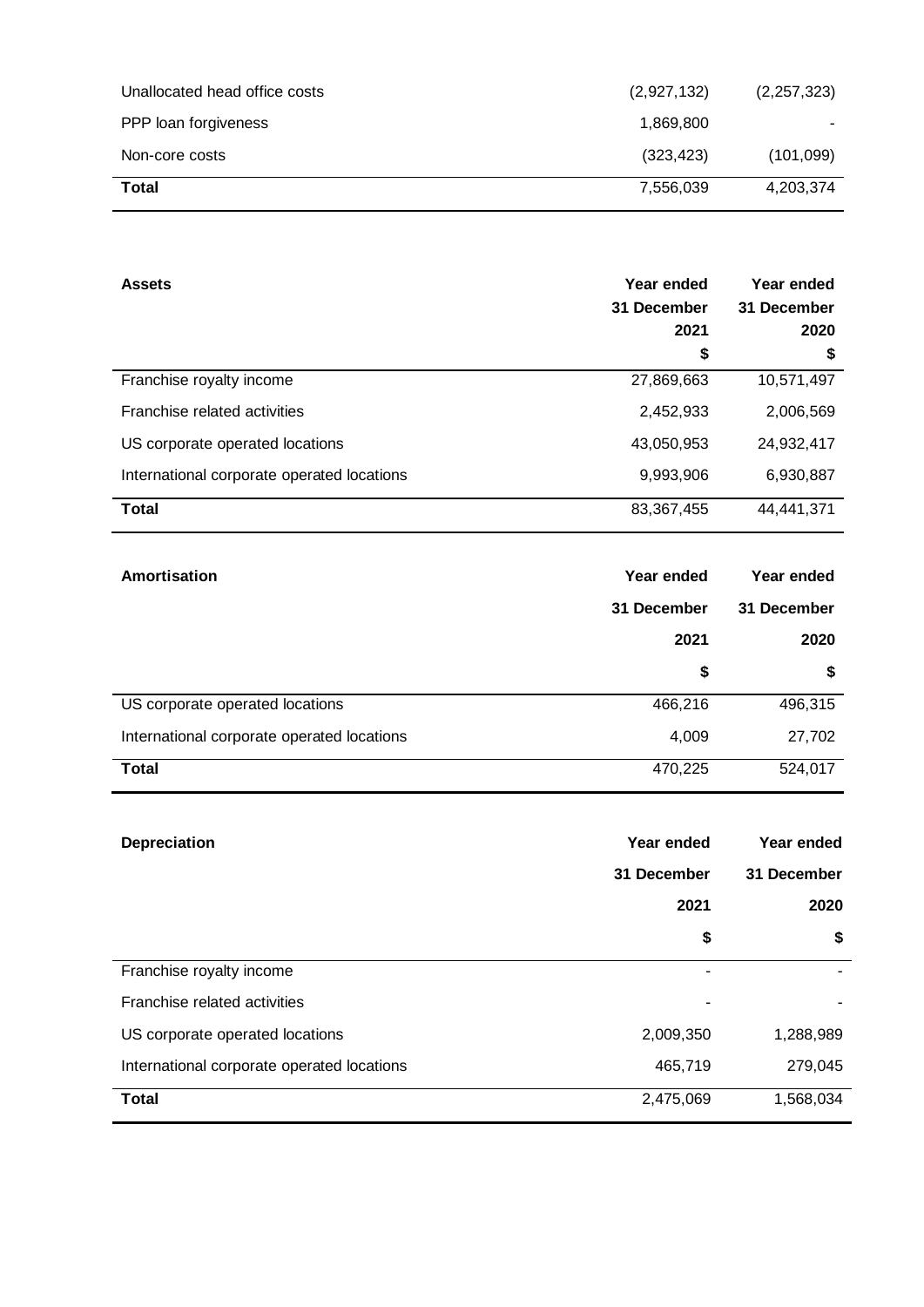| <b>Finance Expense</b>             | Year ended  | Year ended  |  |
|------------------------------------|-------------|-------------|--|
|                                    | 31 December | 31 December |  |
|                                    | 2021        | 2020        |  |
|                                    | \$          | \$          |  |
| US corporate operated locations    | 484,047     | 78,031      |  |
| International corporate activities | 13,719      | 8,769       |  |
| Unallocated head office costs      | 471,363     | 358,553     |  |
| <b>Total</b>                       | 969,129     | 445,353     |  |

## *Geographic Information*

As noted herein, the Group has two wholly-owned subsidiaries – ALD and WII. ALD has US franchise-operated and corporate-operated locations and international franchises in Australia and Canada. Meanwhile, WII has corporate-operated activities outside the US. We may also regroup the same information into US and Outside the US to capture the Group's effort to be multinational company. As indicated herein, the Group has had strong balanced growth in the US and abroad and across ALD and WII. For 2021, outside the US sales have grown 41% to \$6.2 million (2020: \$4.4 million). Sales in the US have grown 44% to \$48.3 million (2020: \$33.5 million). The percentage of International sales to total sales has remained constant at 11% (2020: 11%).

#### *Total Revenue*

|                                     | Year ended 31 December 2021 |                          | Year ended 31 December 2020 |            |                      |            |
|-------------------------------------|-----------------------------|--------------------------|-----------------------------|------------|----------------------|------------|
|                                     | US                          | <b>International</b>     | <b>Total</b>                | US         | <b>International</b> | Total      |
|                                     | \$                          | \$                       | \$                          | \$         | \$                   | \$         |
| Franchise<br>royalty income         | 6,698,729                   | 104,760                  | 6,803,489                   | 6,572,162  | 119,271              | 6,691,433  |
| Franchise<br>related<br>activities  | 9,769,657                   | -                        | 9,769,657                   | 9,513,209  |                      | 9,513,209  |
| <b>US Corporate</b><br>owned Stores | 31,861,087                  | $\overline{\phantom{a}}$ | 31,861,087                  | 17.434.216 | ۰                    | 17,434,216 |
| International<br>corporate          |                             | 6,109,175                | 6,109,175                   | ٠          | 4,295,037            | 4,295,038  |
| Total                               | 48,329,473                  | 6,213,935                | 54,543,408                  | 33,519,587 | 4,414,308            | 37,933,895 |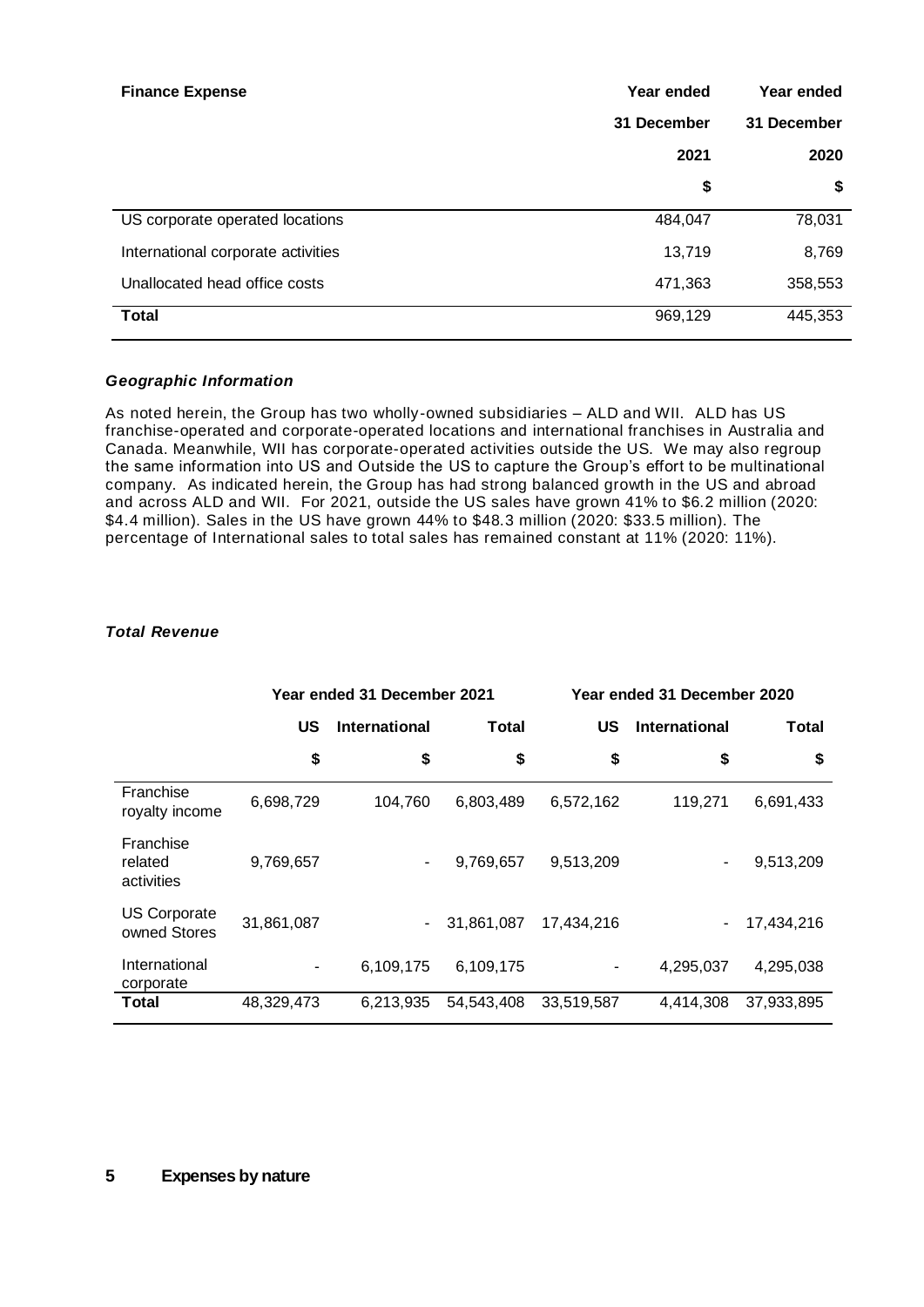The Group's operating profit has been arrived at after charging:

|                                    |             | Year ended  | Year ended  |
|------------------------------------|-------------|-------------|-------------|
|                                    |             | 31 December | 31 December |
|                                    |             | 2021        | 2020        |
|                                    | <b>Note</b> | \$          | \$          |
| Raw materials and consumables used |             | 1,954,849   | 752,670     |
| Employee costs                     | 6           | 24,226,020  | 14,444,268  |
| Depreciation charge                |             | 2,475,069   | 1,568,034   |
| Amortisation charge                |             | 470,225     | 524,017     |
| Marketing costs                    |             | 293,036     | 290,049     |
| R&D                                |             |             | (3,034)     |
| Foreign exchange (gain)/loss       |             | 1,624       | (77, 027)   |

|                                                                                                                      | Year ended  | Year ended  |
|----------------------------------------------------------------------------------------------------------------------|-------------|-------------|
|                                                                                                                      | 31 December | 31 December |
|                                                                                                                      | 2021        | 2020        |
|                                                                                                                      | \$          | \$          |
| <b>Auditors remuneration</b>                                                                                         |             |             |
| Fees payable to the Company's auditor for audit of<br>Parent Company and Consolidated Financial<br><b>Statements</b> | 54,000      | 52,000      |
| Fees payables to the Company's auditor for other<br>services (assurance related services)                            |             |             |

The Group auditors are not the auditors of the US subsidiary companies. The fees paid to the auditor of the US subsidiary companies were \$158,614 (2020: \$142,336) for the audit of these companies and \$38,899 (2020: \$28,204) for other services.

# **6 Employees and Directors**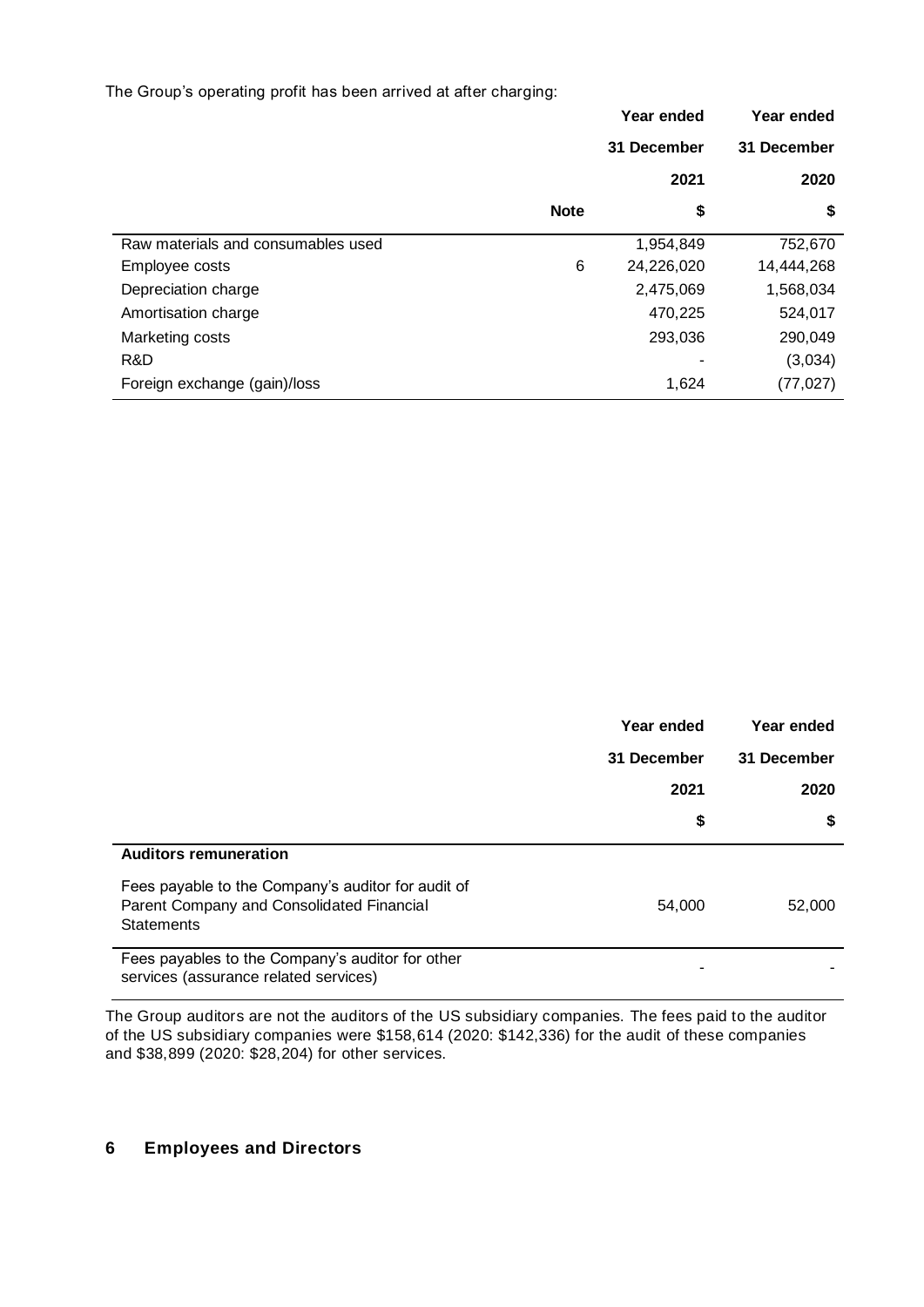The Employees and Directors of the Company contribute to the execution and management of the business.

|                                       | Year ended<br>31 December | Year ended<br>31 December |
|---------------------------------------|---------------------------|---------------------------|
|                                       | 2021                      | 2020                      |
| Short-Term employee benefits          |                           |                           |
| Directors fees, salaries and benefits | 874,381                   | 774,465                   |
| Employee wages and salaries           | 21,313,711                | 12,672,270                |
| Employer payroll taxes                | 1,595,220                 | 763.948                   |
| Long-Term employee benefits           |                           |                           |
| Share based payments                  | 442.708                   | 233,584                   |
|                                       | 24,226,020                | 14,444,268                |

Information regarding Directors' emoluments are as follows:

|                                                                        | Year ended<br>31 December | Year ended<br>31 December<br>2020 |
|------------------------------------------------------------------------|---------------------------|-----------------------------------|
|                                                                        | 2021                      |                                   |
| Short-Term employee benefits<br>Directors' fees, salaries and benefits | 874,381                   | 774,465                           |
| Employer payroll taxes                                                 | 22,079                    | 20,331                            |
|                                                                        | 896,460                   | 794,796                           |

The highest paid Director (Executive) received emoluments of \$654,385 (2020: \$606,515).

The average number of employees (including Directors) in the Group during the year was:

|                                                       | Year ended<br>31 December<br>2021 | Year ended<br>31 December<br>2020 |
|-------------------------------------------------------|-----------------------------------|-----------------------------------|
| Directors (executive and non-executive)<br>Management | 5<br>48                           | 5<br>26                           |
| <b>Field Services</b>                                 | 223                               | 150                               |
| <b>Franchise Support</b>                              | 20                                | 20                                |
| Administration                                        | 83                                | 46                                |
|                                                       | 379                               | 247                               |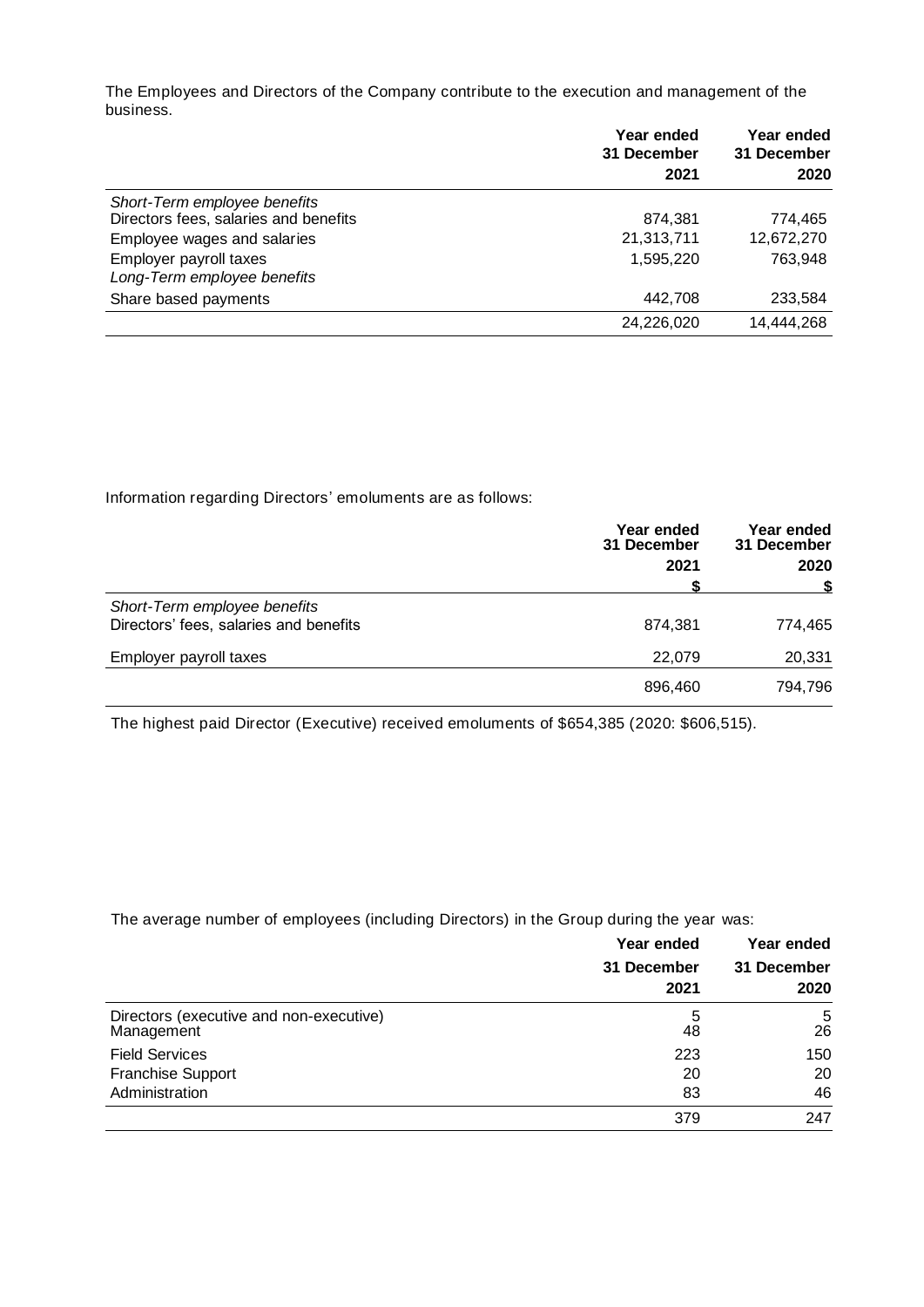## **7 Share options**

The Company grants share options at its discretion to Directors, management and advisors. These are accounted for as equity settled options. Should the options remain unexercised after a period of ten years from the date of grant the options will expire unless an extension is agreed to by the Board. Options are exercisable at a price equal to the Company's quoted market price on the date of grant or an exercise price to be determined by the Board.

Details for the share options and warrants granted, exercised, lapsed and outstanding at the year-end are as follows:

|                                  | Number of<br>share<br>options<br>2021 | Weighted<br>average<br>exercise<br>price (\$) | <b>Number</b><br>of share<br>options<br>2020 | Weighted<br>average<br>exercise<br>price (\$) |
|----------------------------------|---------------------------------------|-----------------------------------------------|----------------------------------------------|-----------------------------------------------|
| Outstanding at beginning of year | 1,907,500                             | 3.92                                          | 1,450,000                                    | 3.01                                          |
| Granted during the year          | 555,500                               | 10.66                                         | 525,000                                      | 5.63                                          |
| Forfeited/lapsed during the year | ۰                                     |                                               |                                              |                                               |
| Exercised during the year        | (225,000)                             | 2.54                                          | (67, 500)                                    | 1.23                                          |
| Outstanding at end of the year   | 2,238,000                             | 5.74                                          | 1,907,500                                    | 3.92                                          |
| Exercisable at end of the year   | 682,500                               | 1.58                                          | 697,500                                      | 1.15                                          |

## *Fair value of share options*

During the year, the Group granted 555,500 Share Options to certain Employees, with exercise prices ranging from of £4.56 to £8.35 (\$6.24 to \$12.56).

The fair value of options granted during the prior year has been calculated using the Black Scholes model which has given rise to fair values per share ranging from \$1.93 to \$4.11. This is based on risk-free rates of 0.35% to 0.78% and volatility of 34.8% to 40.7%.

The Black Scholes calculations for the options granted during the year resulted in a charge of \$442,708 (2020: \$233,584) which has been expensed in the year.

The weighted average remaining contractual life of the share options as at 31 December 2021 was 7.10 years (2020: 7.12 years).

Options arrangements that exist over the Company's shares at year end and at the time of the report are detailed below:

|                |                   |         |         |            |                            |                   | <b>Exercise period</b> |
|----------------|-------------------|---------|---------|------------|----------------------------|-------------------|------------------------|
| Grant          | At report<br>date | 2021    | 2020    | Grant      | Date of Exercis<br>e price | <b>From</b>       | Τo                     |
| ALDHC Plan     | 67.500            | 67.500  | 142.500 | 01/12/2013 |                            | \$1.14 01/12/2013 | 01/12/2023             |
| 2013 Directors | 100,000           | 100,000 | 100.000 | 01/08/2013 |                            | \$1.30 01/08/2013 | 01/08/2023             |
| 2015 Options   | 122,500           | 122,500 | 177.500 | 08/06/2015 | \$0.67                     | 08/06/2015        | 08/06/2025             |
| 2016 Directors | 100,000           | 100,000 | 100,000 | 13/06/2016 | \$1.26                     | 13/06/2016        | 13/06/2026             |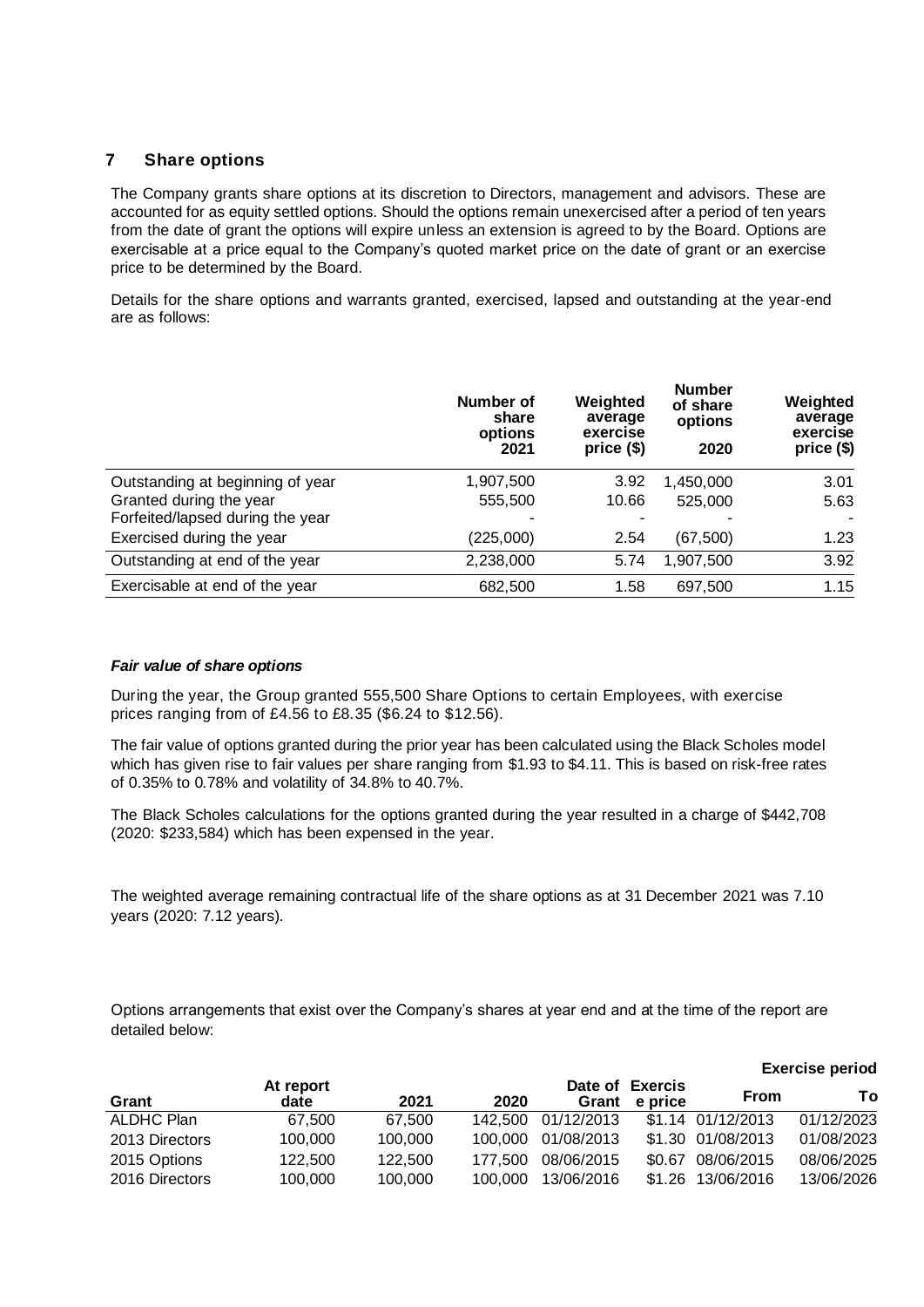| <b>Total</b>         | 2,203,000 | 2,238,000 | 1,907,500 |            |         |            |            |
|----------------------|-----------|-----------|-----------|------------|---------|------------|------------|
| 2021 Acquisition (6) | 75,000    | 110,000   |           | 01/07/2021 | \$12.56 | 01/07/2025 | 01/07/2031 |
| 2021 Acquisition (5) | 100,000   | 100,000   |           | 20/04/2021 | \$11.38 | 20/04/2025 | 20/04/2031 |
| 2021 Directors (4)   | 300,000   | 300,000   |           | 15/03/2021 | \$10.40 | 15/03/2024 | 15/03/2031 |
| 2021 Acquisition (3) | 45,500    | 45,500    |           | 01/01/2021 | \$6.80  | 01/01/2025 | 01/01/2031 |
| 2020 Acquisition (2) | 25,000    | 25,000    | 25,000    | 30/09/2020 | \$6.20  | 30/09/2024 | 30/09/2030 |
| 2020 Employee (1)    | 500,000   | 500,000   | 500,000   | 31/07/2020 | \$5.60  | 31/07/2023 | 31/07/2030 |
| 2019 Acquisition     | 50,000    | 50,000    | 50,000    | 04/04/2019 | \$4.59  | 04/04/2023 | 04/04/2029 |
| 2019 Employee        | 425,000   | 425,000   | 475,000   | 04/04/2019 | \$6.24  | 04/04/2023 | 04/04/2029 |
| 2018 Acquisition     |           |           | 25,000    | 08/10/2018 | \$4.52  | 08/10/2021 | 08/10/2028 |
| 2018 Acquisition     | 135.000   | 135,000   | 135,000   | 06/03/2018 | \$3.15  | 06/03/2021 | 06/03/2028 |
| 2016 Employee        | 132,500   | 132,500   | 132,500   | 19/12/2016 | \$1.56  | 19/12/2019 | 19/12/2026 |
| 2016 Employee        | 25,000    | 25,000    | 45,000    | 19/12/2016 | \$1.24  | 19/12/2019 | 19/12/2026 |

All share options are equity settled on exercise. The amounts at the Report Date reflect all share options that have been either exercised or forfeited.

(1) On 31 July 2020, certain employees were granted options to purchase 500,000 New Ordinary Shares at a price of \$5.60. These options have a four-year vesting requirement.

(2) On 30 September 2020, certain vendors, retained as employees, were granted options to purchase 25,000 New Ordinary Shares at a price of \$6.20 pursuant to the acquisition of franchises acquired in 2020. These options have a four-year vesting requirement.

(3) On 01 January 2021, certain vendors, retained as employees, were granted options to purchase 45,500 New Ordinary Shares at a price of \$6.80 pursuant to the acquisition of franchises acquired in 2020. These options have a four-year vesting requirement.

(4) On 15 March 2021, Dan Ewell, a newly appointed Director, received an option to purchase 200,000 New Ordinary Shares. All other members of the Board received an option to purchase 25,000 New Ordinary Shares. These options have an exercise price of \$10.40 per share, being a 18% premium to the prevailing share price. These Options have a four-year vesting requirement.

(5) On 20 April 2021, certain vendors, retained as employees, were granted options to purchase 100,000 New Ordinary Shares at a price of \$11.38 pursuant to the acquisition of certain IP Assets. These options have a four-year vesting requirement.

(6) On 1 July 2021, certain vendors, retained as employees, were granted options to purchase 110,000 New Ordinary Shares at a price of \$12.56 pursuant to the acquisition of franchises acquired in 2021. These options have a four-year vesting requirement.

Patrick DeSouza received (i) 180,000 Partly Paid Shares at an exercise price of \$1.07 during 2016, (ii) 750,000 Partly Paid Shares at an exercise price of \$2.71 in March 2018, (iii) 850,000 Partly Paid Shares at an exercise price of \$4.82 , in May 2019 and (iv) 300,000 Partly Paid Shares at an exercise price of \$6.13 in October 2020 in connection with capital raising and bank financings. These Partly Paid Shares carry voting rights but will not be admitted to trading or carry any economic rights until fully paid.

#### **8 Finance income**

|                 | Year ended<br>31 December<br>2021 | Year ended<br>31 December<br>2020 |
|-----------------|-----------------------------------|-----------------------------------|
| Interest income | 51,092                            | 88,753                            |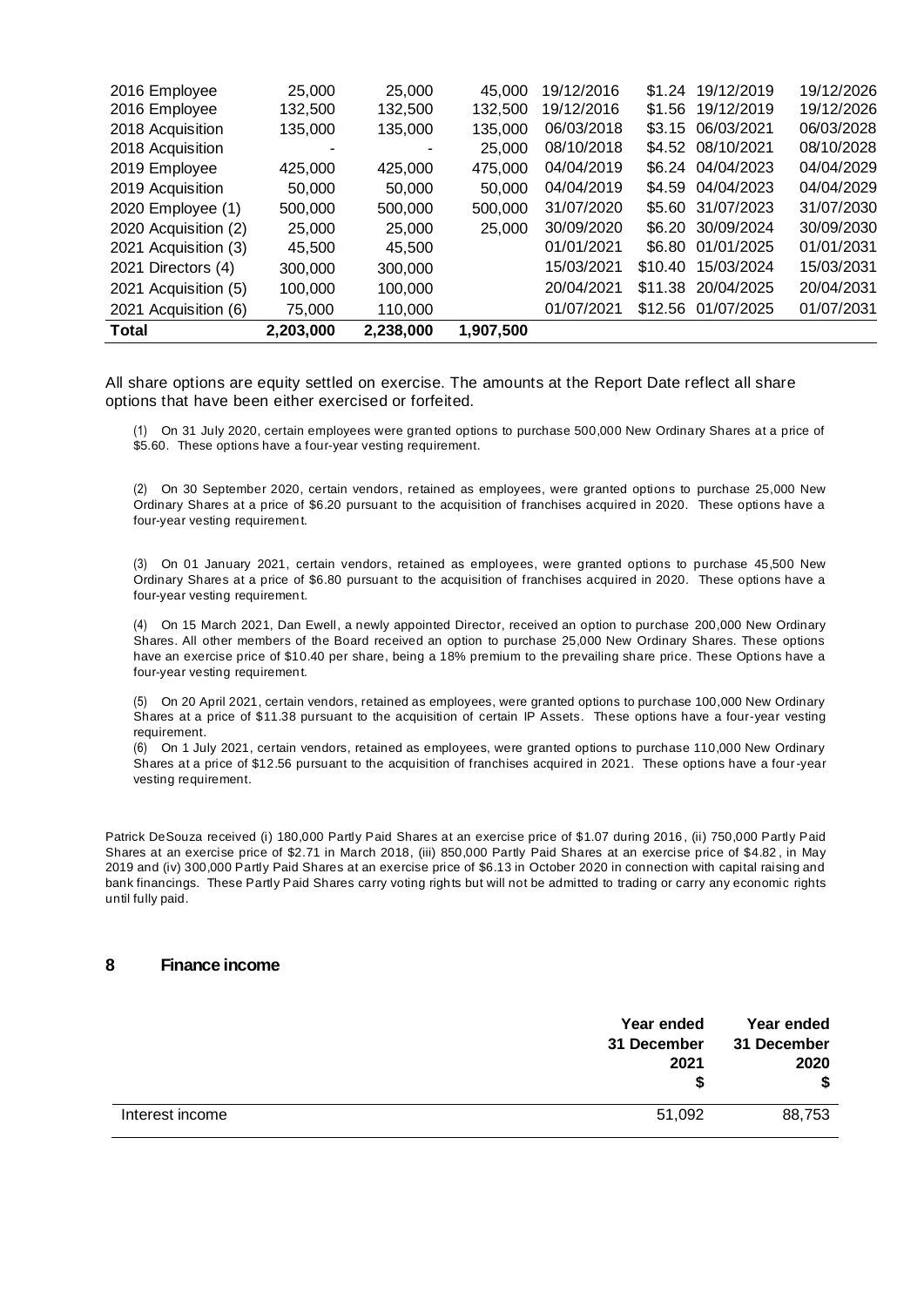## **9 Finance expense**

| Year ended<br>31 December | 2021    | Year ended<br>31 December<br>2020<br>\$ |
|---------------------------|---------|-----------------------------------------|
| Interest expense          | 969,130 | 445,351                                 |

#### **10 Taxation**

|                                         | Year ended<br>31 December<br>2021 | Year ended<br>31 December<br>2020 |
|-----------------------------------------|-----------------------------------|-----------------------------------|
| Group                                   | \$                                | \$                                |
| Current tax:                            |                                   |                                   |
| Current tax on profits in the year      | 1,084,022                         | 836,682                           |
| Prior year over provision               |                                   |                                   |
| <b>Total current tax</b>                | 1,084,022                         | 836,681                           |
| Deferred tax current year               | 557,329                           | 436,637                           |
| Deferred tax prior year                 |                                   |                                   |
| Deferred tax (credit)/expense (note 20) | 557,329                           | 436,637                           |
| Income tax expense                      | 1,641,350                         | 1,273,319                         |

The tax on the Group's loss before tax differs from the theoretical amount that would arise using the weighted average tax rate applicable to profits of the consolidated entities as follows:

| Profit before tax on ordinary activities              | 7,556,039 | 4,203,374 |
|-------------------------------------------------------|-----------|-----------|
| Tax calculated at domestic rate applicable profits in |           |           |
| respective countries                                  |           |           |
| (2021: 23.6% versus 2020: 31.7%)                      | 1,457,165 | 882,709   |
| Tax effects of:                                       |           |           |
| Non-deductible expenses                               | 136,081   | 65,445    |
| <b>GILTI</b> Inclusion                                | 47,262    | 15,202    |
| PPP loan forgiveness                                  | (392,688) |           |
| Other tax adjustments, reliefs and transfers          | 136,062   | 95,620    |
| State taxes net of federal benefit                    | 263,377   | 190,419   |
| Adjustment in respect of prior year                   | 2,794     | 17,262    |
| Changes in rates                                      | (8,703)   | 6,662     |
| Taxation expense recognized in income statement       | 1,641,350 | 1,273,319 |

The Group is subject to income taxes in multiple jurisdictions. Significant judgment is required in determining the worldwide provision for income taxes. There are many transactions and calculations for which the ultimate tax determination is uncertain. The Group recognises liabilities for anticipated tax audit issues based on estimates of whether additional taxes will be due.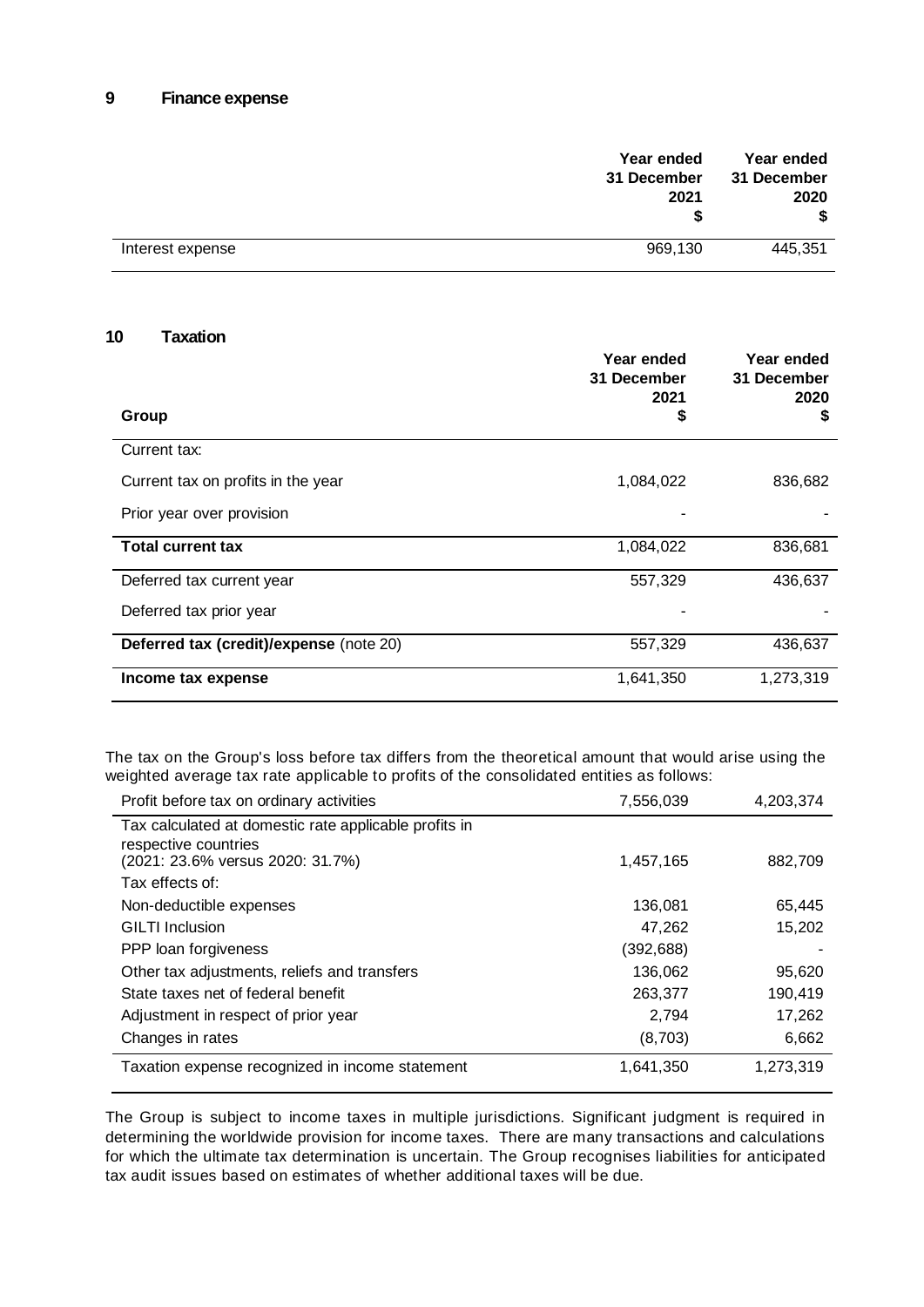As also set forth, in Note 20, at the balance sheet date, the Group's UK trading operations had unused tax losses of £3,739,716 (2020: £5,898,312) available for offset against future profits. £934,929 (2020: £1,002,713) represents unrecognized deferred tax assets thereon at 25%. The deferred tax asset has not been recognized due to uncertainty over timing of utilization.

The effective rate for tax for 2021 is 23.6% (2020: 31.7%). It is anticipated that the Group will use the effective tax rate of 29.3% (no PPP tax benefit in the future) going forward.

# **11 Earnings per share**

The profit per share has been calculated using the profit for the year and the weighted average number of ordinary shares outstanding during the year, as follows:

#### **Basic**

|                                                                       | Year ended<br>31 December<br>2021 | Year ended 31<br><b>December</b><br>2020 |
|-----------------------------------------------------------------------|-----------------------------------|------------------------------------------|
| Profit for the year attributable to equity holders of the Parent (\$) | 5,764,952                         | 2,892,974                                |
| Weighted average number of ordinary shares                            | 15,972,588                        | 14,832,294                               |
| Diluted weighted average number of ordinary shares                    | 17,286,616                        | 15,427,122                               |
| Profit per share (cents)                                              | 36.1                              | 19.5                                     |
| Diluted profit per share (cents)                                      | 33.3                              | 18.8                                     |

| Profit per share (cents)                  | (11.7) |      |
|-------------------------------------------|--------|------|
| <b>Adjusted Profit per share (cents)</b>  | 24.4   | 19.5 |
|                                           |        |      |
| Diluted profit per share (cents)          | (10.8) |      |
| Adjusted Diluted profit per share (cents) | 22.5   | 18.8 |

## **12 Acquisitions**

These can be summarised as follows:

On 30 March 2021, the Group completed the reacquisition of its Central Florida (Clermont) franchise territory within the Group's ALD franchise business. Strategically, the Central Florida reacquisition will enable ALD to link operations along the eastern part of Florida from its Central Florida location to fastgrowing corporate operations in Orlando, to the east, and sizeable Melbourne and Miami operations, to the south. Demand is high for ALD water leak detection and repair offerings in this geography because of various factors ranging from the number of swimming pools to level of disposable income to rainy weather. The purchase price of \$0.66 million is based on 2020 full-year results of approximately \$0.66 million in sales and \$0.15 million in adjusted profits.

On 23 April 2021, the Group announced the acquisition of intellectual property assets ("IP") from FastDitch, Inc., a US corporation ("FastDitch"). The IP Assets will be used to launch a new subsidiary of the Group's core American Leak Detection business ("ALD") dedicated to providing water infrastructure solutions. The subsidiary will operate under the tradename Intelliditch. The purchase price for the IP reflects a 75% equity stake for the Group in the new Intelliditch subsidiary in exchange for options for 100,000 shares in Water Intelligence at an exercise price of 822.5 pence and a 25% equity stake in IntelliDitch for the former owners of FastDitch.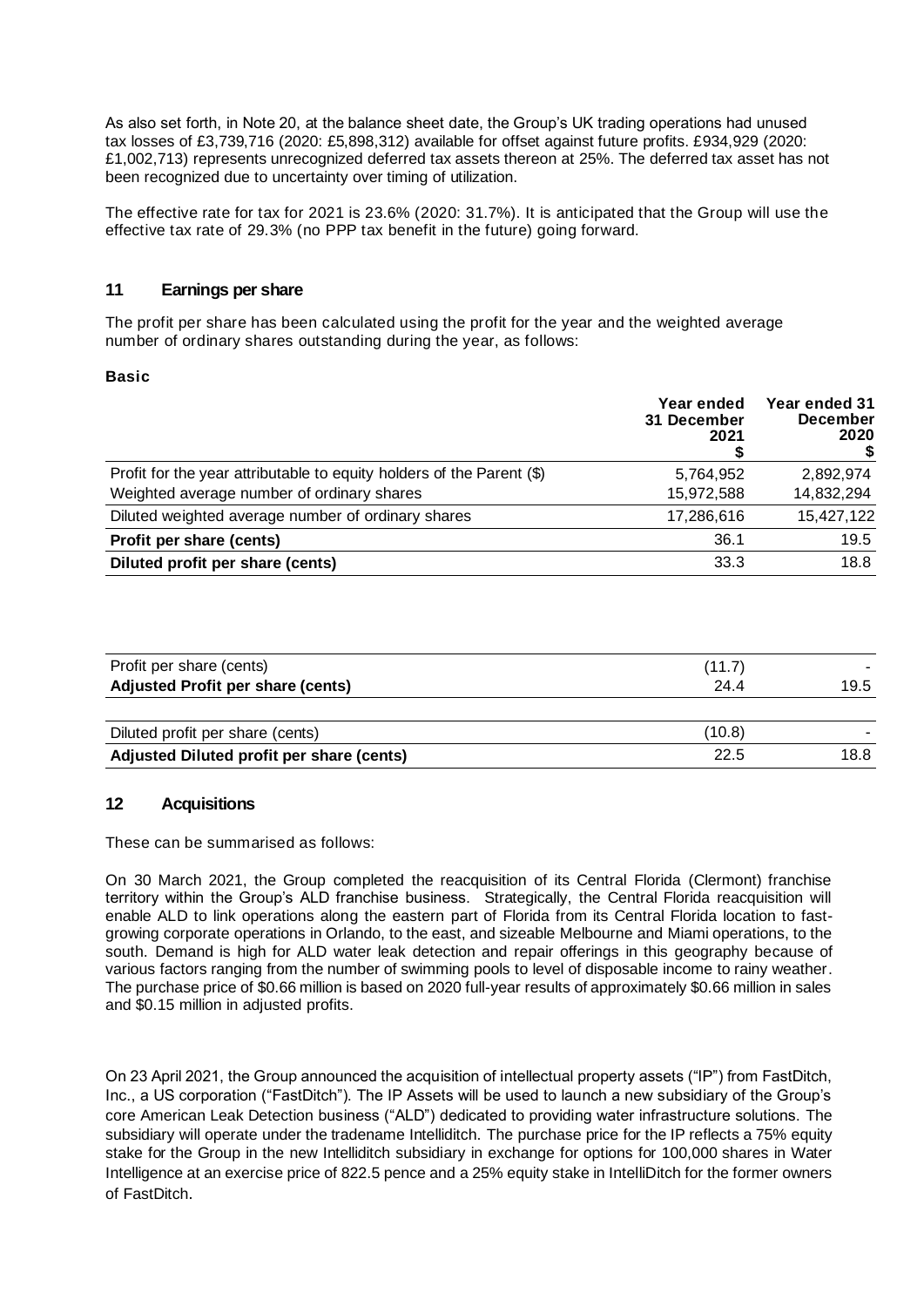On 2 June 2021, the Group announced the reacquisition of its Reno, Nevada franchise territory within its ALD franchise business. The acquisition strengthens corporate presence in the western part of the United States and links its ALD innovation centers in Silicon Valley and Seattle. The purchase price of \$0.25 million is based on \$0.25 million of sales during 2020.

On 2 June 2021, the Group announced the acquisition of PlumbRight Services, Inc. PlumbRight extends the plumbing services capabilities of the Group's fast-growing, multimillion dollar Louisville, Kentucky location. The PlumbRight team will enable the Louisville office to take on larger scale repair jobs as followthrough sales beyond current pinpoint leak detection solutions for its existing business and municipal customers. The purchase price of \$0.7 million is based on 2020 sales of approximately \$1 million.

On 5 July 2021, the Group announced the reacquisition of its Northeast Florida (Jacksonville/Daytona) franchise territory within its ALD franchise business. Strategically, this reacquisition follows the Central Florida location reacquisition. The two reacquisitions enable ALD to link corporate operations along the eastern part of Florida from Jacksonville in the northeast to fast-growing corporate operations in Orlando and sizeable Melbourne and Miami operations, to the south. This operational scale should contribute to both growth and efficiencies. The purchase price of \$2.75 million is based on 2020 full-year results of approximately \$2 million in sales and \$0.5 million in adjusted profits.

On 8 July 2021, the Group announced the reacquisition of its Las Vegas and Phoenix franchise territories within its ALD franchise business. Demand in Las Vegas and Phoenix is especially strong for ALD water leak detection and repair services, due to a variety of factors such as heat, drought, the number of swimming pools and higher income levels. Strategically, these reacquisitions follow the May reacquisition of its Reno, Nevada franchise and the Group's prior reacquisition of its franchise in Tucson, Arizona. It enables ALD to link existing corporate operations – Las Vegas with Reno and Phoenix with Tucson. The combined purchase price of \$10.3 million will be paid over four years and is based on combined 2020 full-year results of approximately \$5.75 million in sales and \$1.6 million in adjusted profits.

On 1 November 2021, the Group announced the acquisition of Wat-er-save Services Limited ("WS"), a UK provider of leak detection, repair and water infrastructure services to UK commercial customers including universities and leisure resorts. The acquisition was led by the Group's UK-based Water Intelligence International ("WII"). Strategically, this acquisition provides the Group with a more substantial sales footprint in the UK. Financially, despite Covid-related restrictions, WS executed approximately £0.95 million of sales and £0.25 million of profit before tax for the year-ended 30 June 2021.The purchase price is £0.7 million.

On 1 December 2021, the Group announced the reacquisition of its South Oregon franchise territory within its ALD franchise business. Today's acquisition accelerates the Group's strong growth trajectory by adding scale to its regional hub of corporate operations in the northwest United States; a territory where green economy solutions are in high demand. The purchase price of \$1.38 million in cash will be paid over the next twelve months and is based on a pro forma revenue of \$1.15 million and \$0.25 million in profit before tax for full year 2021.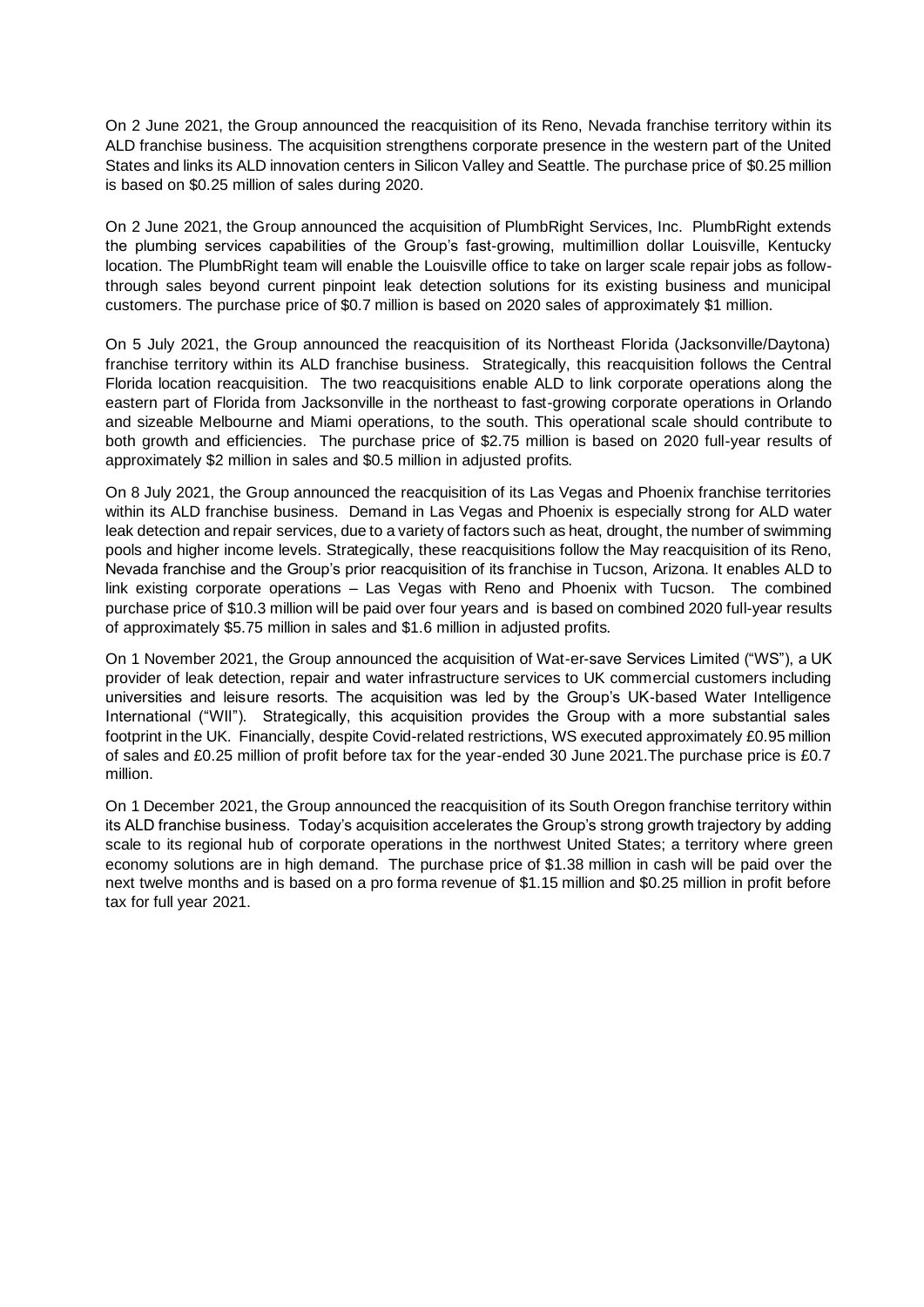# 2021 Acquisitions

|                                                           | Sub. Aqu.<br>Intelliditch | Sub. Aqu.<br>Wat-er-<br>save | <b>Clermont</b> | Reno           | Las Vegas<br>and<br>Phoenix | Daytona   | <b>Medford</b> | PlumbRight | <b>Adjust-</b><br>ments | <b>Totals</b> |
|-----------------------------------------------------------|---------------------------|------------------------------|-----------------|----------------|-----------------------------|-----------|----------------|------------|-------------------------|---------------|
|                                                           | \$                        | S                            | \$              | \$             | \$                          | \$        | \$             | \$         | \$                      | \$            |
| Fair value of assets and<br>liabilities acquired          |                           |                              |                 |                |                             |           |                |            |                         |               |
| Equipment                                                 | ۰.                        | 11,199                       | 26,250          | 133,100        | 447,000                     | 40,595    | 163,455        | 74,305     | ٠                       | 895,904       |
| Vehicles                                                  |                           | 34,077                       | 54,868          | 108,734        | 490,628                     | 104,434   | 84,957         | 90,231     | $\blacksquare$          | 967,929       |
| Non-compete                                               | $\overline{\phantom{0}}$  | 41,553                       | 30,000          | 60,000         | 120,000                     | 90,000    | 30,000         | 70,000     | $\blacksquare$          | 441,553       |
| Liabilities / Other                                       | 116,667                   | 539,854                      |                 | (13,001)       | (560, 250)                  |           | (35,000)       |            | ٠                       | 48,269        |
| Net assets acquired                                       | 116,667                   | 626,684                      | 111,118         | 288,833        | 497,378                     | 235,029   | 243,412        | 234,536    | $\blacksquare$          | 2,353,655     |
| <b>Consideration</b>                                      |                           |                              |                 |                |                             |           |                |            |                         |               |
| Cash                                                      |                           | ,502,277                     | 330,000         | 21,000         | 3,000,000                   | 900,000   | 688,559        | 300,000    | ٠                       | 6,741,835     |
| Note payable                                              | $\overline{\phantom{0}}$  | 41,553                       | 330,000         | 267,833        | 7,150,842                   | 1,850,000 | 688,559        | 375,000    | (100,000)               | 10,603,787    |
| Non-controlling interest                                  | 116,667                   |                              |                 |                |                             |           |                |            | ٠                       | 116,667       |
| Total consideration                                       | 116,667                   | 1,543,830                    | 660,000         | 288,833        | 10,150,842                  | 2,750,000 | 1,377,117      | 675,000    | (100,000)               | 17,462,288    |
| Intangible assets arising on<br>acquisition (see note 13) | ٠                         | 917,146                      | 548,882         | $\blacksquare$ | 9,653,464                   | 2,514,971 | 1,133,705      | 440,464    | (100,000)               | 15,108,633    |

The intangible assets arising on the above acquisitions of \$15,108,633 is included in additions to goodwill and indefinite life intangible assets for owned & operated stores (see note 13).

Following acquisitions all Franchises are classed as one cash generating unit therefore cannot separately disclose revenue and profit for each individual franchise.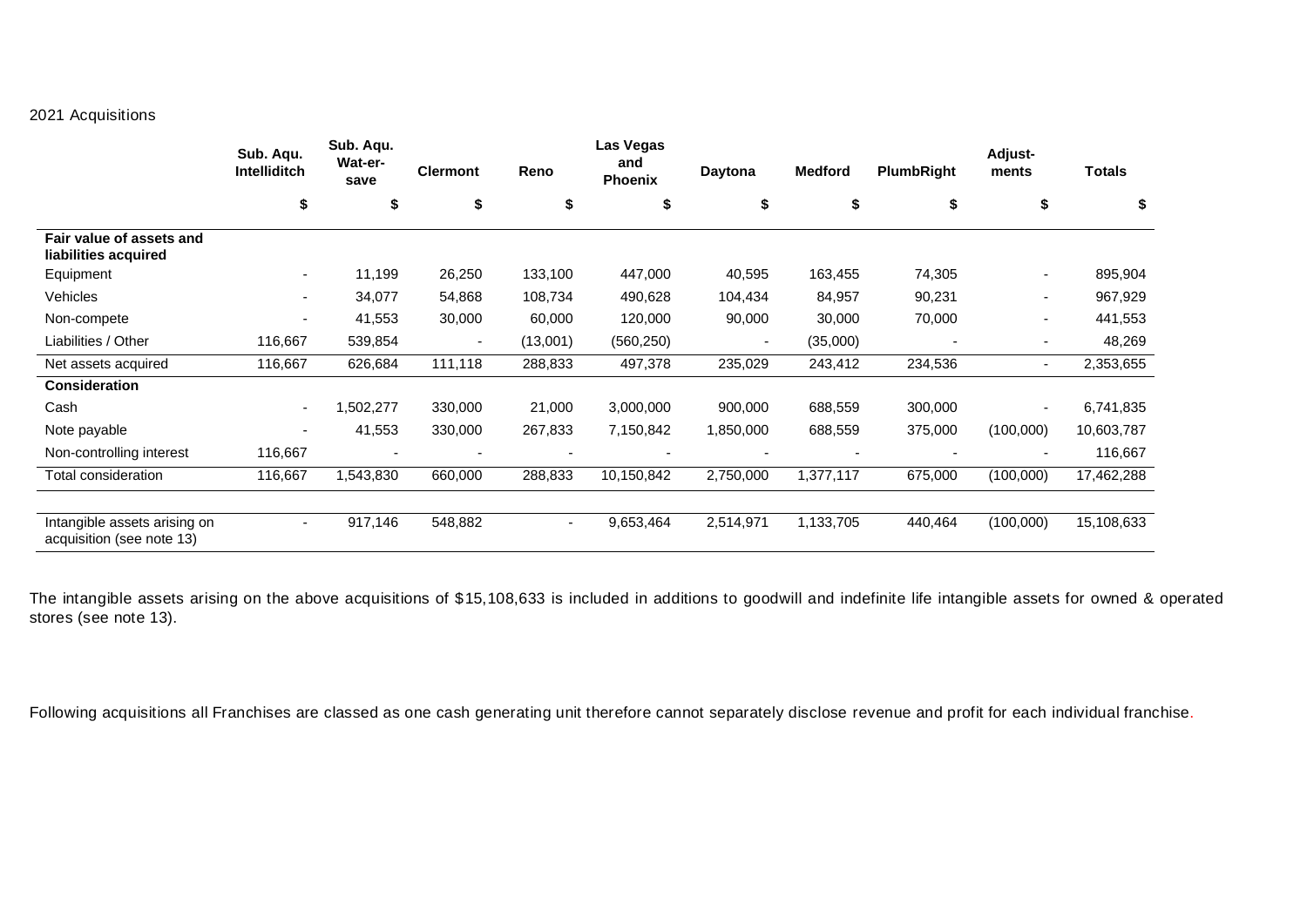# 2020 Acquisitions

|                                                           | Sub. Agu.                |                          |           |          |                | <b>Melbourne</b> | <b>Baton</b> | <b>Melbourne</b>         | <b>Brisbane</b>  | Adjust-                  |            |
|-----------------------------------------------------------|--------------------------|--------------------------|-----------|----------|----------------|------------------|--------------|--------------------------|------------------|--------------------------|------------|
|                                                           | <b>Denver</b>            | <b>Minneapolis</b>       | San Jose  | Maryland | <b>Seattle</b> | <b>Florida</b>   | Rouge        | Australia                | <b>Australia</b> | ments                    | Totals     |
|                                                           | \$                       | \$                       | \$        | \$       | \$             | \$               | \$           | \$                       | \$               | \$                       | \$         |
| Fair value of assets and<br>liabilities acquired          |                          |                          |           |          |                |                  |              |                          |                  |                          |            |
| Equipment                                                 | 32,430                   | 73,720                   | 69,397    | 50,410   | 182,950        | 52,750           | 40,500       | 48,644                   | 69,364           | ٠                        | 620,164    |
| Vehicles                                                  | ۰                        | 40,922                   | $\sim$    | 75,000   | 187,906        | 108,750          | 115,800      | 80,086                   | 92,875           | ۰.                       | 701,340    |
| Other                                                     |                          | $\overline{\phantom{a}}$ | $\sim$    | 60,000   | 60,000         | 60,000           | 30,000       | 7,164                    | 7,036            | ٠                        | 224,200    |
| Net assets acquired                                       | 32,430                   | 114,642                  | 69,397    | 185,410  | 430,856        | 221,500          | 186,300      | 135,894                  | 169,276          | ٠                        | 1,545,704  |
| <b>Consideration</b>                                      |                          |                          |           |          |                |                  |              |                          |                  |                          |            |
| Cash                                                      | 300,000                  | 327,670                  | 380,000   | .350,000 | 4,000,000      | 800,000          | 700,000      | 1,270,177                | 351,800          | 50,000                   | 9,529,647  |
| Note payable                                              | $\overline{\phantom{a}}$ | 983,012                  | 667,000   | ٠        | 1,500,000      | 750,000          | 1,150,000    | $\overline{\phantom{a}}$ | 35,180           | $\overline{\phantom{a}}$ | 5,085,192  |
| Total consideration                                       | 300,000                  | 1,310,682                | 1,047,000 | ,350,000 | 5,500,000      | 1,550,000        | 1,850,000    | 1,270,177                | 386,980          | 50,000                   | 14,614,839 |
|                                                           |                          |                          |           |          |                |                  |              |                          |                  |                          |            |
| Intangible assets arising on<br>acquisition (see note 13) | 267,570                  | 1,196,040                | 977,603   | .164,590 | 5,069,144      | 1,328,500        | 1,663,700    | 1,134,283                | 217,704          | 50,000                   | 13,069,135 |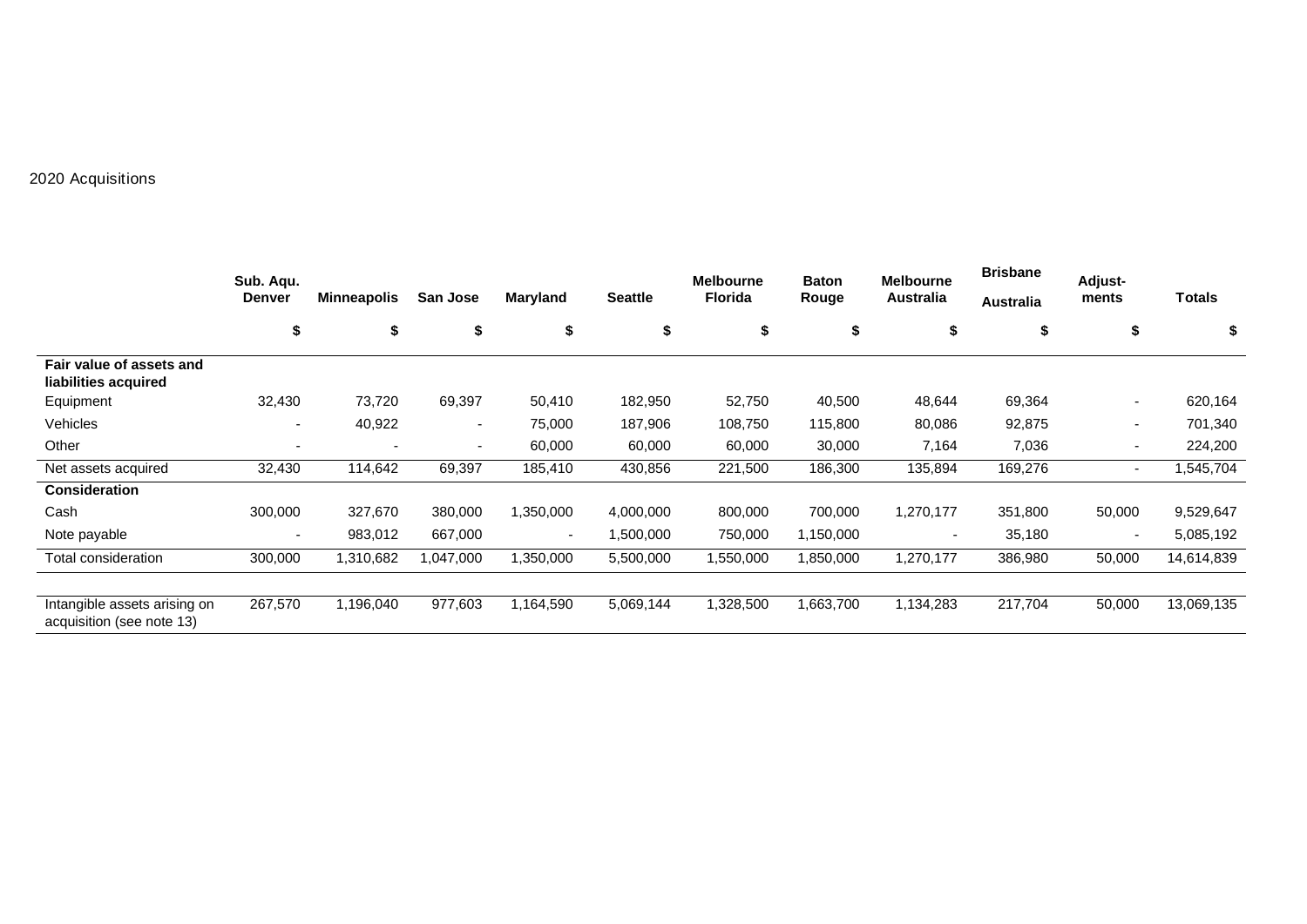The amount of deferred consideration for 2021 acquisitions as well as the remaining deferred consideration for acquisitions made in 2018, 2019 and 2020 (after discounting anticipated cash flows to evaluate the fair value), can be summarized as follows:

| <b>Current</b>                       |                  | Year ended<br>31 December | Year ended<br>31 December |  |
|--------------------------------------|------------------|---------------------------|---------------------------|--|
|                                      | Year<br>acquired | 2021                      | 2020<br>S                 |  |
| South Florida                        | 2018             | 26,466                    | 24,928                    |  |
| Tucson                               | 2019             | 109,650                   | 105,884                   |  |
| <b>Minneapolis</b>                   | 2020             | 327,670                   | 327,670                   |  |
| San Jose                             | 2020             | 223,976                   | 295,137                   |  |
| Seattle                              | 2020             | 450,000                   | 750,000                   |  |
| Melbourne, Florida                   | 2020             | 400,000                   |                           |  |
| <b>Baton Rouge</b>                   | 2020             | 175,000                   | 700,000                   |  |
| Brisbane, Australia                  | 2020             |                           | 38,320                    |  |
| Clermont                             | 2021             | 330,000                   |                           |  |
| Las Vegas and Phoenix                | 2021             | 1,713,343                 |                           |  |
| Daytona                              | 2021             | 850,000                   |                           |  |
| Medford                              | 2021             | 688,559                   |                           |  |
| PlumbRight                           | 2021             | 200,000                   |                           |  |
| Total current deferred consideration |                  | 5,494,663                 | 2,241,939                 |  |

| <b>Non-Current</b>                       |          | Year ended<br>31 December | Year ended<br>31 December |
|------------------------------------------|----------|---------------------------|---------------------------|
|                                          | Year     | 2021                      | 2020                      |
|                                          | acquired | \$                        | \$                        |
| South Florida                            | 2018     | 117,439                   | 143,905                   |
| Tucson                                   | 2019     | 162,018                   | 271,667                   |
| Minneapolis                              | 2020     | 327,672                   | 668,449                   |
| San Jose                                 | 2020     | 125,985                   | 353,040                   |
| Seattle                                  | 2020     | 300,000                   | 750,000                   |
| Melbourne, Florida                       | 2020     | 350,000                   | 462,375                   |
| <b>Baton Rouge</b>                       | 2020     | 175,000                   | 772,500                   |
| Reno                                     | 2021     | 50,000                    |                           |
| Las Vegas and Phoenix                    | 2021     | 5,437,499                 |                           |
| Daytona                                  | 2021     | 1,000,000                 |                           |
| PlumbRight                               | 2021     | 175,000                   |                           |
| Total non-current deferred consideration |          | 8,220,613                 | 3,421,936                 |

## **13 Intangible assets**

The calculation of amortisation of intangible assets requires the use of estimates and judgement, related to the expected useful lives of the assets.

An impairment review is undertaken annually or whenever changes in circumstances or events indicate that the carrying amount may not be recovered.

## **Goodwill and other indefinite life intangible assets**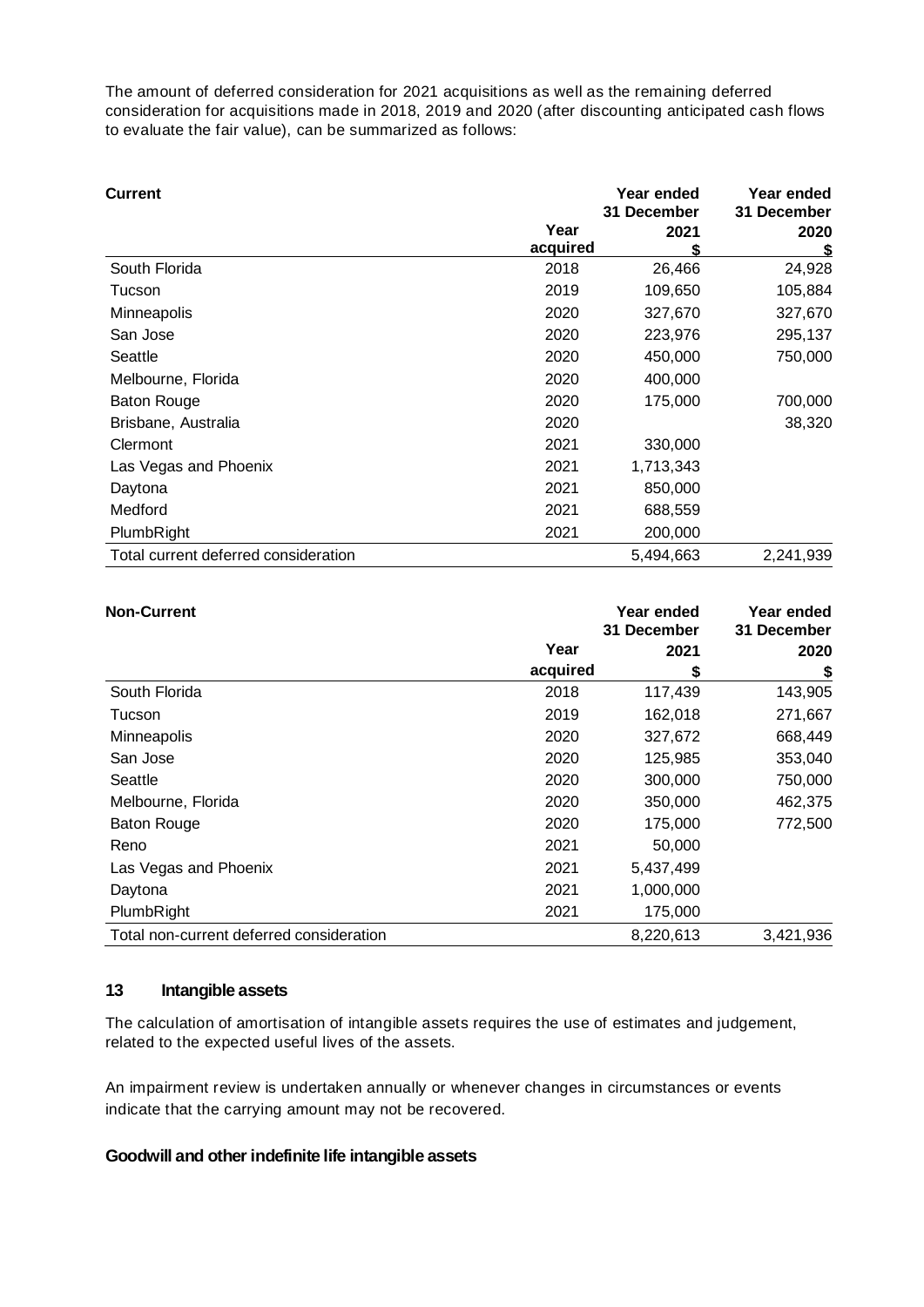| Group                   | Goodwill<br><b>Acquisitions</b> | <b>Goodwill relating</b><br>to Owned &<br><b>Operated stores</b> | Goodwill on<br>franchisor<br>activities | <b>Totals</b> |
|-------------------------|---------------------------------|------------------------------------------------------------------|-----------------------------------------|---------------|
|                         | \$                              | \$                                                               | \$                                      | \$            |
| <b>Cost</b>             |                                 |                                                                  |                                         |               |
| At 1 January 2020       | 3,039,251                       | 6,995,968                                                        | 636,711                                 | 10,671,930    |
| <b>Additions</b>        | 267,570                         | 12,801,565                                                       |                                         | 13,069,135    |
| At 31 December 2020     | 3,306,821                       | 19,797,533                                                       | 636,711                                 | 23,741,065    |
| Additions (see note 12) | 917,146                         | 14, 191, 487                                                     |                                         | 15,108,633    |
| At 31 December 2021     | 4,223,967                       | 33,989,020                                                       | 636,711                                 | 38,849,698    |
| Impairment              |                                 |                                                                  |                                         |               |
| At 1 January 2020       | 1,506,229                       | 75,000                                                           |                                         | 1,581,229     |
| Impairment in year      |                                 |                                                                  |                                         |               |
| At 31 December 2020     | 1,506,229                       | 75,000                                                           |                                         | 1,581,229     |
| Impairment in year      |                                 | ä,                                                               | $\overline{\phantom{0}}$                |               |
| At 31 December 2021     | 1,506,229                       | 75,000                                                           |                                         | 1,581,229     |
| <b>Carrying amount</b>  |                                 |                                                                  |                                         |               |
| At 31 December 2020     | 1,800,592                       | 19,722,533                                                       | 636,711                                 | 22,159,836    |
| At 31 December 2021     | 2,717,738                       | 33,914,020                                                       | 636,711                                 | 37,268,469    |

The increase in carrying value of Goodwill Acquisitions at 31 December 2021 relate to goodwill additions arising on the acquisitions outlined in Note 12 above during 2021.

Goodwill and indefinite life intangible assets on owned & operated stores comprises legacy owned stores together with additions arising from reacquisitions of franchise operations from 2015 through 2021. Details on additions in 2021 can be found in note 12 above.

Where appropriate consideration of separately identifiable intangible assets has been considered in the evaluation of the fair value of assets acquired and the determination of the fair value of goodwill arising. For the acquisitions in 2015 - 2021 relating to the reacquisition of franchises, it is considered that the value being attributed to the purchase consideration relates to the synergies with surrounding franchises, obtaining wider geographical coverage directly within the Group, the focus to seize potential opportunity within a wider business strategy for revenue and earnings growth and the ability to expand new service offerings. Where appropriate, consideration of separate intangibles, such as covenants not to compete, are evaluated.

There is no separately identified intangible considered to arise from the customer list of a franchise reacquired given the terms of the franchise agreement and on that these customers continue to be customers of the Group's products and services before and after the reacquisition.

An impairment review is undertaken annually or whenever changes in circumstances or events indicate that the carrying amount may not be recovered. For the purpose of impairment testing, goodwill or indefinite life intangible assets are allocated to appropriate cash generating units which can be summarised as follows: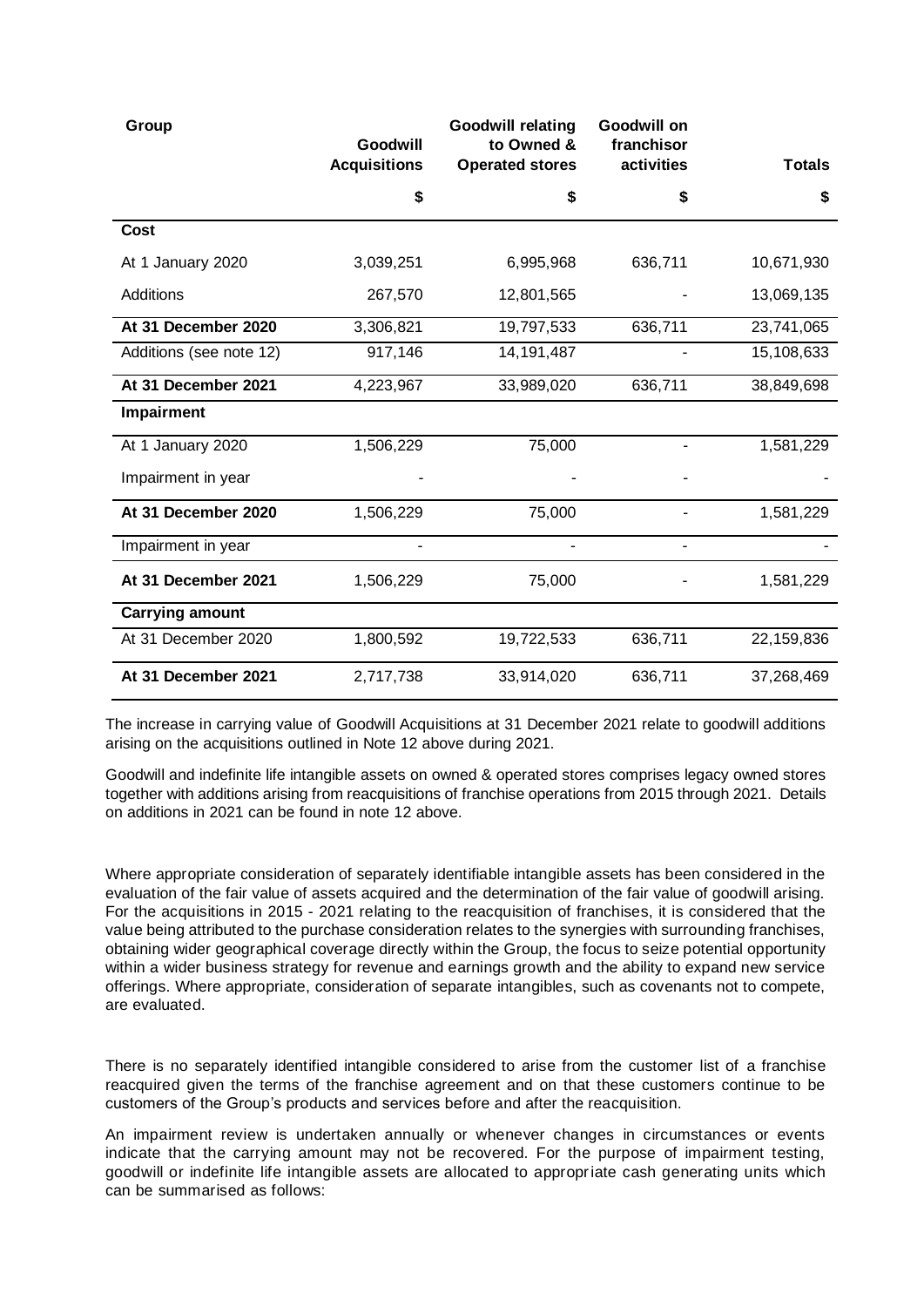Goodwill on Acquisitions is allocated to separate cash generating units.

Goodwill or indefinite life intangible assets on owned & operated stores is allocated to cash generating units that are expected to benefit from the synergies of the combination.

Goodwill on Franchisor Activities is considered to be related to a single cash generating unit by reference to revenues and activities derived from the franchise royalty income and franchise related activities segments (see note 4).

The cash generating units to which goodwill or indefinite life intangible assets have been allocated are tested for impairment annually. If the recoverable amount of the cash generating unit is less than its carrying amount, the impairment loss is allocated first to reduce the carrying amount of any goodwill allocated to the unit and then to the other assets of the unit pro-rata on the basis of the carrying amount of each asset in the unit. An impairment loss recognised for goodwill is not recovered in a subsequent period.

The key assumptions/inputs used for the impairment assessment based on the forecast cash flow and revenues for 2021 were as follows:

|                                        | $\%$ |
|----------------------------------------|------|
| Discount rate                          | 15   |
| Short term revenue growth              | 5    |
| Long term revenue growth               | 3.5  |
| Tax rate                               | 25   |
| Discount rate sensitivity step         | 2    |
| Perpetual growth rate sensitivity step |      |

This has resulted in no material impairment charge being required in 2021 (2020: \$nil).

Based upon the sensitivity analysis had the estimated discount rate used been 2% higher and the perpetual revenue growth rate used been 1% lower in these calculations the Group would still not have incurred any material impairment for any of the categories of goodwill or indefinite life intangible assets.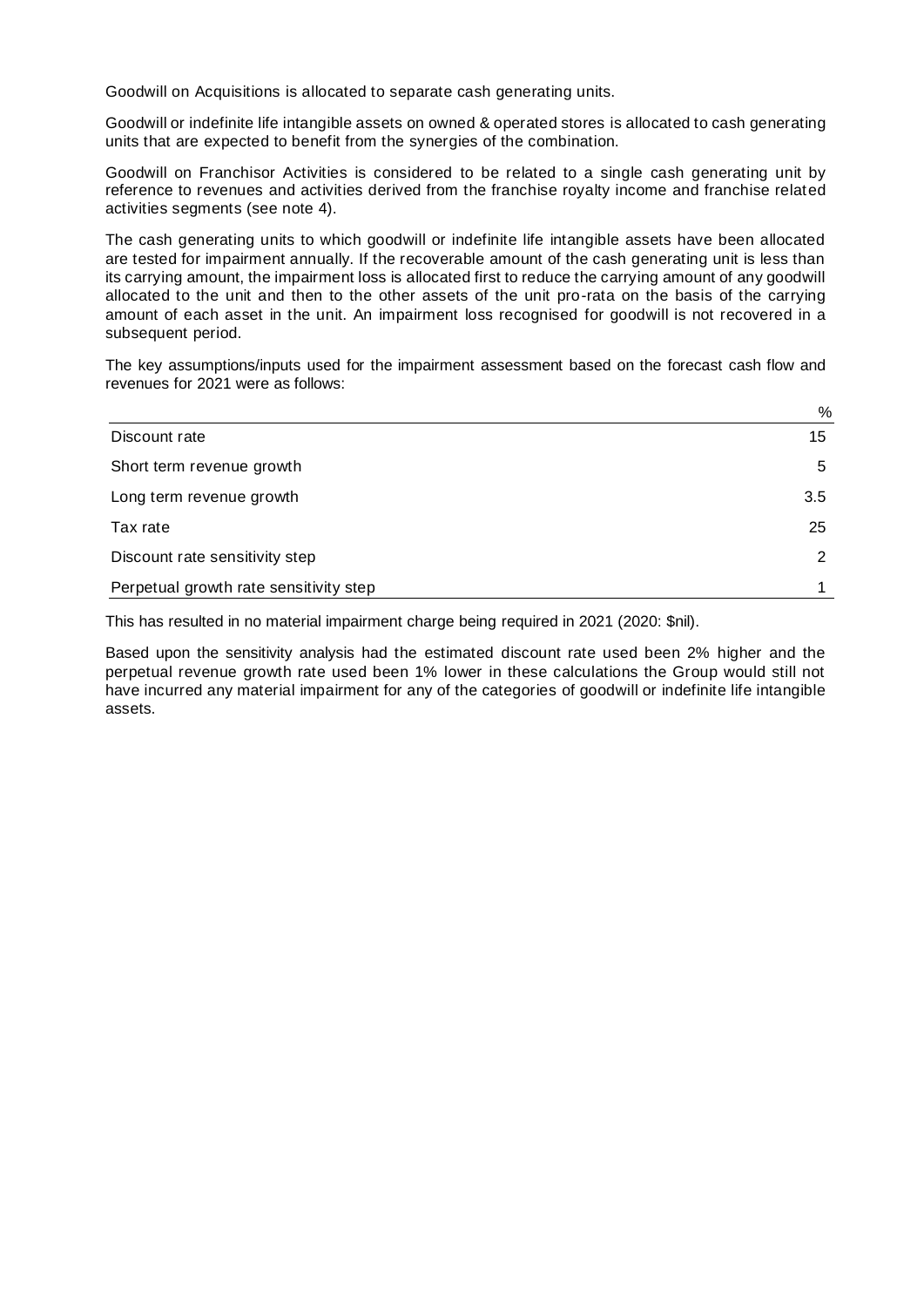## **13 Intangible assets continued**

## **Other Intangible assets table**

| <b>Product</b> | <b>Covenants</b>                                       | <b>Customer</b>                                                     |                                  |                                    |                                           |                    | <b>Enterprise</b><br><b>Solution</b> |                    |
|----------------|--------------------------------------------------------|---------------------------------------------------------------------|----------------------------------|------------------------------------|-------------------------------------------|--------------------|--------------------------------------|--------------------|
| development    | not to compete                                         | <b>Lists</b>                                                        | <b>Trademarks</b>                | <b>Patents</b>                     | Website                                   | <b>Salesforce</b>  | <b>Development</b>                   | <b>Total</b>       |
|                |                                                        |                                                                     |                                  |                                    |                                           |                    |                                      |                    |
|                |                                                        |                                                                     |                                  |                                    |                                           |                    |                                      |                    |
|                |                                                        |                                                                     |                                  |                                    |                                           |                    |                                      | 6,516,924          |
|                |                                                        |                                                                     |                                  |                                    |                                           |                    |                                      | 224,200            |
|                |                                                        |                                                                     |                                  |                                    |                                           |                    |                                      | (683, 242)         |
|                | 424,328                                                | 132,857                                                             | 5,233,817                        |                                    |                                           |                    | 102,000                              | 6,057,883          |
|                |                                                        |                                                                     | ۰                                |                                    | $\sim$                                    |                    | $\sim$                               | 2,636,779          |
|                |                                                        |                                                                     |                                  |                                    |                                           |                    |                                      | (364, 880)         |
|                |                                                        |                                                                     |                                  |                                    | $\overline{\phantom{a}}$                  |                    |                                      | 8,329,782          |
|                |                                                        |                                                                     |                                  |                                    |                                           |                    |                                      |                    |
| 164,880        | 290,128                                                | 323,784                                                             | 3,682,108                        | 23,692                             | 82,500                                    |                    |                                      | 4,567,092          |
|                | 193,124                                                | 27,702                                                              | 261,691                          |                                    | 7,500                                     |                    | 34,000                               | 524,017            |
|                | (290,000)                                              | (217, 500)                                                          | (62,050)                         | (23, 692)                          | (90,000)                                  |                    |                                      | (683, 242)         |
|                | (151)                                                  | (1, 130)                                                            |                                  |                                    |                                           |                    |                                      | (1, 281)           |
| 164,880        | 193,101                                                | 132,857                                                             | 3,881,749                        |                                    | $\overline{\phantom{0}}$                  | Ξ.                 | 34,000                               | 4,406,587          |
|                | 91,976                                                 |                                                                     | 261,691                          | 5,833                              | $\overline{\phantom{a}}$                  | 129,851            | (19, 125)                            | 470,226            |
| (164, 880)     | (200,000)                                              |                                                                     |                                  |                                    |                                           |                    |                                      | (364, 880)         |
|                | (188)                                                  |                                                                     |                                  |                                    | ۰                                         |                    |                                      | (188)              |
|                | 84,889                                                 | 132,857                                                             | 4,143,440                        | 5,833                              |                                           | 129,851            | 14,875                               | 4,511,745          |
|                |                                                        |                                                                     |                                  |                                    |                                           |                    |                                      |                    |
| ۰              | 231,227                                                | ٠                                                                   | 1,352,068                        |                                    |                                           |                    | 68,001                               | 1,651,296          |
| 515,351        | 585,992                                                | $\overline{\phantom{0}}$                                            | 1,090,377                        | 110,833                            | $\overline{a}$                            | 1,428,357          | 87,125                               | 3,818,037          |
|                | 164,880<br>164,880<br>515,351<br>(164, 880)<br>515,351 | 490,128<br>224,200<br>(290,000)<br>446,553<br>(200, 000)<br>670,881 | 350,357<br>(217, 500)<br>132,857 | 5,295,867<br>(62,050)<br>5,233,817 | 23,692<br>(23, 692)<br>116,667<br>116,667 | 90,000<br>(90,000) | 1,558,208<br>1,558,208               | 102,000<br>102,000 |

All intangible assets have been acquired by the Group.

The calculation of amortisation of intangible assets requires the use of estimates and judgement, related to the expected useful lives of the assets.

An impairment review is undertaken annually or whenever changes in circumstances or events indicate that the carrying amount may not be recovered.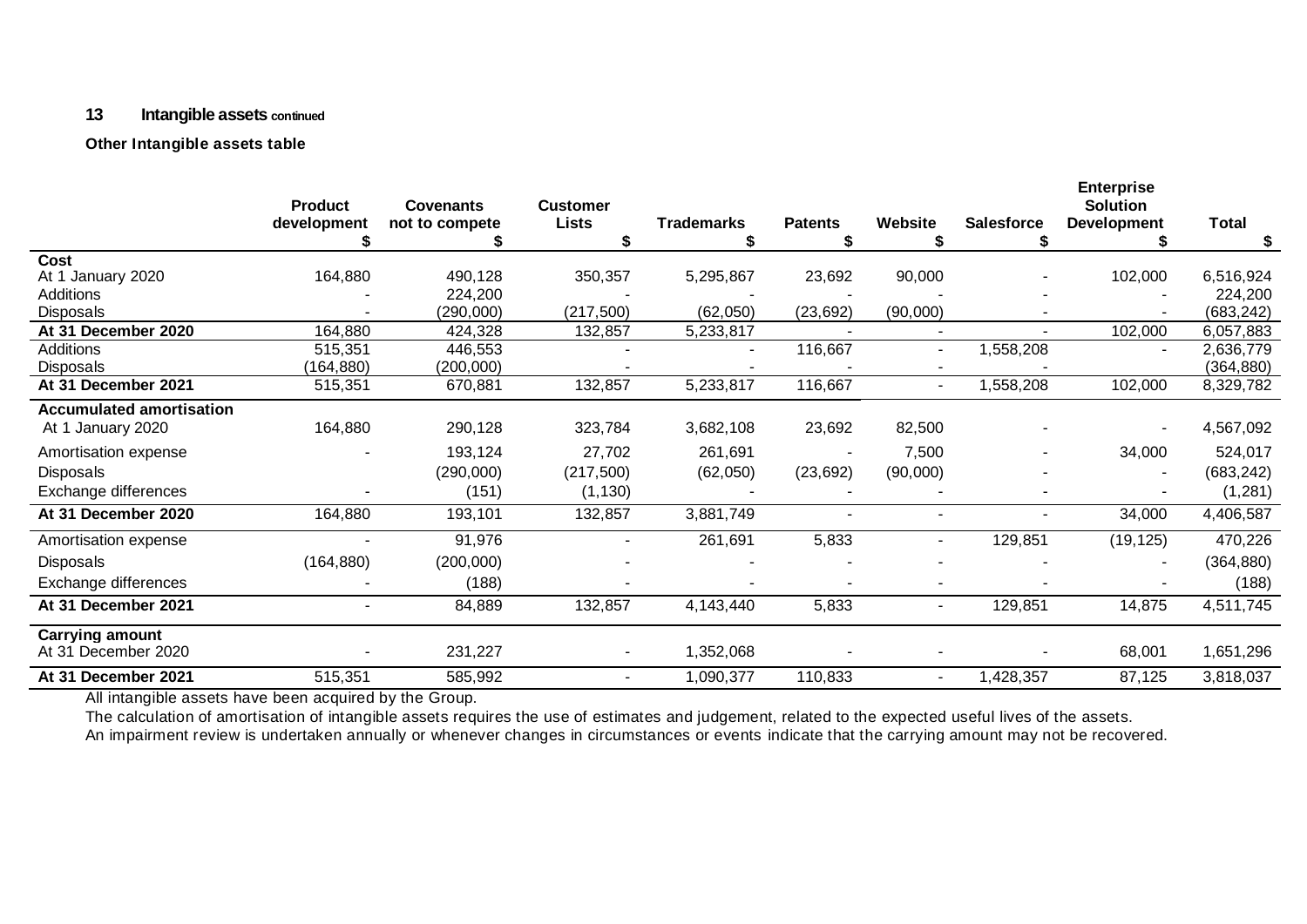|                                              | <b>Equipme</b>           |                                 |                                  |                        | <b>Right of</b>               | <b>Right of</b>              |                         |
|----------------------------------------------|--------------------------|---------------------------------|----------------------------------|------------------------|-------------------------------|------------------------------|-------------------------|
|                                              | nt &<br>displays         | <b>Motor</b><br><b>Vehicles</b> | Leasehold<br><b>Improvements</b> | <b>Buildings</b><br>\$ | <b>Use</b><br><b>Vehicles</b> | <b>Use</b><br><b>Offices</b> | <b>Total</b>            |
|                                              | \$                       | \$                              | S                                |                        | \$                            | \$                           | \$                      |
| <b>Cost</b>                                  |                          |                                 |                                  |                        |                               |                              |                         |
| At 1 January 2020                            | 1,976,560                | 1,438,578                       | 83,672                           | 153,391                | 1,394,254                     | 1,482,950                    | 6,529,405               |
| Acquired on acquisition<br>of subsidiary     | 32,430                   |                                 |                                  |                        |                               |                              | 32,430                  |
| Additions                                    | 1,053,569                | 953,024                         |                                  |                        | 253,583                       | 719,831                      | 2,980,006               |
| Exchange differences                         | 74,947                   | (47, 310)                       |                                  | 2,851                  | 723                           | 17,061                       | 48,272                  |
| Disposals                                    | (85, 324)                | (17, 787)                       |                                  |                        | (199, 594)                    | (542, 266)                   | (844, 970)              |
| At 31 December 2020                          | 3,052,181                | 2,326,504                       | 83,672                           | 156,242                | 1,448,967                     | 1,677,576                    | 8,745,143               |
| Acquired on acquisition<br>of subsidiary     | 77,684                   | 115,371                         |                                  |                        |                               |                              | 193,055                 |
| Additions                                    | 1,587,515                | 789,876                         | 4,148                            |                        | 1,947,086                     | 899,061                      | 5,227,687               |
| <b>Purchase ROU Vehicles</b>                 |                          | 280,124                         |                                  |                        | (280, 124)                    |                              |                         |
| Exchange differences                         | (23, 687)                | (39,043)                        |                                  | 17                     | (1, 517)                      | (7, 754)                     | (71, 984)               |
| Disposals                                    |                          | (122, 810)                      |                                  |                        |                               | (538, 979)                   | (661, 789)              |
| At 31 December 2021                          | 4,693,694                | 3,350,021                       | 87,820                           | 156,259                | 3,114,413                     | 2,029,904                    | 13,432,111              |
| <b>Accumulated</b><br>depreciation           |                          |                                 |                                  |                        |                               |                              |                         |
| At 1 January 2020<br>Eliminated on disposals | 821,355<br>(33, 752)     | 477,466<br>(10, 429)            | 7,988                            | 38,072                 | 625,276<br>(174, 892)         | 661,116<br>(421, 793)        | 2,631,273<br>(640, 866) |
| Depreciation expense                         | 450,167                  | 306,723                         | 15,098                           | 11,859                 | 311,973                       | 472,214                      | 1,568,034               |
| Exchange differences                         | 3,426                    | 8,003                           |                                  | 832                    | 77                            | 2,143                        | 14,481                  |
| At 31 December 2020                          | 1,241,197                | 781,762                         | 23,085                           | 50,764                 | 762,433                       | 713,681                      | 3,572,921               |
| Acquired on acquisition<br>of subsidiary     | 66,485                   | 81,294                          |                                  |                        |                               |                              | 147,778                 |
| Eliminated on disposals                      | $\overline{\phantom{a}}$ | (91, 014)                       |                                  |                        |                               | (449, 014)                   | (540, 027)              |
| <b>Purchase ROU Vehicles</b>                 |                          | 256,007                         |                                  |                        | (256,007)                     |                              |                         |
| Depreciation expense                         | 705,334                  | 560,828                         | 15,789                           | 12,086                 | 428,548                       | 752,483                      | 2,475,069               |
| Exchange differences                         | (10, 728)                | (16, 485)                       |                                  | (63)                   | (270)                         | (3,312)                      | (30, 858)               |
| At 31 December 2021                          | 2,002,288                | 1,572,391                       | 38,875                           | 62,787                 | 934,704                       | 1,013,838                    | 5,624,883               |
| <b>Carrying amount</b>                       |                          |                                 |                                  |                        |                               |                              |                         |
| At 31 December 2020                          | 1,810,985                | 1,544,742                       | 60,587                           | 105,479                | 686,533                       | 963,896                      | 5,172,221               |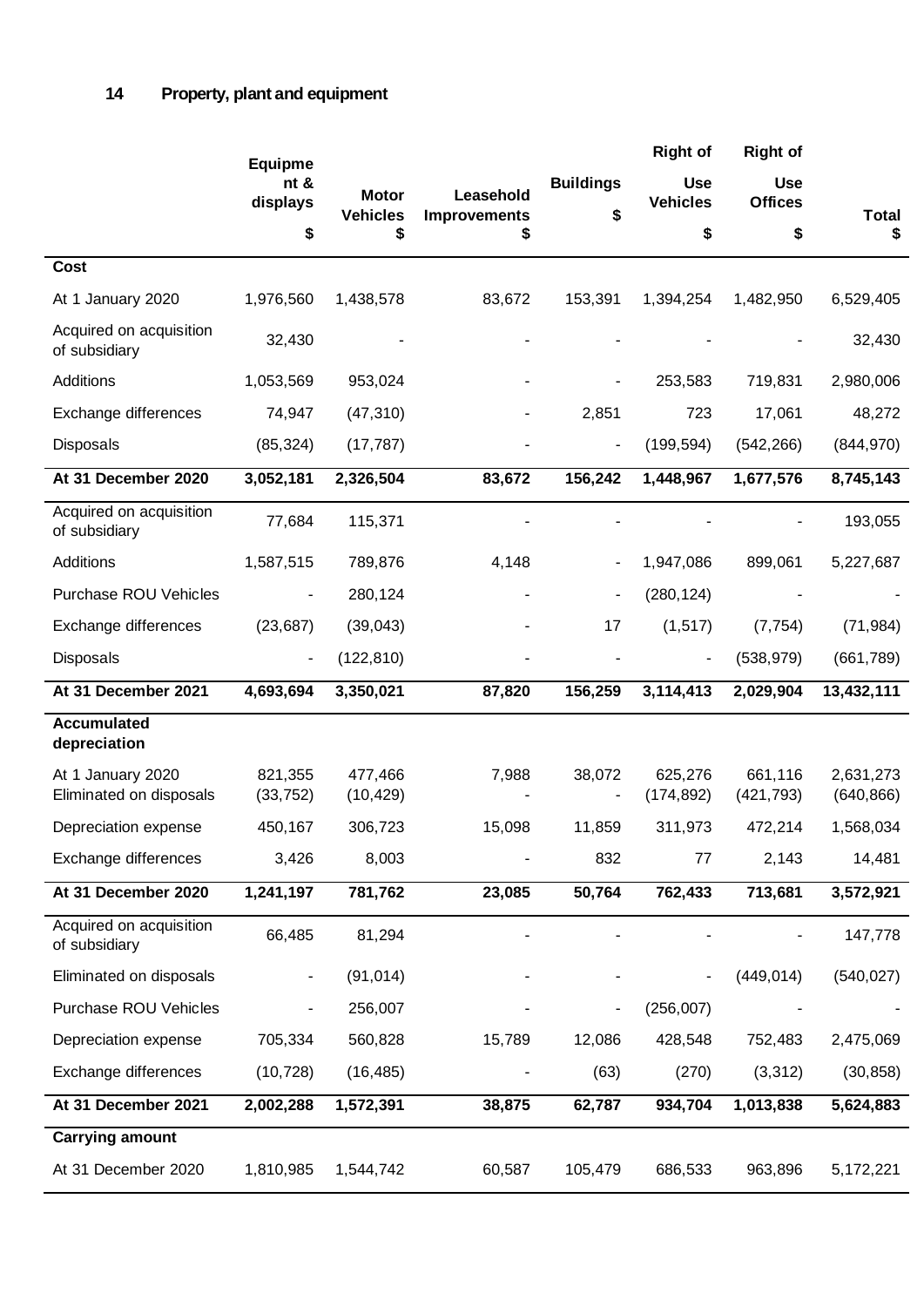The value of the assets charged as security for the bank debt is \$3,341,176 (2020: \$2,056,692).

## **15 Investment in subsidiary undertakings**

|                        | <b>Subsidiary</b><br><b>Undertakings</b> |
|------------------------|------------------------------------------|
| Company                | \$                                       |
| Cost                   |                                          |
| At 31 December 2020    | 13,860,551                               |
| Exchange difference    | (47, 794)                                |
| At 31 December 2021    | 13,812,758                               |
| Impairment             |                                          |
| At 31 December 2020    | 6,400,906                                |
| Exchange difference    |                                          |
| At 31 December 2021    | 6,400,906                                |
| <b>Carrying amount</b> |                                          |
| At 31 December 2020    | 7,459,645                                |
| At 31 December 2021    | 7,411,782                                |

The Directors annually assess the carrying value of the investment in the subsidiary and in their opinion no impairment provision is currently necessary. See notes 12 and 13 for the assumptions and sensitivities in assessing the carrying value of the investment.

The net carrying amounts noted above relate to the US incorporated subsidiaries.

The subsidiary undertakings during the year were as follows:

|                                                                                     | <b>Registered office address</b>                               | <b>Country of</b><br>incorporation | <b>Interest</b><br>held<br>% |
|-------------------------------------------------------------------------------------|----------------------------------------------------------------|------------------------------------|------------------------------|
| Water Intelligence International Limited*<br>(leak detection products and services) | 27-28 Eastcastle Street,<br>London, United Kingdom,<br>W1W 8DH | England and<br>Wales               | 100%                         |
| Wat-er-save Services Limited                                                        | Agriculture house, Acland Rd,                                  |                                    | 100%                         |
|                                                                                     | Dorchester DT1 1EF                                             |                                    |                              |
| Water Intelligence Australia Pty                                                    | 1 Farrer Place, Sydney, NSW<br>2000                            | Australia                          | 100%                         |
| American Leak Detection Holding Corp.<br>(holding company of ALD Inc.) *            | 199 Whitney Avenue, New<br>Haven, Connecticut 06511 US         | US                                 | 100%                         |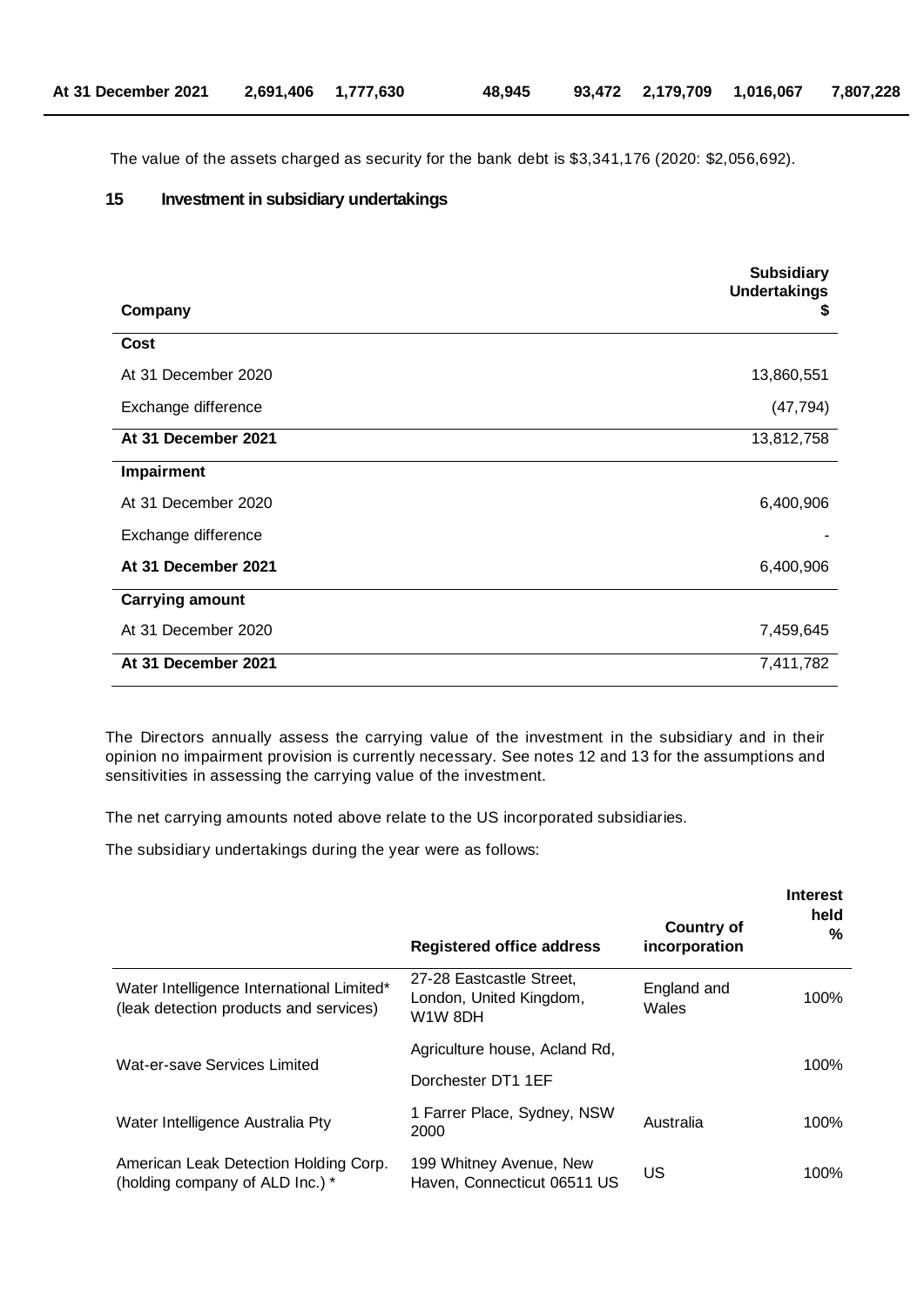| American Leak Detection, Inc. (leak<br>detection product and services) | 199 Whitney Avenue, New<br>Haven, Connecticut 06511 US         | US                   | 100% |
|------------------------------------------------------------------------|----------------------------------------------------------------|----------------------|------|
| Canadian Leak Detection, Inc.                                          | 8-4696 Bartlette Rd.<br>Beamsville, Ontario L0R 1B1            | Canada               | 100% |
| <b>Qonnectis Group Limited (dormant)</b>                               | 27-28 Eastcastle Street,<br>London, United Kingdom,<br>W1W 8DH | England and<br>Wales |      |
| NRW Utilities Limited (Dormant)                                        | 27-28 Eastcastle Street,<br>London, United Kingdom,<br>W1W 8DH | England and<br>Wales |      |

\* Subsidiaries owned directly by the Parent Company. These subsidiaries – WII and ALDHC – represent the two principal business lines of the Parent Company. Wat-er-save, Water Intelligence Australia, Canadian Leak Detection and American Leak Detection Inc. are also wholly-owned by the two principal subsidiaries and indirectly owned by the Parent.

The Company's strategy involves acquisitions, especially of franchisees. Not all acquisitions are 100% owned. American Leak Detection has as a 60% stake in a reacquired franchise in Bakersfield, California. American Leak Detection has an unrestricted option to acquire the remaining 40% at a preset price at any time in the future. American Leak Detection also has a 51% stake in a former franchise located in Denver, Colorado. Finally, American Leak Detection owns 75% of the IntelliDitch subsidiary that was set up as part of the acquisition of IP assets from FastDitch in 2021.

## **16 Inventories**

|                   | Group                                  |                                         |  |
|-------------------|----------------------------------------|-----------------------------------------|--|
|                   | Year ended<br>31 December<br>2021<br>S | Year ended<br>31 December<br>2020<br>\$ |  |
| Group Inventories | 677,218                                | 444,791                                 |  |

During the year ended 31 December 2021, an expense of \$8,964,486 (2020: \$8,830,250) was recognized in the Consolidated Statement of Comprehensive Income, including business to business expenses of \$8,288,217 (2020: \$8,024,178). There has been no write down of inventories during 2021.

## **17 Trade and other receivables**

|                             | Group                                   |                                   | Company                                 |                                         |
|-----------------------------|-----------------------------------------|-----------------------------------|-----------------------------------------|-----------------------------------------|
|                             | Year ended<br>31 December<br>2021<br>\$ | Year ended<br>31 December<br>2020 | Year ended<br>31 December<br>2021<br>\$ | Year ended<br>31 December<br>2020<br>\$ |
| Trade notes receivable      | 429,219                                 | 581,191                           | $\blacksquare$                          |                                         |
| Due from Group undertakings | ۰                                       | ۰                                 | 23,270,653                              | 4,019,000                               |

All trade notes receivables are due within five years from the end of the reporting period.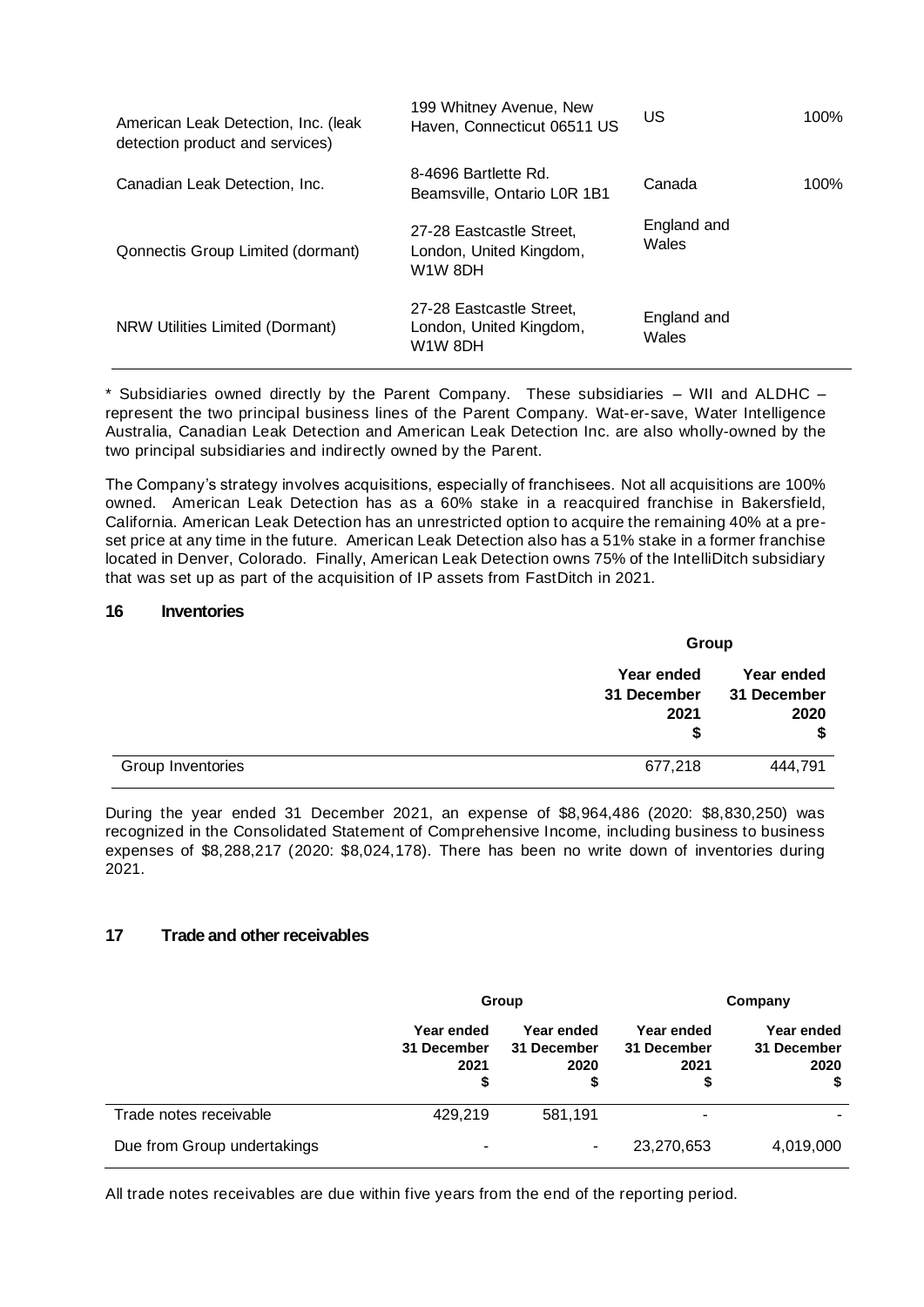|                              |                                         | Group                                  |                                        | Company                                |
|------------------------------|-----------------------------------------|----------------------------------------|----------------------------------------|----------------------------------------|
|                              | Year ended<br>31 December<br>2021<br>\$ | Year ended<br>31 December<br>2020<br>S | Year ended<br>31 December<br>2021<br>S | Year ended<br>31 December<br>2020<br>S |
| Trade receivables            | 4,414,329                               | 2,843,462                              |                                        |                                        |
| Prepayments                  | 1,928,308                               | 899,903                                | 110,917                                | 3,973                                  |
| Due from Group undertakings  |                                         |                                        | 4,670,366                              | 3,049,570                              |
| Accrued royalties receivable | 513,853                                 | 673,832                                |                                        |                                        |
| Trade notes receivable       | 194,590                                 | 212,681                                |                                        |                                        |
| Other receivables            | 997,709                                 | 1,093,994                              |                                        |                                        |
| Due from related party       | 331,106                                 | 325,195                                |                                        |                                        |
| <b>Current portion</b>       | 8,379,894                               | 6,049,067                              | 4,781,282                              | 3,053,543                              |

Trade receivables disclosed above are classified as loans and receivables and are therefore measured at amortised cost. The Directors consider that the carrying amount of trade and other receivables approximates their fair value.

Accrued royalties receivable are never reclassified to trade receivables as, should any royalties be withheld or unpaid, the Group has the right to take back the relevant franchise.

The average credit period taken on sales is 39 days (2020: 39 days).The carrying amounts of the Group's trade and other receivables are denominated in the following currencies:

|                   | Year ended<br>31 December<br>2021<br>\$ | Year ended<br>31 December<br>2020<br>\$ |
|-------------------|-----------------------------------------|-----------------------------------------|
| <b>US Dollar</b>  | 7,108,323                               | 5,229,898                               |
| <b>UK Pound</b>   | 905,624                                 | 504,926                                 |
| Australian Dollar | 286,598                                 | 293,179                                 |
| Canadian Dollar   | 34,100                                  | 21,063                                  |
|                   | 8,334,644                               | 6,049,067                               |

The maximum exposure to credit risk at the reporting date is the carrying value of each class of receivable mentioned above. The Group does not hold any collateral as security.

## **18 Cash and cash equivalents**

|                          | Group                                  |                                   | Company                           |                                         |
|--------------------------|----------------------------------------|-----------------------------------|-----------------------------------|-----------------------------------------|
|                          | Year ended<br>31 December<br>2021<br>S | Year ended<br>31 December<br>2020 | Year ended<br>31 December<br>2021 | Year ended<br>31 December<br>2020<br>\$ |
| Cash at bank and in hand | 23,802,352                             | 6,818,715                         | 1,865,798                         | 366,737                                 |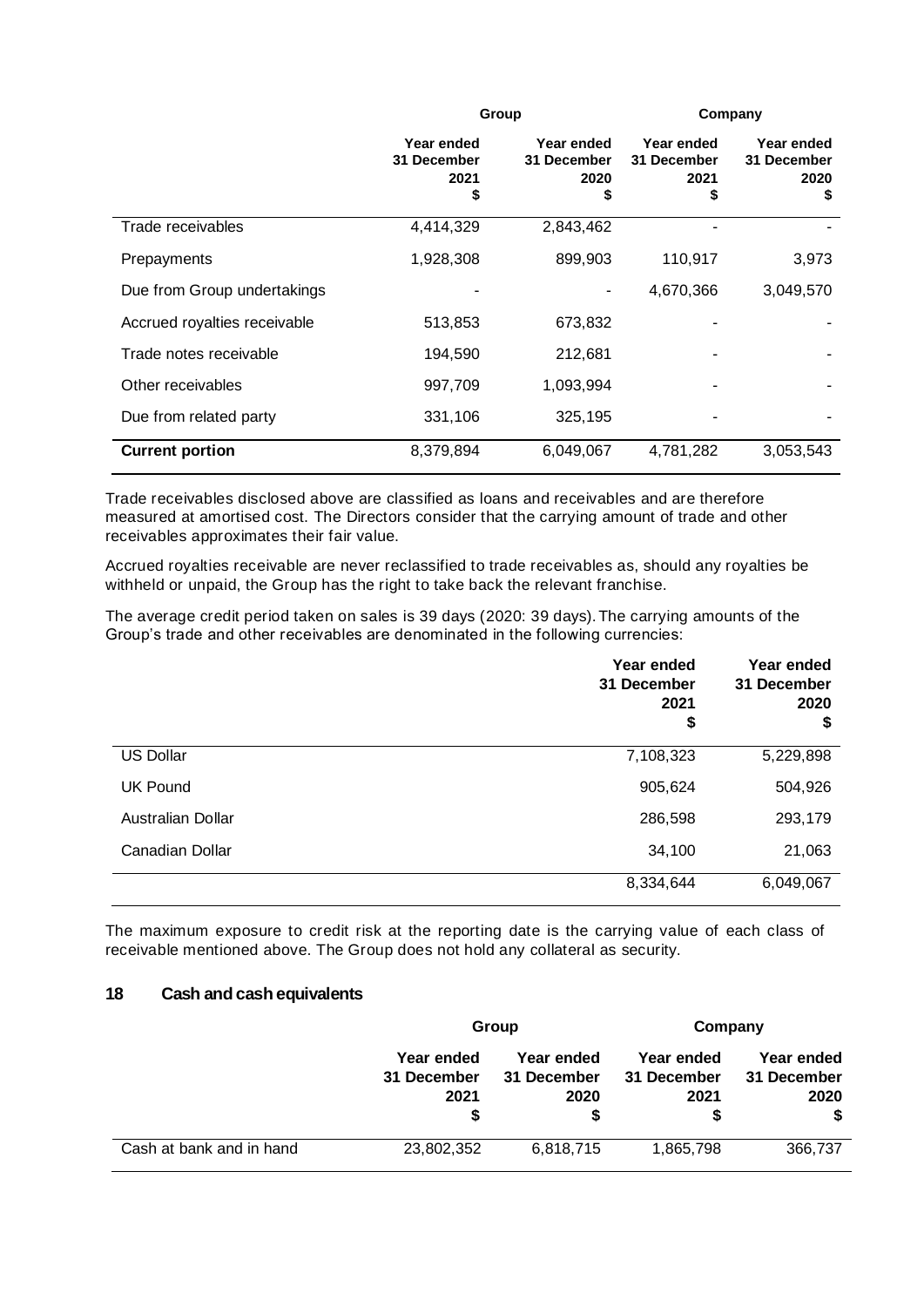# **19 Trade and other payables**

|                                      | Group                                   |                                         | Company                                 |                                         |
|--------------------------------------|-----------------------------------------|-----------------------------------------|-----------------------------------------|-----------------------------------------|
|                                      | Year ended<br>31 December<br>2021<br>\$ | Year ended<br>31 December<br>2020<br>\$ | Year ended<br>31 December<br>2021<br>\$ | Year ended<br>31 December<br>2020<br>\$ |
| Trade payables                       | 723,458                                 | 1,526,733                               | 6,881                                   | 21,094                                  |
| Accruals and other payables (Note 2) | 3,470,573                               | 2,373,732                               | 125,745                                 | 121,452                                 |
| Due to Group undertakings            | ۰                                       |                                         |                                         |                                         |
|                                      | 4,194,031                               | 3,900,465                               | 132,626                                 | 142,546                                 |

Trade payables and accruals principally comprise amounts outstanding for trade purchases and ongoing costs and are payable within 3 months. The average credit period taken for trade purchases is 16 days (2020:16 days).

## **20 Deferred Tax**

The analysis of deferred tax liabilities is as follows:

| Group                           | 2021        | 2020       |
|---------------------------------|-------------|------------|
|                                 |             |            |
| Deferred tax (liability)/assets | (1,576,872) | (957, 170) |

The movement in deferred tax liabilities is as follows:

| 2021                                          | Opening<br>balance | Recognized in<br>the income<br>statement | Recognized in<br>Other<br>Comprehensive<br><b>Income</b> | <b>Closing</b><br>balance |
|-----------------------------------------------|--------------------|------------------------------------------|----------------------------------------------------------|---------------------------|
|                                               | \$                 | \$                                       | \$                                                       | \$                        |
| Temporary differences:                        | ٠                  |                                          |                                                          |                           |
| Net operating profit (loss) (non-<br>current) |                    |                                          |                                                          |                           |
| Short term temporary differences              | (957, 170)         | (557, 329)                               | (62, 373)                                                | (1,576,872)               |
|                                               | (957, 170)         | (557, 329)                               | (62, 373)                                                | (1, 576, 872)             |

| 2020                                          | Opening<br>balance | <b>Recognized in</b><br>the income<br>statement | Recognized in<br>Other<br>Comprehensive<br><b>Income</b> | <b>Closing</b><br>balance |
|-----------------------------------------------|--------------------|-------------------------------------------------|----------------------------------------------------------|---------------------------|
|                                               | \$                 | S                                               | S                                                        | \$                        |
| Temporary differences:                        | ۰                  |                                                 | ۰                                                        |                           |
| Net operating profit (loss) (non-<br>current) | ٠                  |                                                 | -                                                        |                           |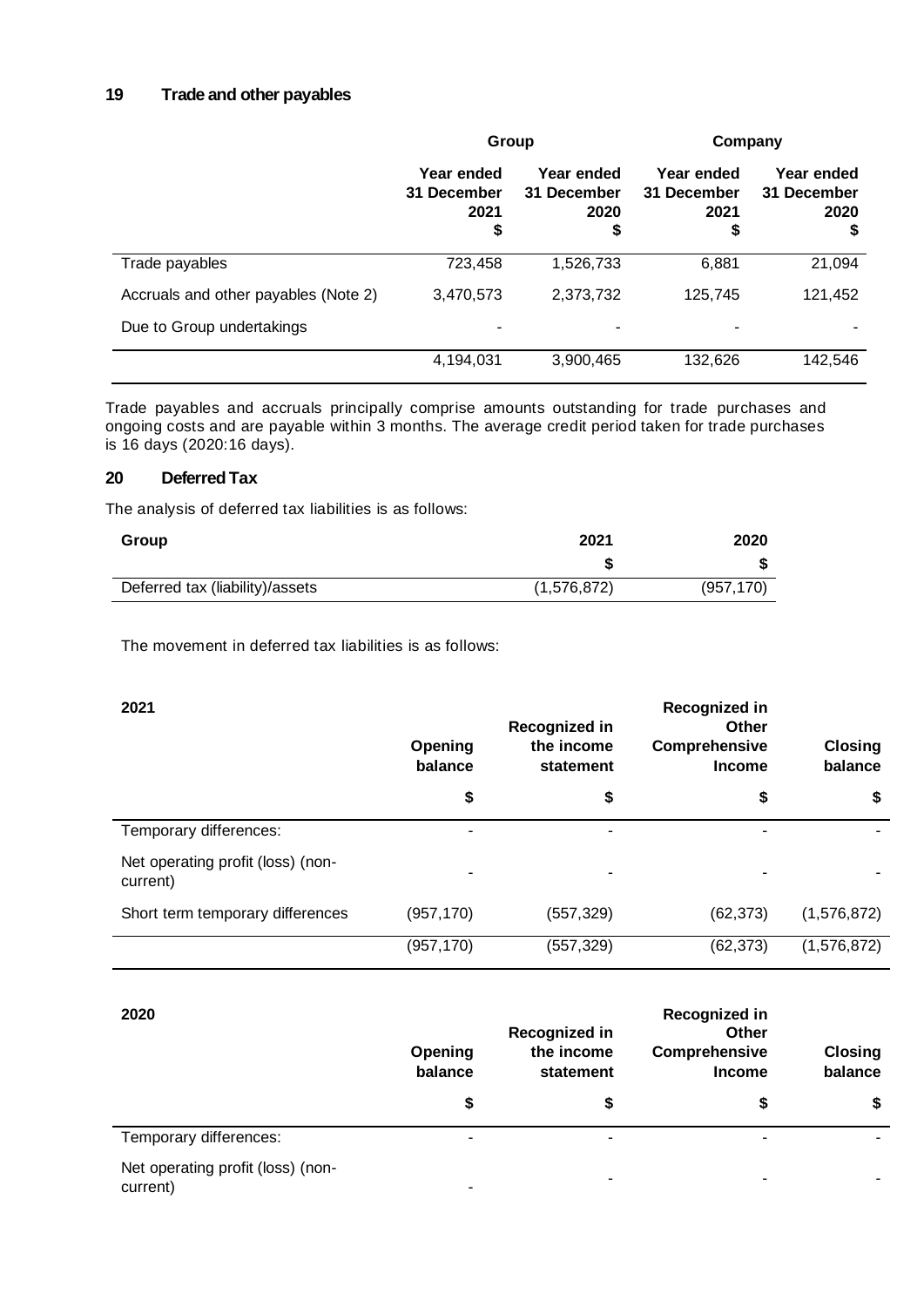| Short term temporary differences | (588, 684) | (436, 637) | 68.151 | (957, 170) |
|----------------------------------|------------|------------|--------|------------|
|                                  | (588, 684) | (436, 637) | 68.151 | (957, 170) |

At the balance sheet date, the Group's UK trading subsidiaries had unused tax losses (as reported on the Group's tax returns) of £3,739,716 (2020: £5,898,312) available for offset against future profits. £934,929 (2020: £1,002,713) represents unrecognized deferred tax assets thereon at 25%. The deferred tax asset has not been recognized due to uncertainty over timing of utilization.

## **21 Share capital**

The issued share capital in the year was as follows:

## **Group & Company**

|                     | <b>Ordinary Shares</b><br><b>Number</b> | Shares held in<br>treasury Number | <b>Total Number</b> |
|---------------------|-----------------------------------------|-----------------------------------|---------------------|
| At 31 December 2020 | 15.434.784                              | 65,538                            | 15,500,322          |
| At 31 December 2021 | 17,366,688                              | 51,000                            | 17,417,688          |

## **Group & Company**

.

|                     | <b>Share capital</b> | Share premium | <b>Shares in</b><br><b>Treasury</b> |
|---------------------|----------------------|---------------|-------------------------------------|
|                     |                      |               |                                     |
| At 31 December 2020 | 116,212              | 12,091,069    | (340, 327)                          |
| At 31 December 2021 | 141,594              | 35,208,586    | (468, 425)                          |

At various times during 2021, the Company bought 51,000 shares into treasury at a purchase price range of 600p to 992p.

On 8 February 2021, the Company issued 6,500 shares to Bobby Knell in lieu of 2019 and 2020 director fees.

On 12 March 2021, the Company issued 20,000 shares pursuant to an exercise of options.

On 14 July 2021, the Company announced a capital raise, pursuant to which the Company sold 547,078 new ordinary shares to raise £5.0 million. At the same time, Patrick DeSouza, Executive Chairman of the Company, fully paid 120,000 of his partly paid shares and, in addition, options over 130,000 ordinary shares were exercised and sold to incoming investors. All of these shares were admitted to trading on AIM on 19 July 2021.

On 12 November 2021, the Company announced a capital raise, pursuant to which the Company sold 1,041,667 new ordinary shares to raise £12.5 million. These shares were admitted to trading on AIM on 17 November 2021.

#### **Reverse acquisition reserve**

The reverse acquisition reserve was created in accordance with IFRS3 Business Combinations and relates to the reverse acquisition of Qonnectis Plc by ALDHC in July 2010. Although these Consolidated Financial Statements have been issued in the name of the legal parent, the Company it represents in substance is a continuation of the financial information of the legal subsidiary ALDHC. A reverse acquisition reserve was created in 2010 to enable the presentation of a consolidated statement of financial position which combines the equity structure of the legal parent with the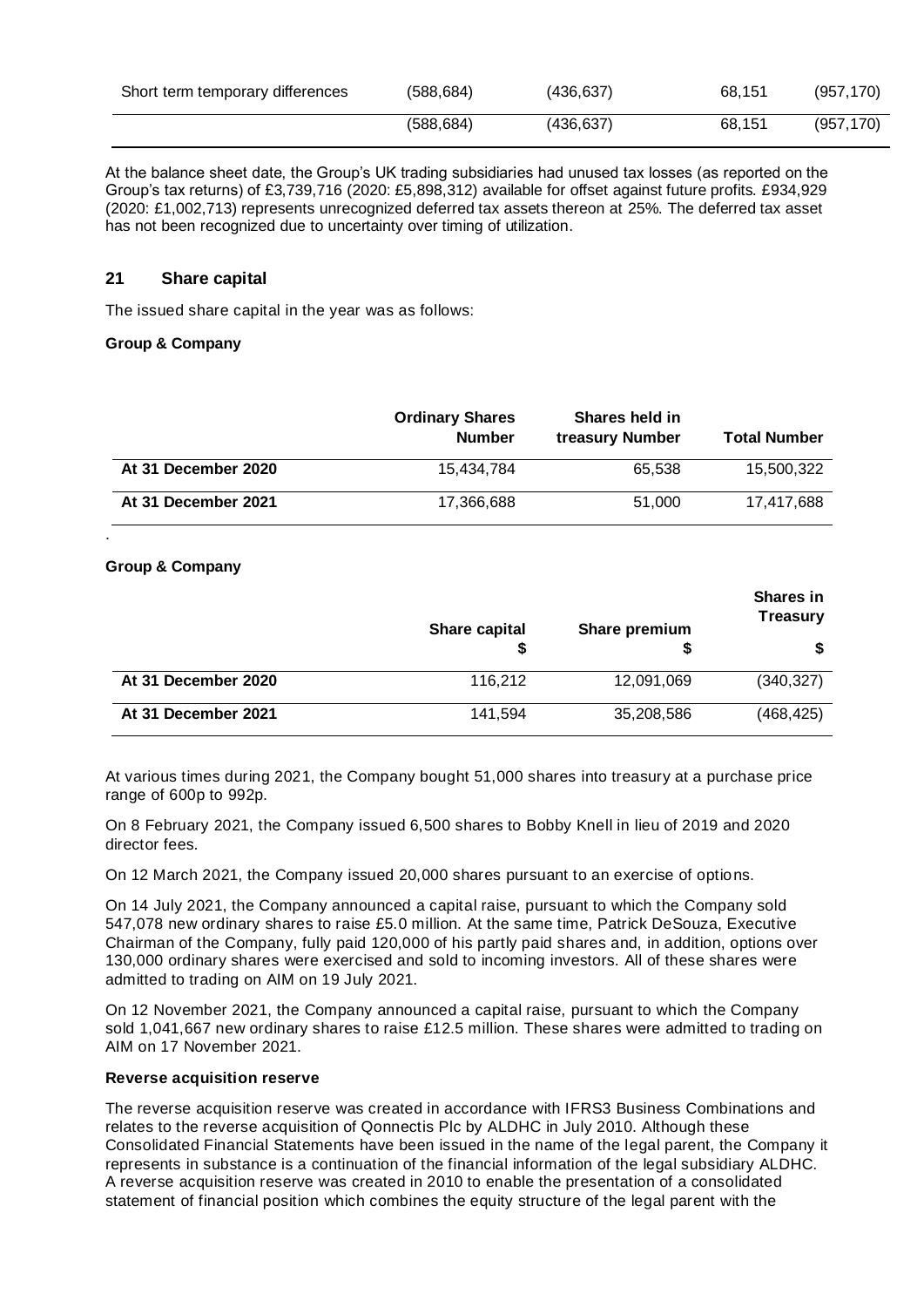reserves of the legal subsidiary. Qonnectis Plc was renamed Water Intelligence Plc on completion of the reverse acquisition on 29 July 2010.

## **22 Lease liability**

| Lease liabilities in statement of financial position                                               | Year ended<br>31 December<br>2021<br>S | Year ended<br>31 December<br>2020<br>S |
|----------------------------------------------------------------------------------------------------|----------------------------------------|----------------------------------------|
| Amounts due within one year                                                                        | 1,161,879                              | 771,713                                |
| Amount due after more than one year                                                                | 2,048,288                              | 991,720                                |
|                                                                                                    | 3,210,167                              | 1,763,433                              |
| Amount recognized in the statement of<br>comprehensive income<br>Interest on leasehold liabilities | 136,986                                | 93,912                                 |
|                                                                                                    |                                        |                                        |
| Amount recognized in the statement of<br>cash flows                                                |                                        |                                        |
| Repayment of lease liabilities                                                                     | 1,448,594                              | 813,667                                |

## **23 Financial instruments**

The Group has exposure to the following key risks related to financial instruments:

- i. Market risk (including foreign currency risk management)
- ii. Interest rate risk
- iii. Credit risk
- iv. Liquidity risk

This note presents information about the Group's exposure to each of the above risks, the Group's objectives, policies and processes for measuring and managing risk, and the Group's management of capital. Further quantitative disclosures are included throughout these consolidated Financial Statements.

The Directors determine, as required, the degree to which it is appropriate to use financial instruments or other hedging contracts or techniques to mitigate risk. The main risk affecting such instruments is foreign currency risk which is discussed below. Throughout the year ending 31 December 2021 no trading in financial instruments was undertaken (2020: none) and the Group did not have any derivative or hedging instruments.

The Group uses financial instruments including cash, loans and finance leases, as well as trade receivables and payables that arise directly from operations.

Due to the simple nature of these financial instruments, there is no material difference between book and fair values. Discounting would not give a material difference to the results of the Group and the Directors believe that there are no material sensitivities that require additional disclosure.

#### *Fair value of financial assets and financial liabilities*

The estimated difference between the carrying amount and the fair values of the Group's financial assets and financial liabilities is not considered material.

#### *Credit risk*

The Group's principal financial assets are bank balances, cash, cash equivalents, trade and other receivables. The Group's credit risk is primarily attributable to its trade receivables and cash and cash equivalents. Receivables are regularly monitored and assessed for recoverability. The Group has no significant concentration of credit risk as exposure is spread over a number of customers. As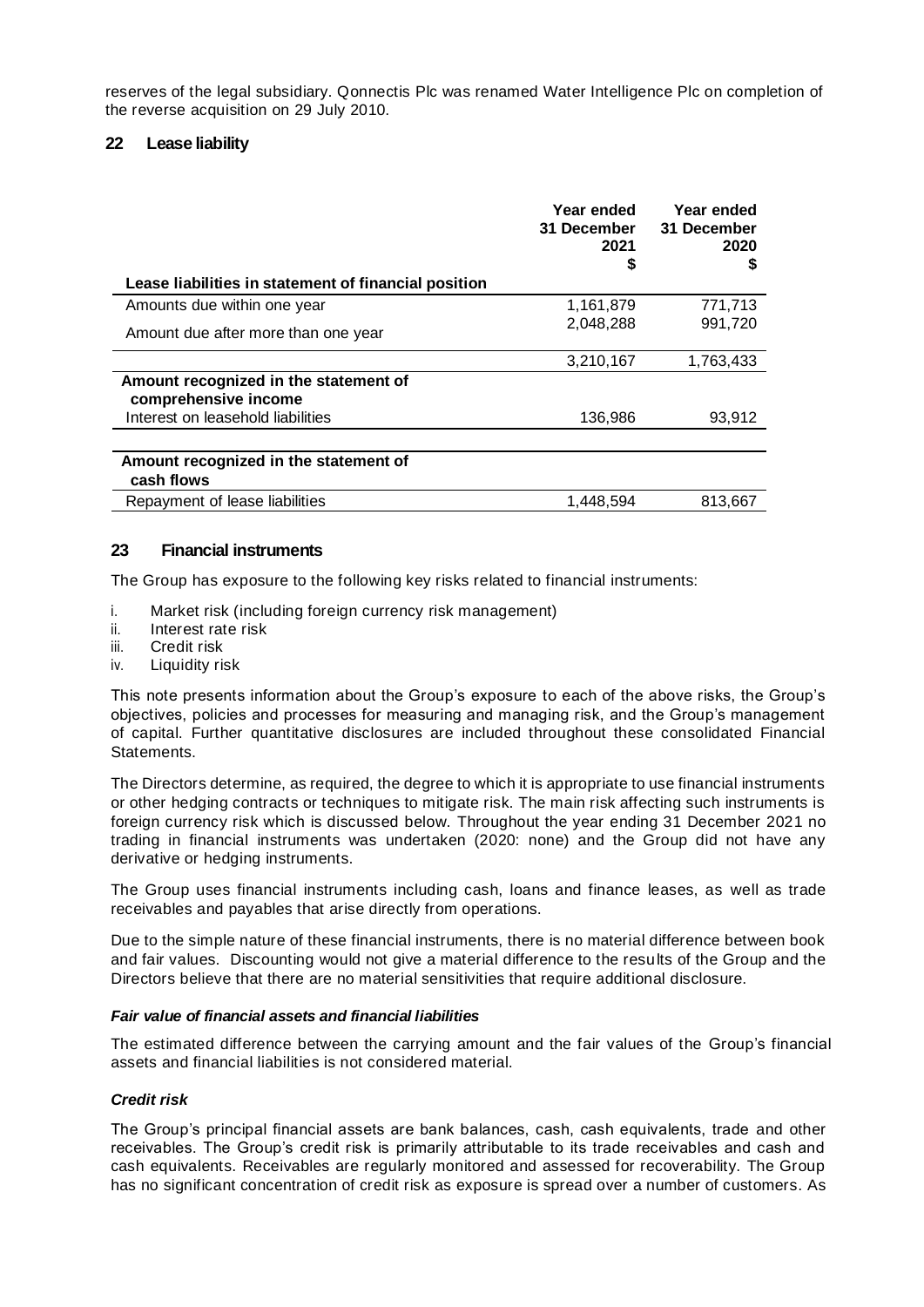at 31 December 2021, 70.39% was held with one counterparty with a credit rating of Aaa and a further 14.83% was held with another counterparty with a credit rating of A-.

The Group applies the IFRS 9 simplified approach to measuring expected credit losses which uses a lifetime expected loss allowance for all trade receivables. To measure the expected credit losses, trade receivables have been grouped based on the shared credit risk characteristics and the days past due. The expected loss rates are based on the historic payment profiles of sales and the credit losses experienced within this period. The historical loss rates are adjusted to reflect current and forward-looking information.

As the Group does not hold any collateral, the maximum exposure to credit risk is represented by the carrying amount of the financial assets as at the end of each reporting period.

As at 31 December 2021, trade receivables of \$438,284 (2020: \$281,805) were past due but not impaired. These relate to a number of customers for whom there is no history of default. The ageing analysis of these trade receivables is as follows:

#### **Ageing of past due but not impaired receivables**

|                    | Year ended<br>31 December<br>2021<br>\$ | Year ended<br>31 December<br>2020<br>\$ |
|--------------------|-----------------------------------------|-----------------------------------------|
| 60-90 days         | 196,106                                 | 87,621                                  |
| $90+$ days         | 242,178                                 | 194,184                                 |
|                    | 438,284                                 | 281,805                                 |
| Average age (days) | 95                                      | 95                                      |

The Group believes that no impairment allowance is necessary in respect of trade receivables that are past due but not impaired. This is based on the Group's good historic track record of collection for all such receivables.

#### *Credit risk management*

Credit risk refers to the risk that a counterparty will default on its contractual obligations resulting in financial loss to the Group. The Group seeks to limit credit risk on liquid funds through trading only with counterparties that are banks with high credit ratings assigned by international credit rating agencies.

#### *Exposure to credit risk*

The carrying amount of financial assets represents the maximum credit exposure. The exposure to credit risk at the year-end was in respect of the past due receivables that have not been impaired are disclosed in note 17.

#### **Categories of financial instruments**

|                                       | Group                                   |                                                      | Company                                 |                                                   |  |
|---------------------------------------|-----------------------------------------|------------------------------------------------------|-----------------------------------------|---------------------------------------------------|--|
|                                       | Year ended<br>31 December<br>2021<br>\$ | Year<br>ended<br>31<br><b>December</b><br>2020<br>\$ | Year ended<br>31 December<br>2021<br>\$ | Year ended<br>31<br><b>December</b><br>2020<br>\$ |  |
| Loans and receivables                 |                                         |                                                      |                                         |                                                   |  |
| Cash and cash equivalents             | 23,802,352                              | 6,818,715                                            | 1,865,798                               | 366,737                                           |  |
| Trade and other receivables – current | 8,379,894                               | 6,049,067                                            | 28,051,935                              | 7,072,544                                         |  |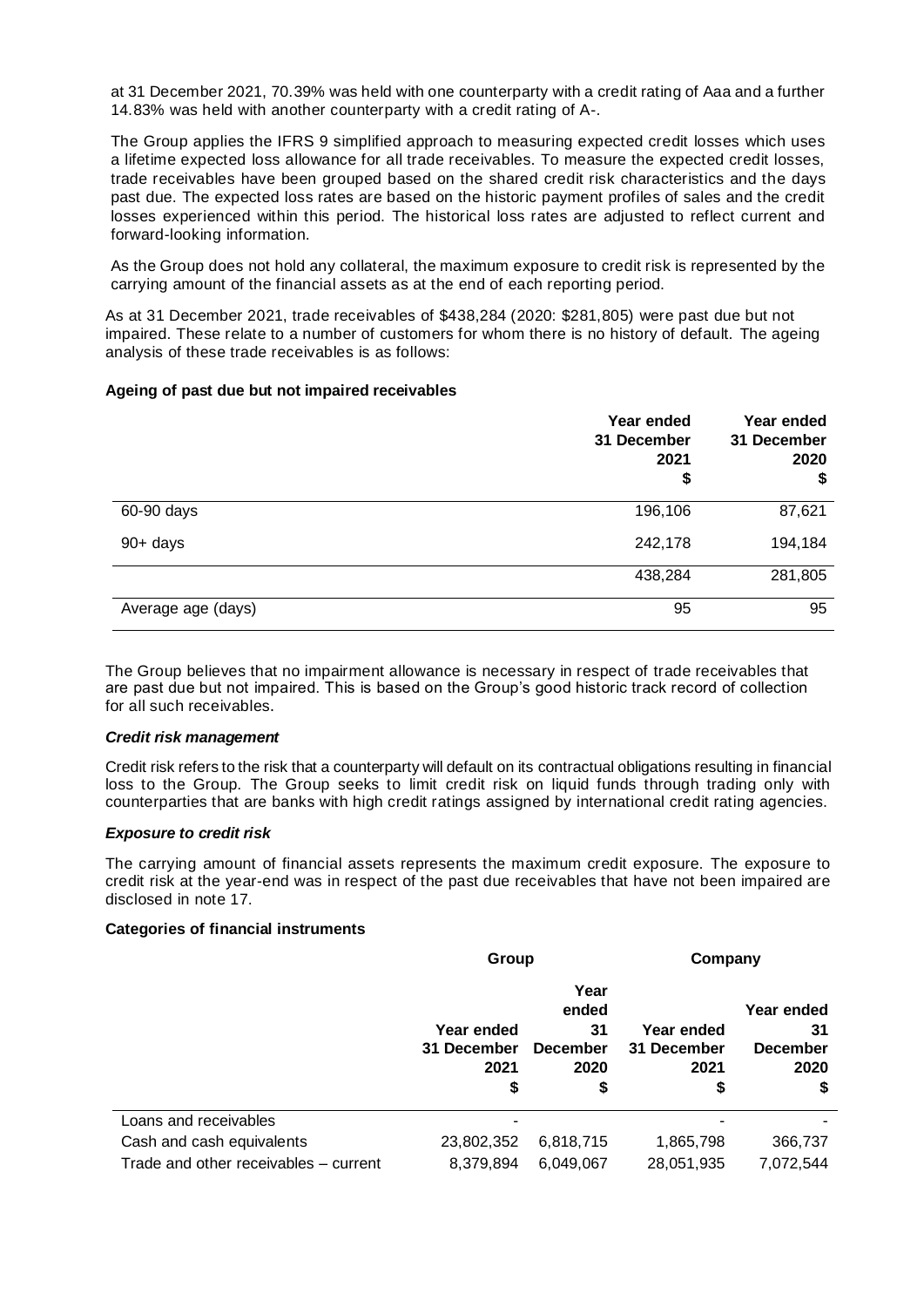| Trade and other receivables – non-<br>current | 429.219   | 581,191   |         |         |
|-----------------------------------------------|-----------|-----------|---------|---------|
| <b>Financial Liabilities measured at</b>      |           |           |         |         |
| amortised cost                                |           |           |         |         |
| Trade and other payables                      | 4,194,031 | 3,900,465 | 132,626 | 142,545 |
| Borrowings - current                          | 3,325,579 | 3,713,323 |         |         |
| Borrowings - non-current                      | 8,176,893 | 6,839,981 |         |         |
| Deferred consideration - current              | 5,494,663 | 2,241,939 |         |         |
| Deferred consideration – non-current          | 8,220,613 | 3,421,936 |         |         |

## **Borrowings**

#### *Bank Debt*

The Group has a commercial banking relationship with People's United Bank (People's) (acquired in April 2022 by M&T Bank) with various facilities: a working capital line of credit ("WCL"); acquisition lines of credit ("ALOCs"), and term loans ("Term Loans").

A \$2,000,000 WCL is secured by substantially all of the assets of the Group. On October 13, 2020, the WCL was extended to a maturity date of December 5, 2021 and bore an annual variable interest rate equal to equal to LIBOR plus 3.00%. On December 4, 2021, the WCL was extended to a maturity date of December 5, 2023 and bears an annual variable interest rate equal to LIBOR plus 3.00%. At December 31, 2021 and 2020, the interest rate was 4.00%. Monthly interest only payments on any unpaid balance were made during 2021 and 2020. The balance outstanding at December 31, 2021 and 2020 was \$226,737, and is included within line of credit on the consolidated balance sheets.

In addition to the \$2,000,000 line of credit, People's had provided the Group with two acquisition lines of credit (ALOC 1 and ALOC 2). Both ALOC 1 and ALOC 2 were refinanced on October 13, 2020. People's provided the Group with a term loan in the amount of \$4,607,000 ("Term Loan"). The Term Loan bears interest at a rate equal to 3.58% and requires installments consisting of principal of \$85,315 plus accrued interest to be paid monthly beginning in November 2020 until maturity in May 2025. The loan is secured by substantially all of the assets of the Group. The balance outstanding at December 31, 2021 and 2020 was \$3,497,907 and \$4,521,685, respectively and is included within notes payable on the balance sheets.

As part of the refinancing, People's provided the Group with a new ALOC ("New ALOC") in the amount of \$6,000,000. The New ALOC has a two year draw period. The line bears interest at a rate equal to LIBOR plus 3.00%. As of December 31, 2021 and 2020, the interest rate was 3.59% and requires installments of principal and interest amounting to \$39,816 to be paid per month beginning in November 2020 until maturity in October 2025. As part of the agreement, the New ALOC advance would be converted into a term loan if any ALOC advance exceeded \$500,000 or automatically at the end of each draw period. Upon conversion, the term loan would bear interest at a rate per annum equal to three (3) percentage points in excess of People's five year cost of funds interest rate; with a floor of 3.25%. New ALOC is secured by substantially all of the assets of the Group.

The balance outstanding at December 31, 2021 and 2020 was \$1,831,546 and \$2,309,342, respectively and is included within notes payable on the balance sheets.

In February 2021, the Group was advanced \$3,200,000 from the New ALOC which converted the New ALOC into a new term loan ("New Term Loan"). The New Term Loan bears interest at a rate equal to 3.64% and requires installments consisting of principal and interest amounting to \$53,333 to be paid monthly beginning in March 2021 until maturity in February 2026. The New Term Loan is secured by substantially all of the assets of the Group. The balance outstanding at December 31, 2021 and 2020 was \$2,666,667 and \$0, respectively and is included within notes payable on the balance sheets.

To summarize the above, the total amount of prior borrowings that have been refinanced at December 31, 2021 and 2020 was \$3,497,907 and \$4,521,685 respectively. In addition, the total amount of borrowings under new ALOC facilities at December 31, 2021and 2020 was \$4,498,213 and \$2,309,341 respectively.

As noted in the subsequent events, the Group expanded its credit facilities in April 2022. The interest rate for the new acquisition line of credit was established using the SOFR index. Additionally, the existing working capital line of credit interest rate was amended upon renewal in December 2021 to be calculated using the SOFR index. Therefore, the Group will not be impacted by the IBOR reform.

In connection with the People's line of credit, ALOC, and term note facilities, the Group is required to comply with certain financial and non-financial covenants. The most restrictive of these covenants includes a debt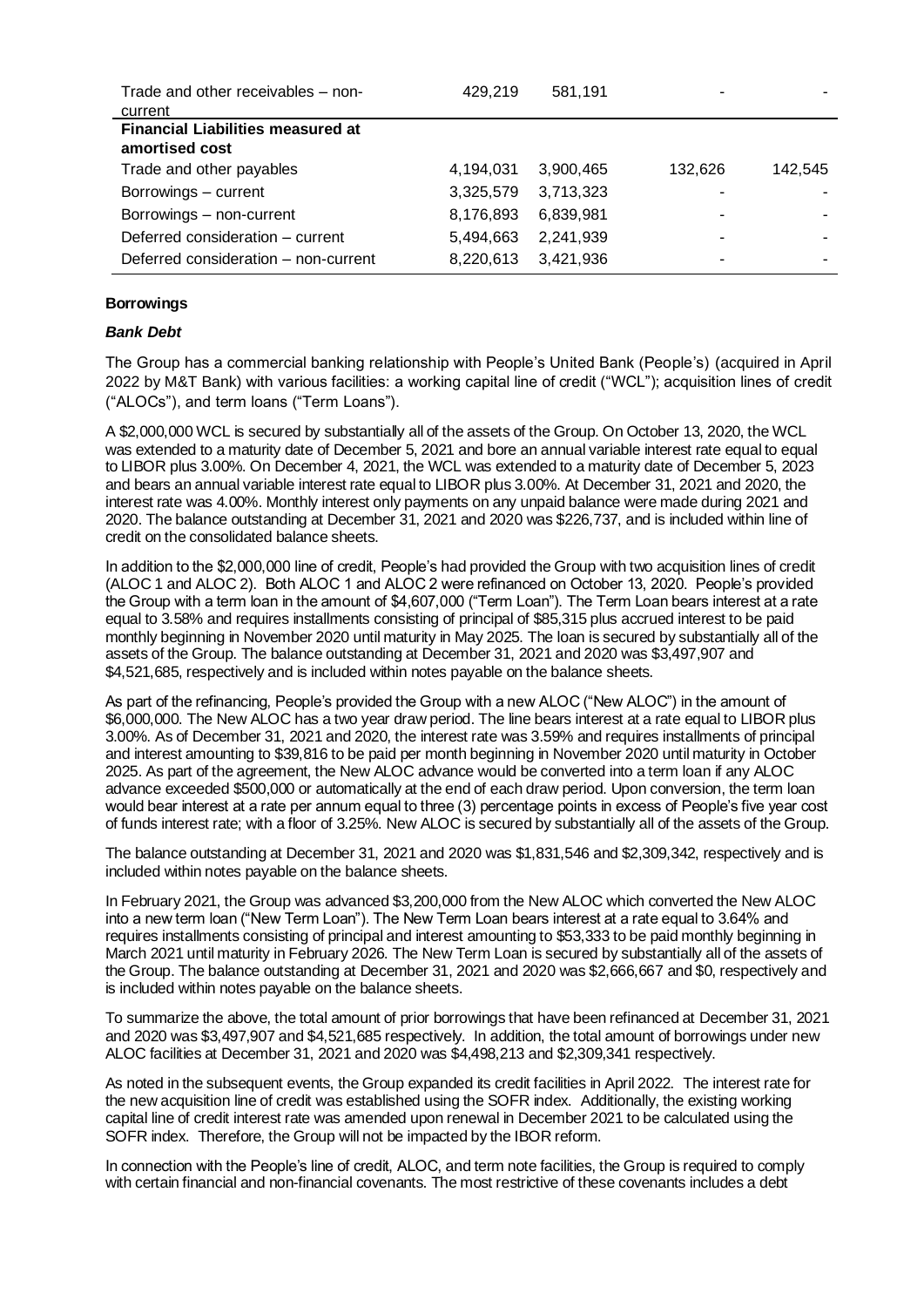service coverage ratio to be tested quarterly and a maximum total funded debt to EBITDA ratio minimal to be tested quarterly. The Group was in compliance with those requirements at December 31, 2021.

PPP Program - The Paycheck Protection Program (PPP) brings much needed relief to business owners affected by the coronavirus. Not only does this loan program provide funding to help cover payroll and other expenses, but if used for qualifying purposes, part or all of the loan can be forgiven. ALD applied for and received funding of \$1,869,800 under this program in April 2020. The Group received notification from the SBA on March 31, 2021 that the full advance of \$1,869,800 was forgiven. The gain on the loan forgiveness was recognized in 2021, with the related expenses recognized in 2020.

|                                   | <b>Current</b>     |                                               | <b>Non-Current</b>                |                                   |  |
|-----------------------------------|--------------------|-----------------------------------------------|-----------------------------------|-----------------------------------|--|
|                                   | Year ended<br>2021 | Year ended<br>31 December 31 December<br>2020 | Year ended<br>31 December<br>2021 | Year ended<br>31 December<br>2020 |  |
| <b>Financial Instruments</b>      | \$                 | \$                                            | \$                                | \$                                |  |
| Term loans                        | 1,106,366          | 1,074,507                                     | 2,676,484                         | 3,585,440                         |  |
| PPP Loan                          |                    | 1,449,769                                     |                                   | 420,031                           |  |
| Working Capital Line of Credit    |                    |                                               | 226,737                           | 226,737                           |  |
| <b>Acquisition Line of Credit</b> | 1,117,795          | 477.795                                       | 3,380,418                         | 1,831,546                         |  |
| Less: Loan Closing Costs          | (60, 461)          | (60, 461)                                     | (155, 034)                        | (215, 495)                        |  |
| Lease Liabilities                 | 1,161,879          | 771,713                                       | 2,048,288                         | 991,721                           |  |
| <b>Total</b>                      | 3,325,579          | 3,713,323                                     | 8,176,893                         | 6,839,981                         |  |

#### **Capital risk management**

In managing its capital, the Group's primary objective is to maintain a sufficient funding base to enable working capital, research and development commitments and strategic investment needs to be met and therefore to safeguard the Group's ability to continue as a going concern in order to provide returns to shareholders and benefits to other stakeholders. In making decisions to adjust its capital structure to achieve these aims, through new share issues, the Group considers not only its shortterm position but also its long term operational and strategic objectives.

The capital structure of the Group currently consists of cash and cash equivalents, short and medium term borrowings and equity comprising issued capital, reserves and retained earnings. Other than with respect to Bank Debt, the Group is not subject to any externally imposed capital requirements.

## **Significant accounting policies**

Details of the significant accounting policies including the criteria for recognition, the basis of measurement and the bases for recognition of income and expense for each class of financial asset, financial liability and equity instrument are disclosed in Note 3.

## **Foreign currency risk management**

The Group undertakes transactions denominated in foreign currencies (other than the functional currency of the Company and its UK operations, being  $E$  Sterling), with exposure to exchange rate fluctuations. These transactions predominately relate to royalties receivable in the US denominated in currencies other than US\$ being Canadian Dollars, Australian Dollars and Euro; royalties from such outside US sources in 2021 were \$104,760 (2020: \$119,271). No foreign exchange contracts were in place at 31 December 2021 (2020: Nil).

The carrying amount of the Group's foreign currency denominated monetary assets and monetary liabilities were:

**Group Company**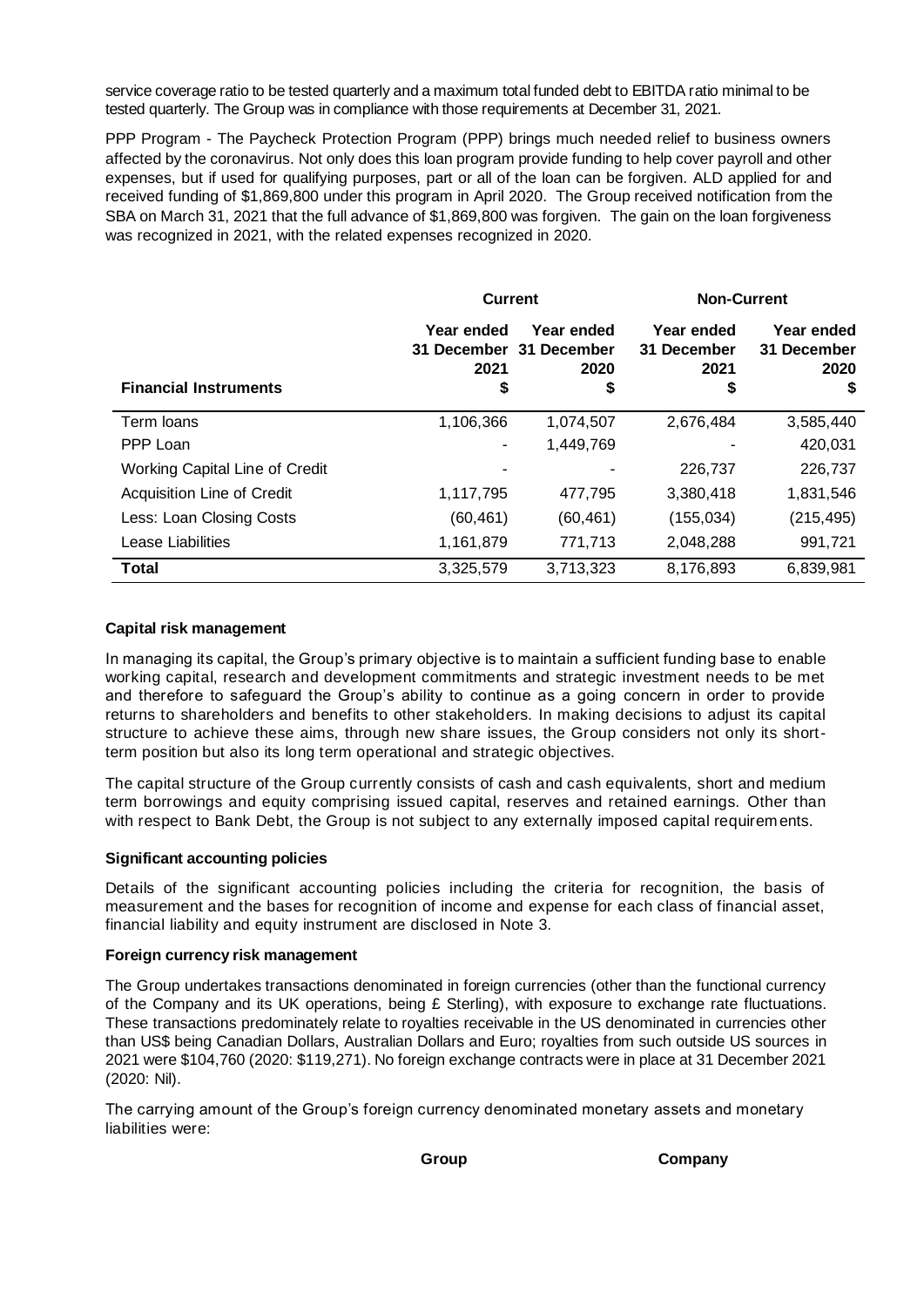|                                                                           | Year ended<br>31 December<br>2021<br>\$ | Year ended<br>31 December<br>2020<br>\$ | Year ended<br>31 December<br>2021<br>\$ | Year ended<br>31 December<br>2020<br>\$ |
|---------------------------------------------------------------------------|-----------------------------------------|-----------------------------------------|-----------------------------------------|-----------------------------------------|
| <b>Assets</b><br>Sterling, Australian and<br><b>Canadian Dollars</b>      | 4,288,235                               | 1,685,233                               | 29,917,733                              | 7,439,281                               |
| <b>Liabilities</b><br>Sterling, Australian and<br><b>Canadian Dollars</b> | 1,146,338                               | 1,053,196                               | 132,626                                 | 142,545                                 |

As shown above, at 31 December 2021 the Group had Sterling, Australian and Canadian denominated monetary net assets of \$4,288,235 (2020: \$1,685,233). If the foreign currency weakens by 10% against the US dollar, this would decrease net assets by \$428,824 (2020: \$168,523) with a corresponding impact on reported losses. Changes in exchange rate movements resulted in a loss from exchange differences on a translation of foreign exchange of \$221,281 in 2021 (2020: gain of \$33,375), resulting primarily from the share issuance during the year in Pound Sterling and subsequent intercompany transfer accounted in US Dollars.

#### **Interest rate risk management**

The Group is potentially exposed to interest rate risk because the Group borrows and deposits funds at both fixed and floating interest rates. However, at the year end, the majority of borrowings are subject to fixed rates with only the WCL subject to variable rates. The fixed rate borrowings at the year end are \$8,065,568 (2020: \$8,563,132) and the variable rate borrowings are \$226,767 for both years.

#### **Interest rate sensitivity analysis**

The losses recorded by both the Group and the Company for the year ended 31 December 2021 would not materially change if market interest rates had been 1% higher/lower throughout 2021 and all other variables were held constant.

#### **Liquidity risk management**

Ultimate responsibility for liquidity management rests with management. The Group's practice is to regularly review cash needs and to place excess funds on fixed term deposits for periods not exceeding one month. The Group manages liquidity risk by maintaining adequate banking facilities and by continuously monitoring forecast and actual cash flows.

The Directors have prepared a business plan and forecast for the period to 31 December 2023. The forecast contains certain assumptions about the level of future sales and the level of margins achievable. These assumptions are the Directors' best estimate of the future development of the business. The Directors acknowledge that the Group in the near-term trading is primarily reliant on cash generation from its predominantly US-based corporate-operated profits and franchisee royalty income.

The following tables detail the Group's remaining contractual maturity for its non-derivative financial liabilities with agreed repayment periods. The tables have been drawn up based on the undiscounted cash flows of financial liabilities based on the earliest due repayment dates. The table shows principal cash flows.

|                   |           | 0-6 months 6-12 months   |           | <b>Total</b> |  |
|-------------------|-----------|--------------------------|-----------|--------------|--|
| Group             | S         | æ                        |           | \$           |  |
| 2021              |           |                          |           |              |  |
| Payables          | 4,194,030 | $\overline{\phantom{a}}$ | ٠         | 4,194,030    |  |
| Lease liabilities | 607.899   | 553.980                  | 2,048,288 | 3,210,167    |  |
| <b>Borrowings</b> | 1,092,915 | 1,070,786                | 6,128,605 | 8,292,306    |  |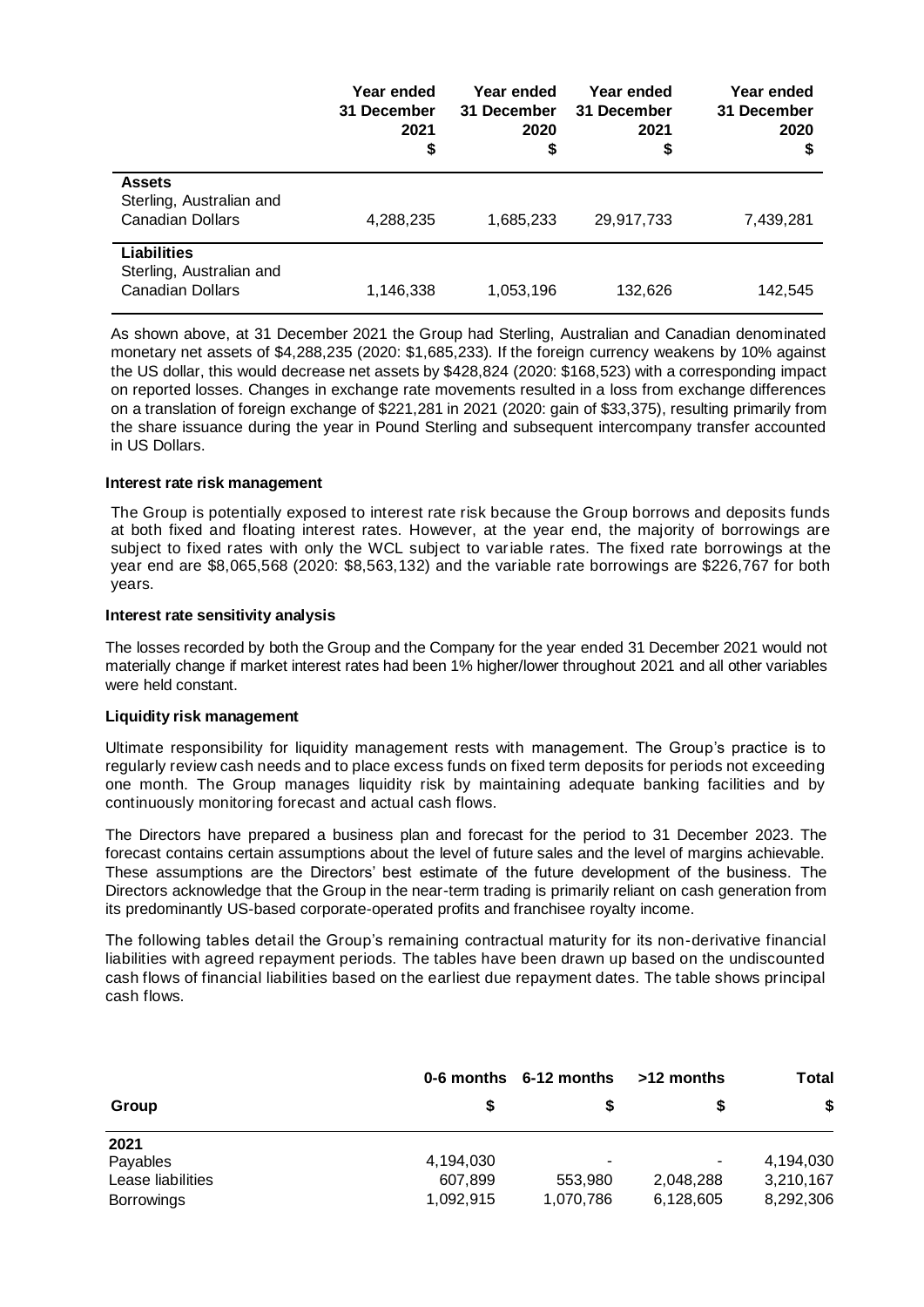| Deferred consideration | 4,558,239  | 936.424     | 8,220,613  | 13,715,276   |
|------------------------|------------|-------------|------------|--------------|
|                        | 0-6 months | 6-12 months | >12 months | <b>Total</b> |
| Group                  | \$         | \$          | S          | \$           |
| 2020                   |            |             |            |              |
| Payables               | 3,900,465  | ۰           |            | 3,900,465    |
| Lease liabilities      | 365,363    | 406,350     | 991,720    | 1,763,433    |
| <b>Borrowings</b>      | 2,619,786  | 321,824     | 5,848,261  | 8,789,871    |
| Deferred consideration | 1,364,771  | 877,168     | 3,421,936  | 5,663,875    |

Interest expected to be paid on liabilities are shown in the table below

|                        |         | 0-6 months 6-12 months | >12 months | Total     |
|------------------------|---------|------------------------|------------|-----------|
| Group                  |         | S                      |            | \$        |
| 2021                   |         |                        |            |           |
| Payables               | ۰       | ۰                      |            |           |
| Lease liabilities      | 79.609  | 80.041                 | 250,157    | 409,807   |
| <b>Borrowings</b>      | 220,481 | 277,735                | 942,856    | 1,441,072 |
| Deferred consideration | 365,666 | 304,101                | 646,268    | 1,316,034 |

The Company has no non-derivative financial liabilities.

# **Derivatives**

The Group and Company have no derivative financial instruments.

## **Fair values**

The Directors consider that the carrying amounts of financial assets and financial liabilities approximate their fair values.

## **Reconciliation of liabilities arising from financing activities**

The changes in the Group's liabilities arising from financing activities can be classified as follows:

|                        | Long-term   | Short-term  | Lease       | Total       |
|------------------------|-------------|-------------|-------------|-------------|
|                        | borrowings  | borrowings  | Liabilities |             |
|                        |             |             |             |             |
| At 1 January 2021      | 5,848,261   | 2,941,610   | 1,763,433   | 10,553,304  |
| <b>Cash flows</b>      |             |             |             |             |
| Repayment              | (1,827,765) |             | (1,448,594) | (3,276,359) |
| <b>Proceeds</b>        | 3,200,000   |             |             | 3,200,000   |
| Non-cash               |             |             |             |             |
| New Leases             |             |             | 2,895,328   | 2,895,328   |
| PPP loan               | (420,031)   | (1,449,769) |             | (1,869,800) |
| forgiveness            |             |             |             |             |
| Reclassification       | (671,860)   | 671,860     |             |             |
| As at 31 December 2021 | 6,128,605   | 2,163,701   | 3,210,167   | 11,502,473  |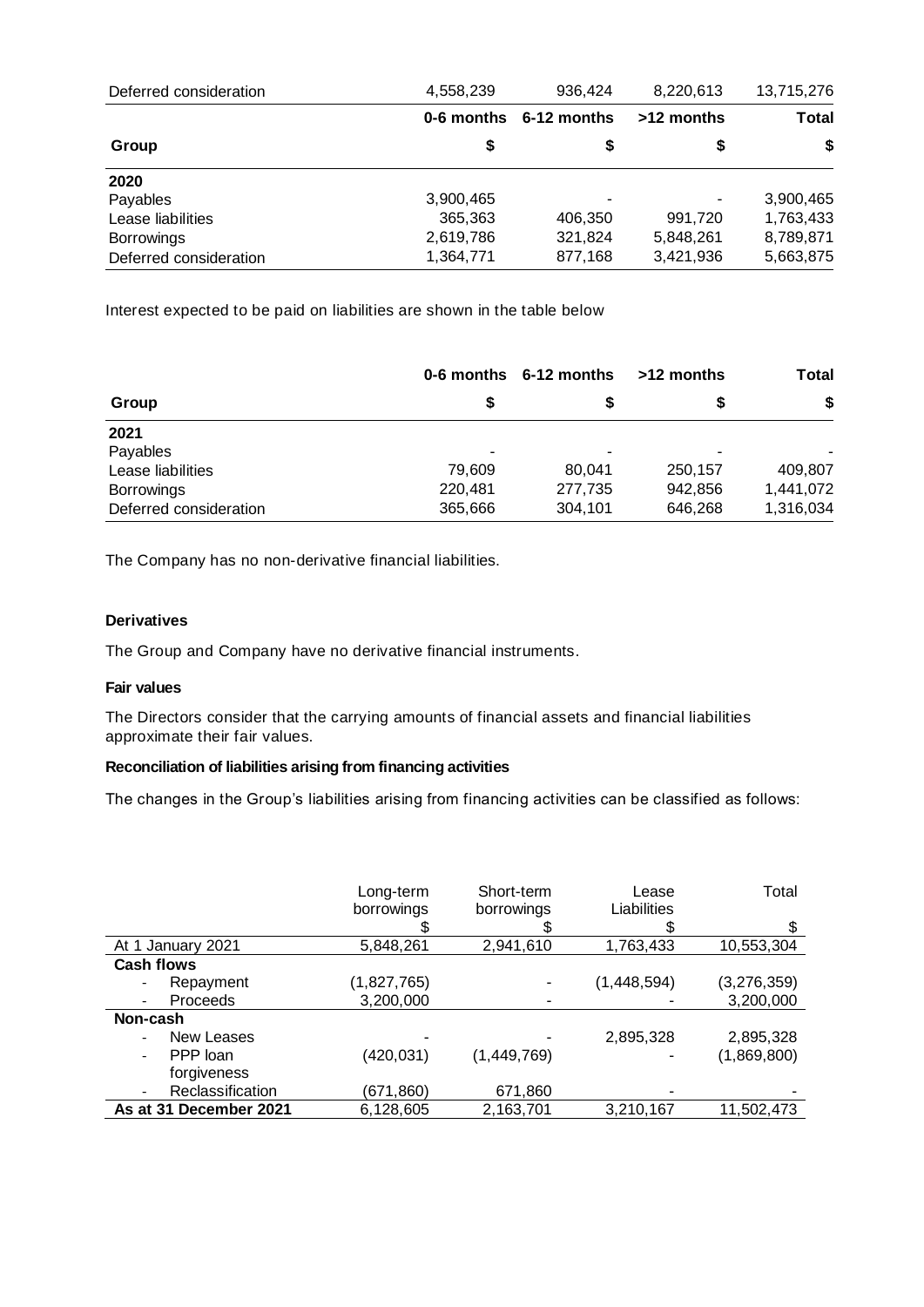|                        | Long-term   | Short-term | Lease       | Total       |
|------------------------|-------------|------------|-------------|-------------|
|                        | borrowings  | borrowings | Liabilities |             |
|                        |             |            |             |             |
| At 1 January 2020      | 2,321,401   | 1,163,055  | 1,703,805   | 5,188,261   |
| <b>Cash flows</b>      |             |            |             |             |
| Repayment              | (848, 421)  |            | (813, 667)  | (1,662,088) |
| Proceeds               | 6,153,836   |            |             | 6,153,836   |
| Non-cash               |             |            |             |             |
| <b>New Leases</b>      |             |            | 873,295     | 873,295     |
| Fair value             |             |            |             |             |
| Reclassification       | (1,778,555) | 1,778,555  |             |             |
| As at 31 December 2020 | 5,848,261   | 2,941,610  | 1,763,433   | 10,553,304  |

## **24 Fair value measurement**

The following table provides the fair value measurement hierarchy for assets measured at fair value:

|                               |                   |              | Fair value measurement using              |                                            |                                       |
|-------------------------------|-------------------|--------------|-------------------------------------------|--------------------------------------------|---------------------------------------|
|                               |                   |              | Quoted<br>process<br>in active<br>markets | <b>Significant</b><br>observable<br>inputs | Significant<br>unobservable<br>inputs |
|                               |                   | <b>Total</b> | (Level 1)                                 | (Level 2)                                  | (Level 3)                             |
| Assets measured at fair value | Date of valuation | \$000        | \$000                                     | \$000                                      | \$000                                 |
| Listed equity investments     |                   |              |                                           |                                            |                                       |
| <b>SEEEN</b> investment       | 31 December 2021  | 1,185        | 1,185                                     | ۰                                          |                                       |
| <b>SEEEN</b> investment       | 31 December 2020  | 1.564        | 1.564                                     | ۰                                          |                                       |

To estimate fair value, the lower end of the bid-offer spread as at 31 December 2021 was used to calculate the value of the holding. There is an active market for the Group's liquid equity investment.

## **25 Contingent liabilities**

The Directors are not aware of any material contingent liabilities.

## **26 Related party transactions**

PSS was one former owner of ALDHC until the reverse merger in 2010 that created Water Intelligence. PSS is now a significant shareholder of Water Intelligence and hence is a related party to the Company. PSS provides a technology license to Water Intelligence and ALD on terms favourable to Water Intelligence and ALD. The license is royalty-free for the first \$5 million of sales for products developed with PSS technology. PSS also guarantees the bank debt of Water Intelligence as described below.

During the normal course of operations, there are intercompany transactions among PSS, Water Intelligence plc, ALDHC and ALD. In previous years, PSS charged administrative fees to the Company to cover activities taken on behalf of company business, including research. The financial results of these related party transactions are reviewed by an independent director of Water Intelligence plc, the parent of ALDHC and ALD.

As described in Note 23, the Company's parent (and the Company as co-borrower) have different credit facilities with Peoples. For the PSS guarantee, ALDHC pays 0.75% per annum based on the outstanding balance of the loan calculated at the end of each month. Interest charged on the PSS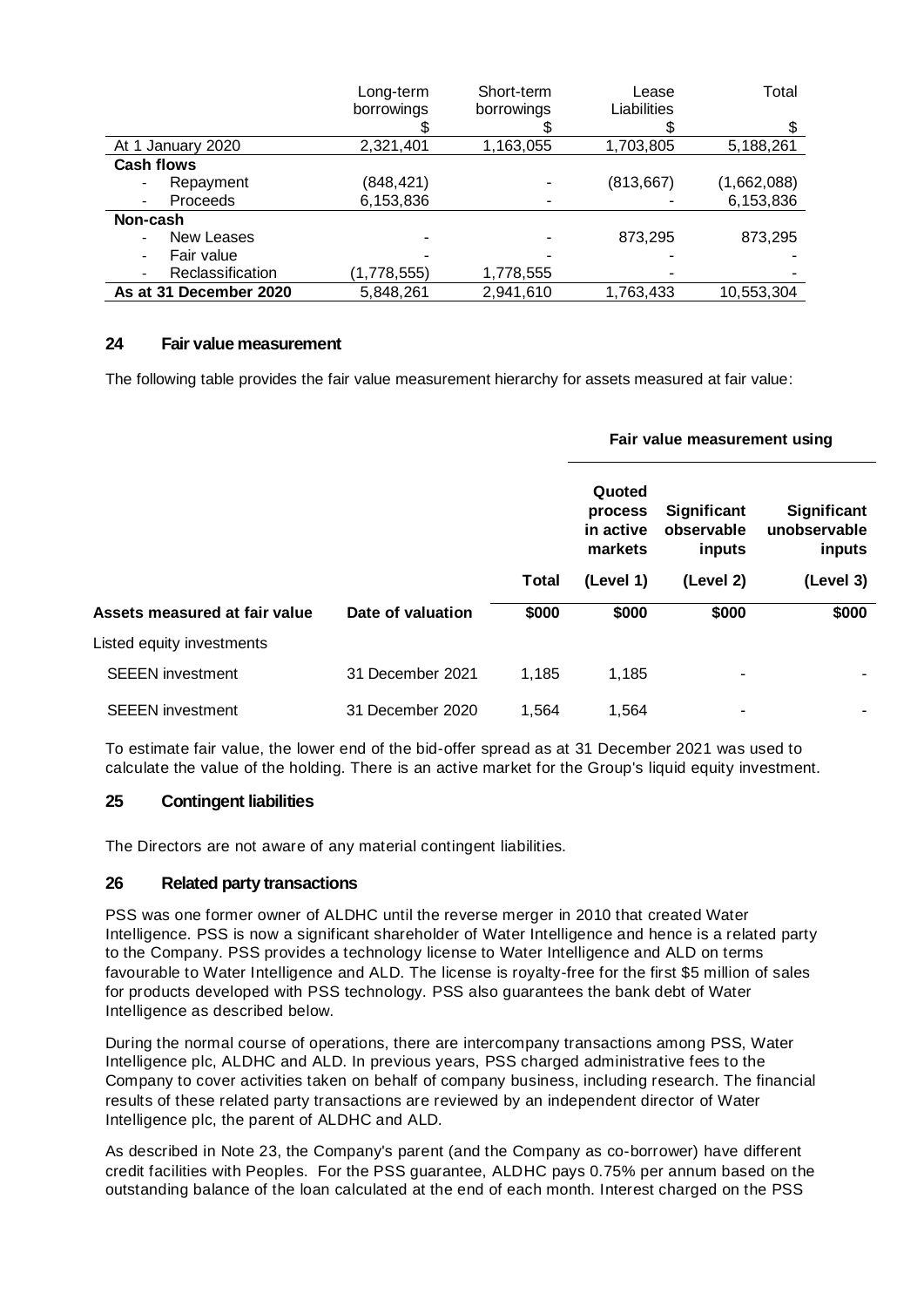receivable will match the interest rate charged by the bank. The monthly charge for the PSS guarantee would not change and would be offset against amounts owed by PSS. The charge will be eliminated should the guarantee no longer be required by the bank. Interest income related to the PSS receivable amounted to \$18,937 and \$18,062 for the years December 31, 2021 and 2020, respectively. The guarantee fee expense for the PSS guarantee amounted to \$67,000 and \$38,219 for the years ended December 31, 2021 and 2020, respectively. During 2021 the Company paid expenses on behalf of PSS in the amount of \$54,374. The related receivable/prepaid balance remaining is \$331,106 and \$325,195 at December 31, 2021 and 2020, respectively.

During the year, the Company had the following transactions with its subsidiary companies:

## **Water Intelligence International Limited**

|                                                   | \$         |
|---------------------------------------------------|------------|
| Balance at 31 December 2020                       | 3,049,570  |
| Net loans to subsidiary                           |            |
| Other expenses recharged and exchange differences | 1,620,796  |
| Balance at 31 December 2021                       | 4,670,366  |
| <b>ALDHC</b>                                      | \$         |
| Balance at 31 December 2020                       |            |
| Loans prepaid by WI capital raise                 |            |
| Balance at 31 December 2021                       |            |
| ALD Inc.                                          | \$         |
| Balance at 31 December 2020                       | 4,019,000  |
| Loans incurred due to WI capital raise            | 19,205,100 |
| Loans paid to WI                                  |            |
| Other expenses recharged and exchange differences | 46,552     |
| Balance at 31 December 2021                       | 23,270,653 |

## **27 Subsequent events**

On 19 January 2022, the Group announced the reacquisition of its Fort Worth, Texas franchise territory within the Group's ALD franchise business. The Fort Worth operation is fast-growing and expected to accelerate further by adding new service locations in north and west Texas during 2022. Moreover, this reacquisition reinforces the Group's strategy of establishing regional corporate hubs in the US that have scale to fuel growth in nearby corporate and franchise locations. The purchase price of \$7.7 million in cash is to be paid over three years.. The purchase price is based on 2021 pro forma of \$3.6 million in revenue and \$1.2 million in profit before tax.

On 3 February 2022, the Group announced the sale of certain territory in rural North Carolina to an existing, fast-growing franchisee of American Leak Detection (ALD). The purchase price for the territory is \$90,000, all of which is recognised as revenue at 100% profit margin. It is also expected that the franchise owner will be purchasing additional equipment from ALD to launch service vehicles to develop the territory. Finally, the commercialization of such "greenfield" territory will also add royalty income to the Group's ALD business unit during 2022.

On 7 April 2022, the Group announced the expansion of its acquisition line of credit to include an additional \$15 million for further acquisitions of its franchises. As part of the facility, the Group entered into swap arrangements that maintain a fixed interest rate of approximately 5.5% on amounts drawn under the facility